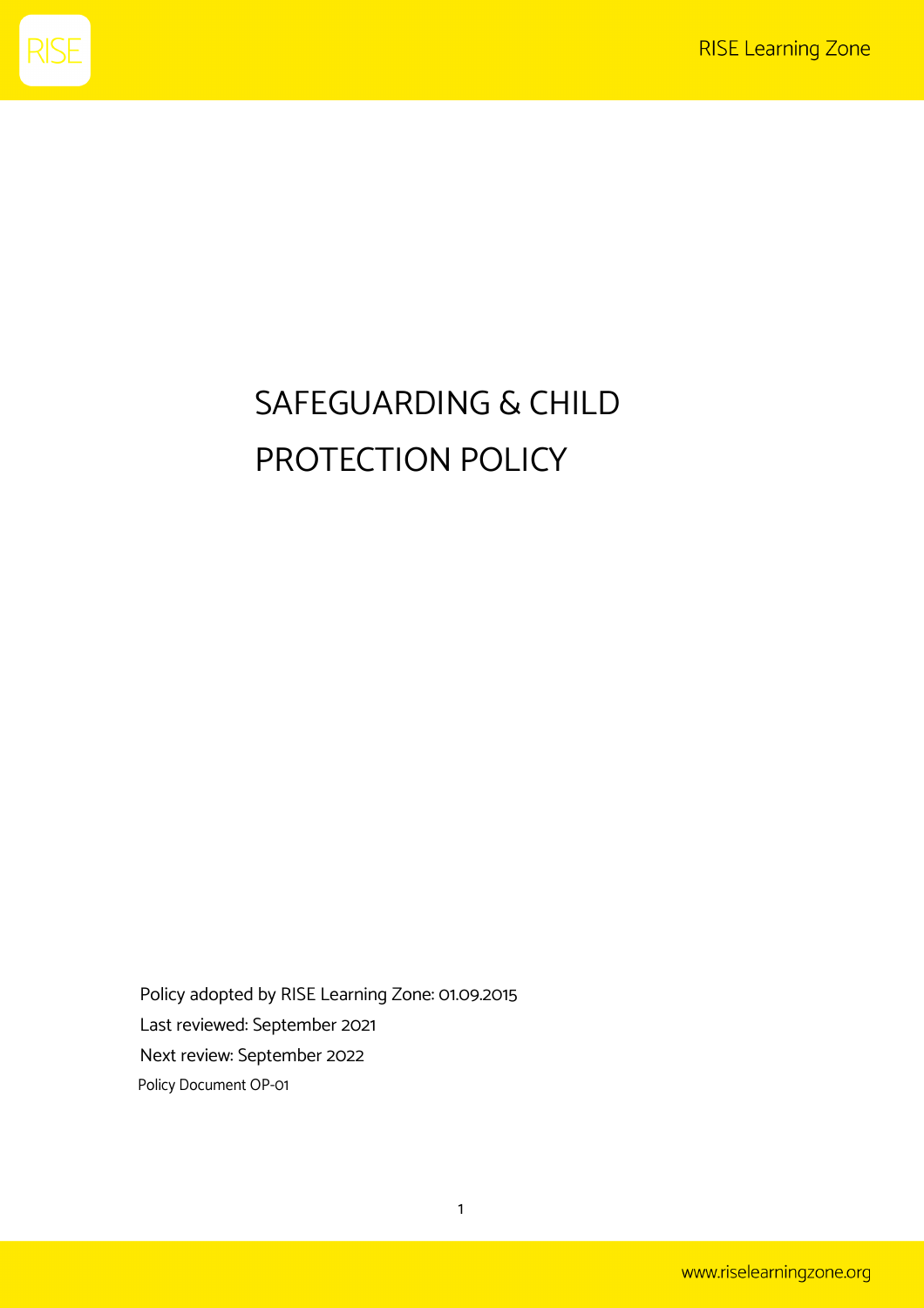# RISE LEARNING ZONE SAFEGUARDING & CHILD PROTECTION POLICY

# **Contact detail of Safeguarding Officers**

In the first instance, refer all safeguarding matters to the Welfare Officer Fiona Bourne, who is the Deputy Safeguarding Person and responsible for the day to day management of safeguarding.

For any allegation concerning the Welfare Officer or when the Welfare Officer is not available, please inform the Designated Safeguarding Lead immediately by contacting Martin Sumner on 0115 7847574

If the Welfare Officer is unavailable and you believe Children's services need to be contacted, phone **0115 915 5500.** Keep a note of whom you speak to and make a written record of the conversation and its outcomes.

**Designated Safeguarding Lead:** Martin Sumner 0115 7847574 **Deputy Safeguarding Person, Welfare Officer**: Fiona Bourne 0115 7847574

# **Nottingham City Council:**

**Children & Families Direct** Team: 0115 876 4800 **Local Authority Designated Officer:** 0115 8764762. Safeguarding.partnerships@nottinghamcity.gov.uk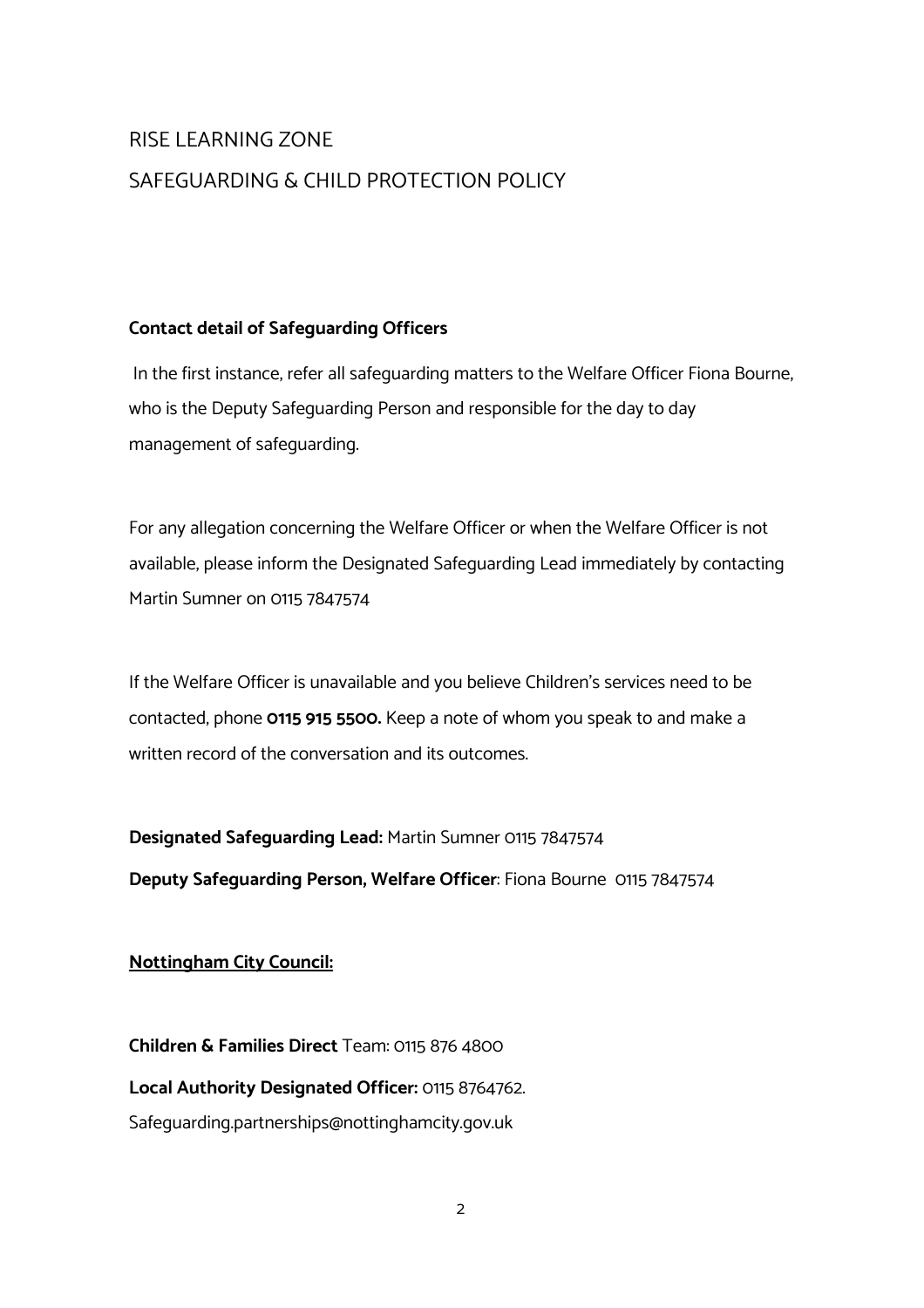In all cases report to the Welfare Officer and to the Designated Safeguarding Lead as soon as possible and provide reports and statements to them for case management in a timely manner.

#### **Aim of the Safeguarding & Child Protection Policy**

RISE Learning Zone fully recognises its responsibilities for child protection and safeguarding. Our policy applies to all staff, directors and volunteers working in RISE. Therefore this policy aims to set out for RISE staff how to keep those children we work with safe from harm and neglect. The main elements of our policy are:

- 1. Ensuring we practice safe recruitment in checking the suitability of staff and volunteers to work with children.
- 2. Raising awareness of child protection issues and equipping children with the skills needed to keep them safe.
- 3. Developing and then implementing procedures for identifying and reporting cases, or suspected cases, of abuse (including child sexual exploitation, female genital mutilation, and radicalisation).
- 4. Supporting pupils who have been abused in accordance with their agreed child protection plan.
- 5. Establishing a safe environment in which children can learn and develop.
- 6. Taking action to enable all children to have the best outcomes.

#### **Statement of Purpose**

Everybody shares some responsibility for promoting the welfare of children as a parent or family member, a concerned friend or neighbour, an employer, staff member or volunteer. RISE is committed to ensuring that the safety, well-being and development of all children who attend is our paramount concern. RISE will therefore:

1. Establish and maintain an environment where children feel secure, supported,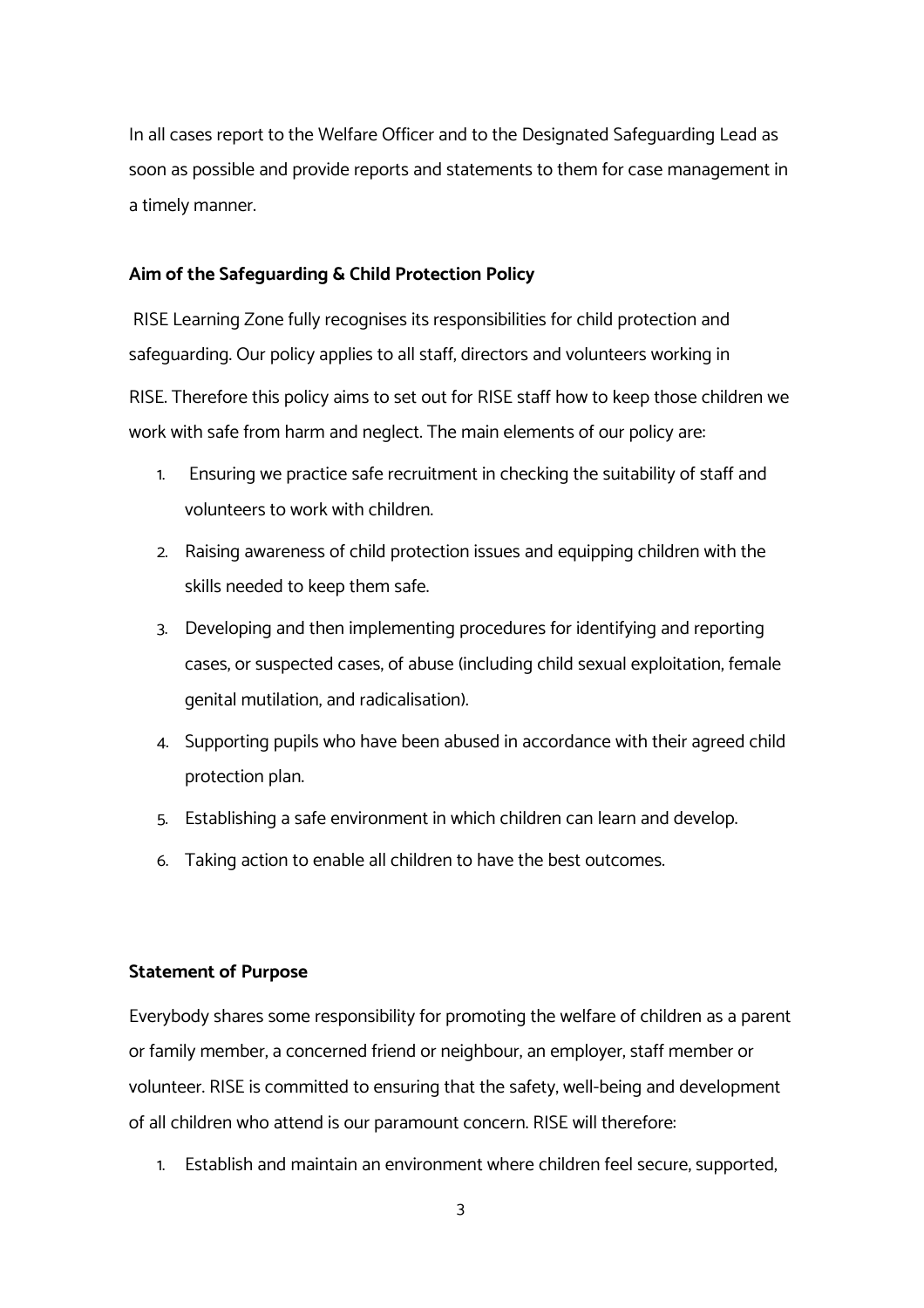valued, are encouraged to talk, and are listened to and know that their wishes and feelings will be taken into account.

- 2. Ensure children know that there are adults at RISE whom they can approach if they are worried.
- 3. Include opportunities in the school's curriculum for children to develop the skills they need to recognise and stay safe from; abuse, bullying, child sexual exploitation, radicalisation, teen relationship abuse, gender based violence, drug and alcohol misuse and when using the internet and social media (enabling children to take age appropriate risks as part of their growth and development).
- 4. Develop effective links with relevant agencies providing a coordinated offer of early help when additional needs of children are identified and co-operating as required with child protection matters including attendance at case conferences. Ensuring that the right child has the right support at the right time, to ensure they achieve good outcomes.
- 5. Challenge any discriminatory behaviour, derogatory language or radical and extremist views and provide help and support to children about how to treat others with respect.
- 7. Maintain a culture of vigilance and an attitude of; 'it could happen here', where safeguarding is concerned and always act in the interests of the child.

Parents should be encouraged to take an active interest in their child's progress and both children and parents should be informed that they should approach their designated staff member or a senior manager in the first instance if they have any concerns.

# **Recruitment**

RISE is committed to the safe recruitment and supervision of staff. All those who will be working with children will be appointed according to clear standards. All employed,

4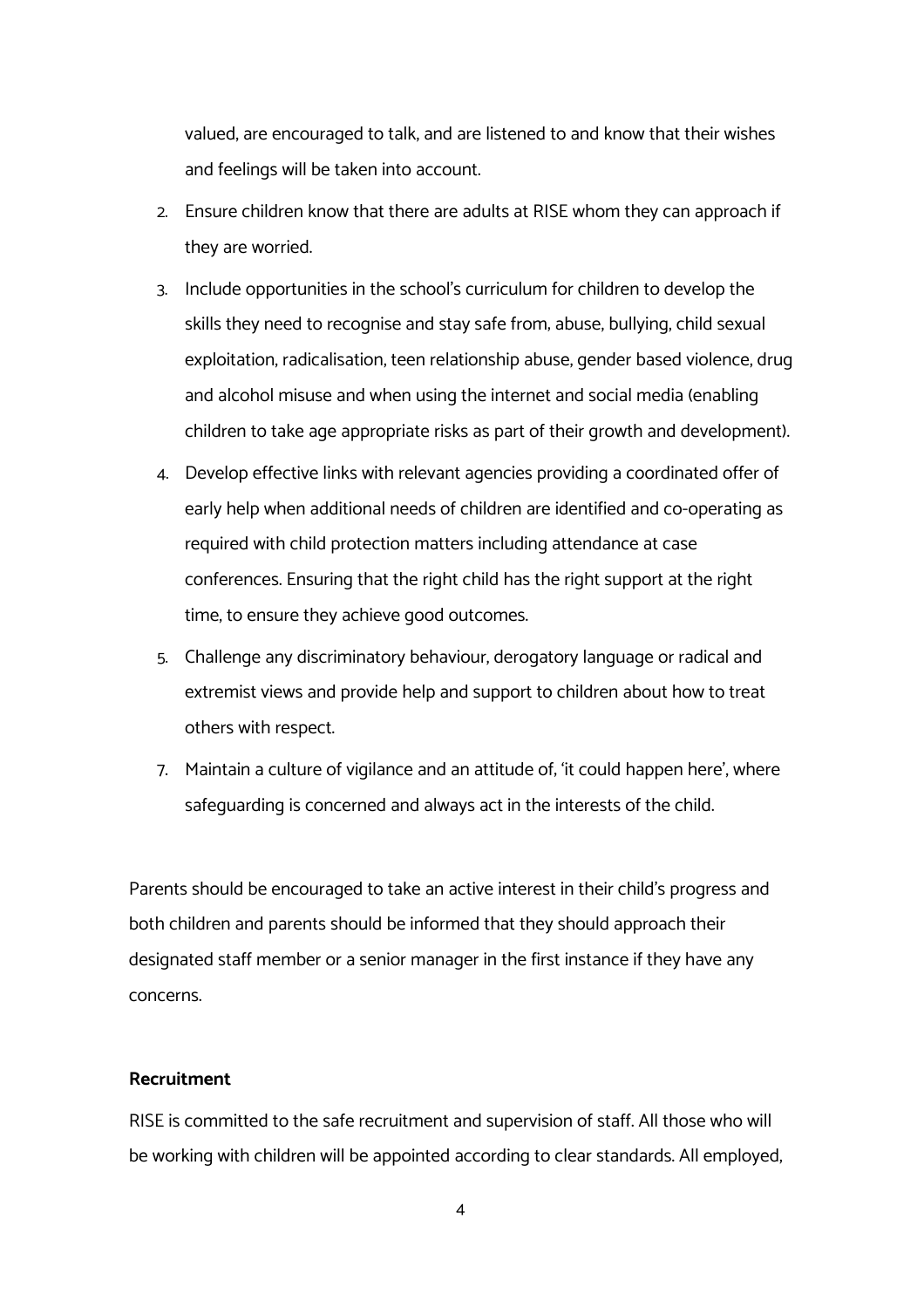casual and volunteer staff working with children will have used a formal application form, they will have received a clear person specification, will have had formal interviews (containing at least one person who has successfully completed an approved Safer Recruitment training course), two references will have been taken up (and verbally checked with the referrer), identity and qualifications will have been checked, there will have been a DBS Disclosure at Enhanced level and prohibition checks. Upon appointment, there will be a mandatory induction which includes familiarisation with child protection responsibilities and procedures, followed by regular reviews (part of annual performance management) of staffs ongoing safeguarding and child protection practice.

If in any doubt about sharing information, staff should speak to the designated safeguarding lead or a deputy. Fears about sharing information **must not** be allowed to stand in the way of the need to promote the welfare, and protect the safety, of children.

If staff have **any concerns** about a child's welfare, they should act on them Immediately by following RISE policies and procedures and by speaking to the designated safeguarding lead (DSL or deputy).

Staff should not assume a colleague or another professional will act and share information that might be critical in keeping children safe. They should be mindful that early information sharing is vital for effective identification, assessment and allocation of appropriate services.

Staff will only be appointed subject to satisfactory references being taken up; which include the applicants suitably working with young people all young people. All staff appointments will be made subject to a police check being made Disclosure and Barring Service.

5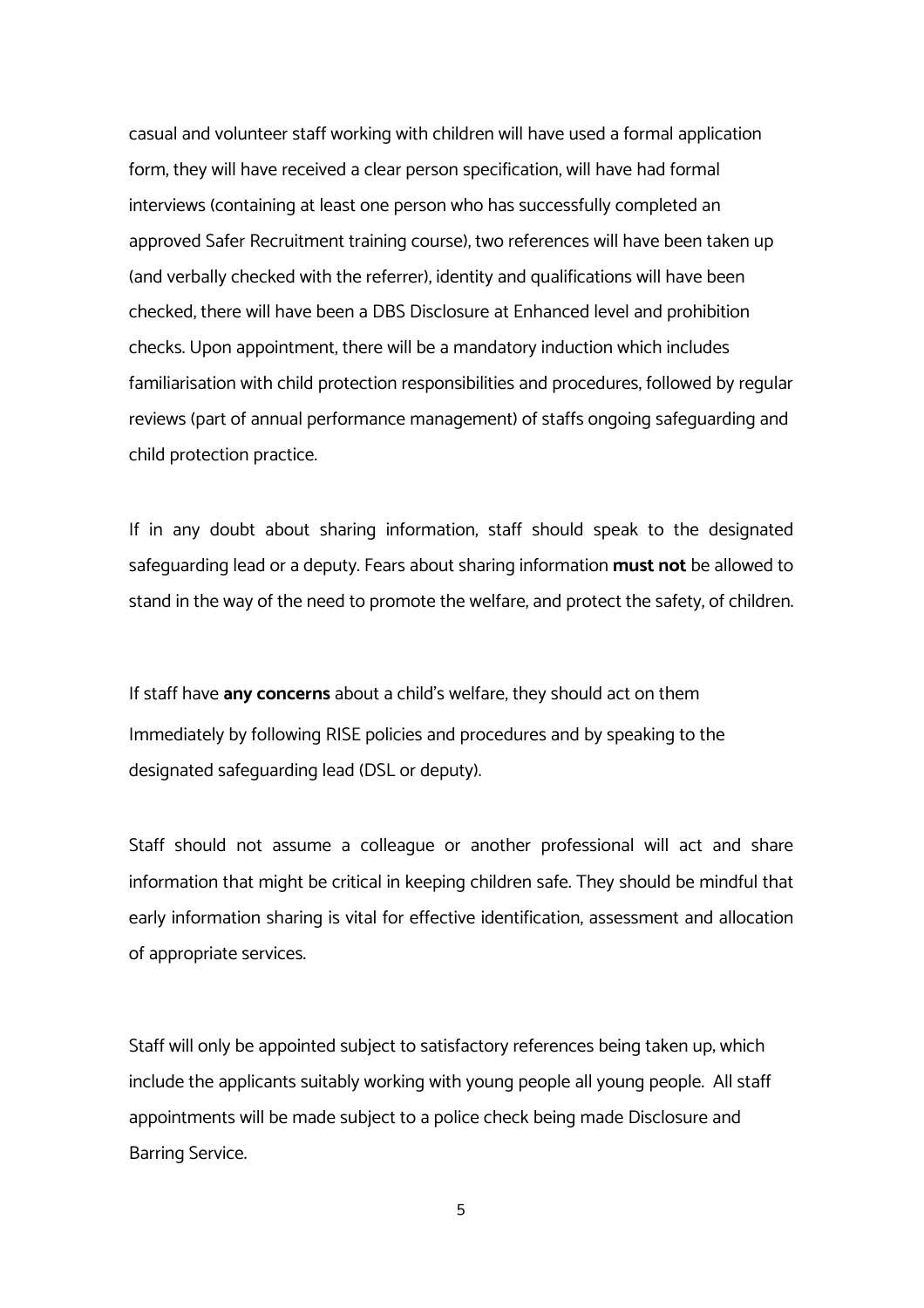# **Staff Induction and Training**

All staff will complete a training course in Safeguarding Children. Staff will also have the opportunity to attend advanced courses and refresher courses. New staff members should receive training as part of an induction programme, which should be completed within three months of the start of their paid or unpaid employment.

All staff who have contact with children and families will have supervisions which will provide them with support, coaching and training, promote the interests of children and allow for confidential discussions of sensitive issues. This will be through their line management structure.

# **Visitors & Volunteers**

All visitors will have their credentials checked and reason for visiting before allowing them to enter the setting. All visitors will be required to verify their identity to the satisfaction of staff at RISE. Visitors should be ready to produce identification. Visitors are expected to sign in and wear a visitor's badge.

Rise will

- Never leave an unchecked volunteer unsupervised or allow them to work in regulated activity
- Obtain an enhanced DBS check with barred list information for all volunteers who are new to working with RISE.
- Carry out a risk assessment when deciding whether to seek an enhanced DBS check for any volunteers not engaging in regulated activity.

# **Code of Behaviour**

RISE aims to provide an environment where young people are able to feel safe, secure and valued.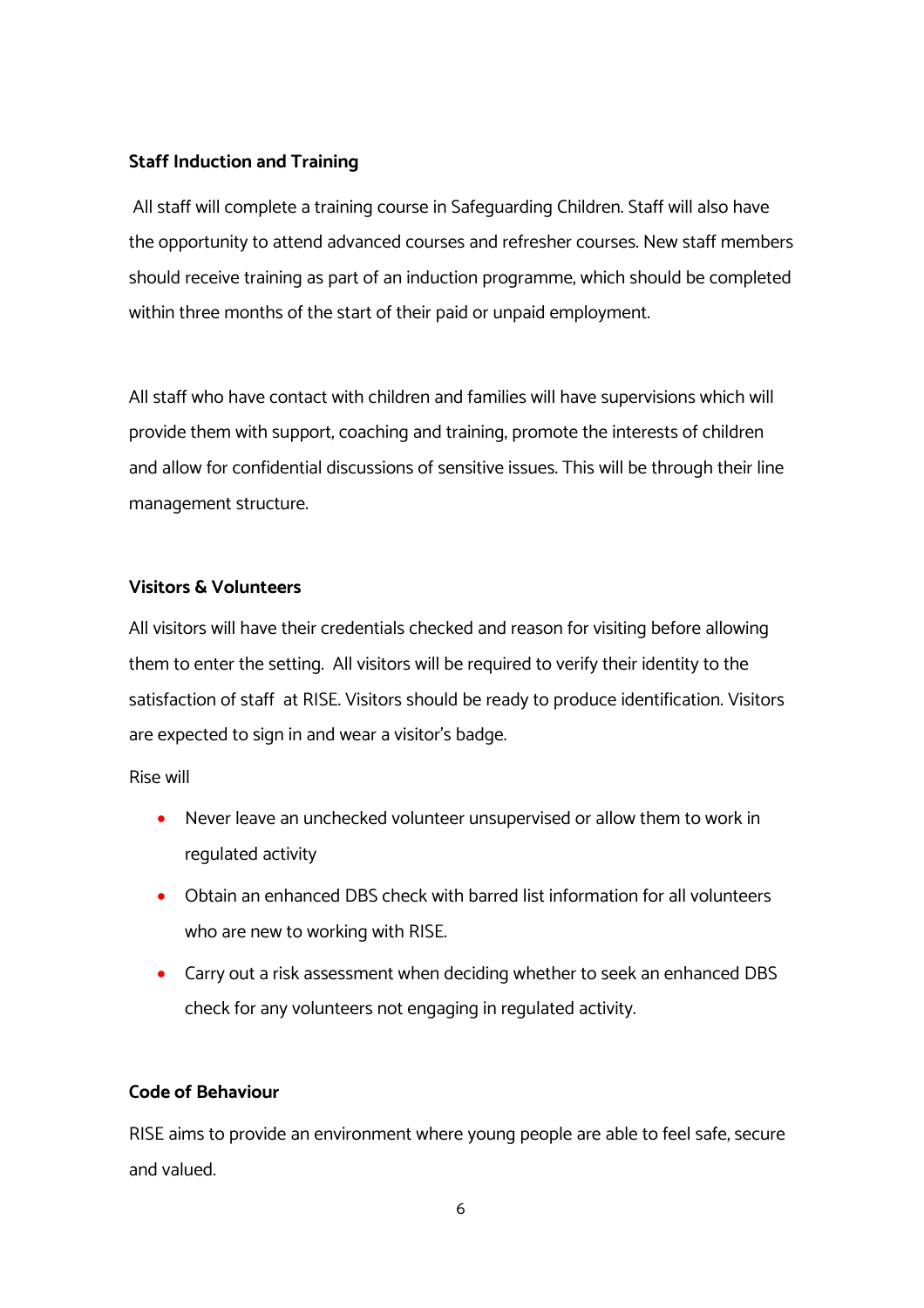This means that there is a high expectation that all team members behave appropriately with young people. As well as working within the law regarding inappropriate relationships, team members should not be initiating contact with young people outside of RISE, unless there is a specific reason for this and it has been discussed with the DSL or WO. If any contact is initiated by a young person, this should be reported as quickly as possible to the WO, who should retain a written description of the contact if appropriate.

#### **Confidentiality and Information Sharing**

It is right that children and others using the service expect that private and sensitive information is kept confidential, and it is good practice that informed consent should be obtained before sharing information (explicit consent can be expressed either verbally or in writing, written consent is always preferable). Nonetheless confidentiality can never be guaranteed. While it will always be preferable to explain when a confidence is to be breached, information that indicates a child may be suffering or at risk of suffering significant harm can be shared without consent and will require a referral to either Social Care or the Police in a timely fashion to reduce the risk of harm. The decision to disclose in these circumstances should be properly recorded on the learner's file. The most important consideration is whether sharing information is likely to safeguard and protect a child and reduce the risk of harm.

# **Responsibilities**

#### **All staff have a responsibility to:**

- Consider, at all times, what is in the best interests of the pupil.
- Maintain an attitude of 'it could happen here' where safeguarding is concerned.
- Provide a safe environment in which pupils can learn.
- Be prepared to identify pupils who may benefit from early help.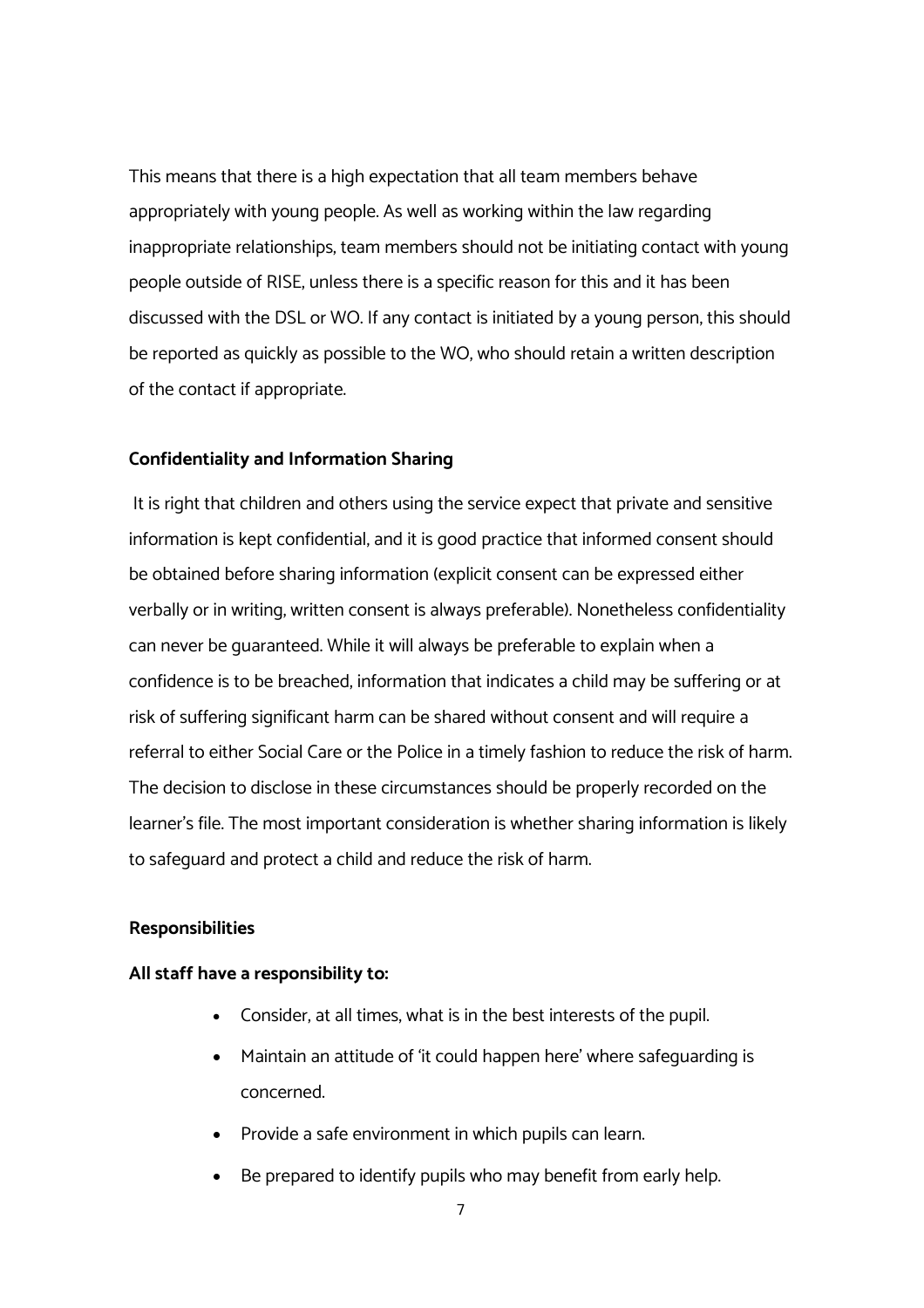- Be aware of the RISE systems which support safeguarding, including any policies, procedures, information and training provided upon induction.
- Be aware of the role and identity of the DSL and deputy DSLs.
- Undertake safeguarding training, including online safety training, during their induction – this will be regularly updated.
- Receive and understand child protection and safeguarding (including online safety) updates, e.g. via email, as required, and at least annually.
- Be aware of the local early help process and understand their role in it.
- Be aware of, and understand, the process for making referrals to children's services as well as for making statutory assessments under the Children Act 1989 and their role in these assessments.
- Make a referral to children's services and/or the police immediately, if at any point there is a risk of immediate serious harm to a child.
- Support social workers in making decisions about individual children, in collaboration with the DSL.
- Be aware of and understand the procedure to follow in the event that a child confides they are being abused, exploited or neglected.
- Maintain appropriate levels of confidentiality when dealing with individual cases.
- Reassure victims that they are being taken seriously, that they will be supported, and that they will be kept safe.
- Speak to the DSL if they are unsure about how to handle safeguarding matters.
- Be aware of safeguarding issues that can put pupils at risk of harm.
- Be aware of behaviours linked to issues such as drug-taking, alcohol misuse, deliberately missing education, and sharing indecent images, and other signs that pupils may be at risk of harm.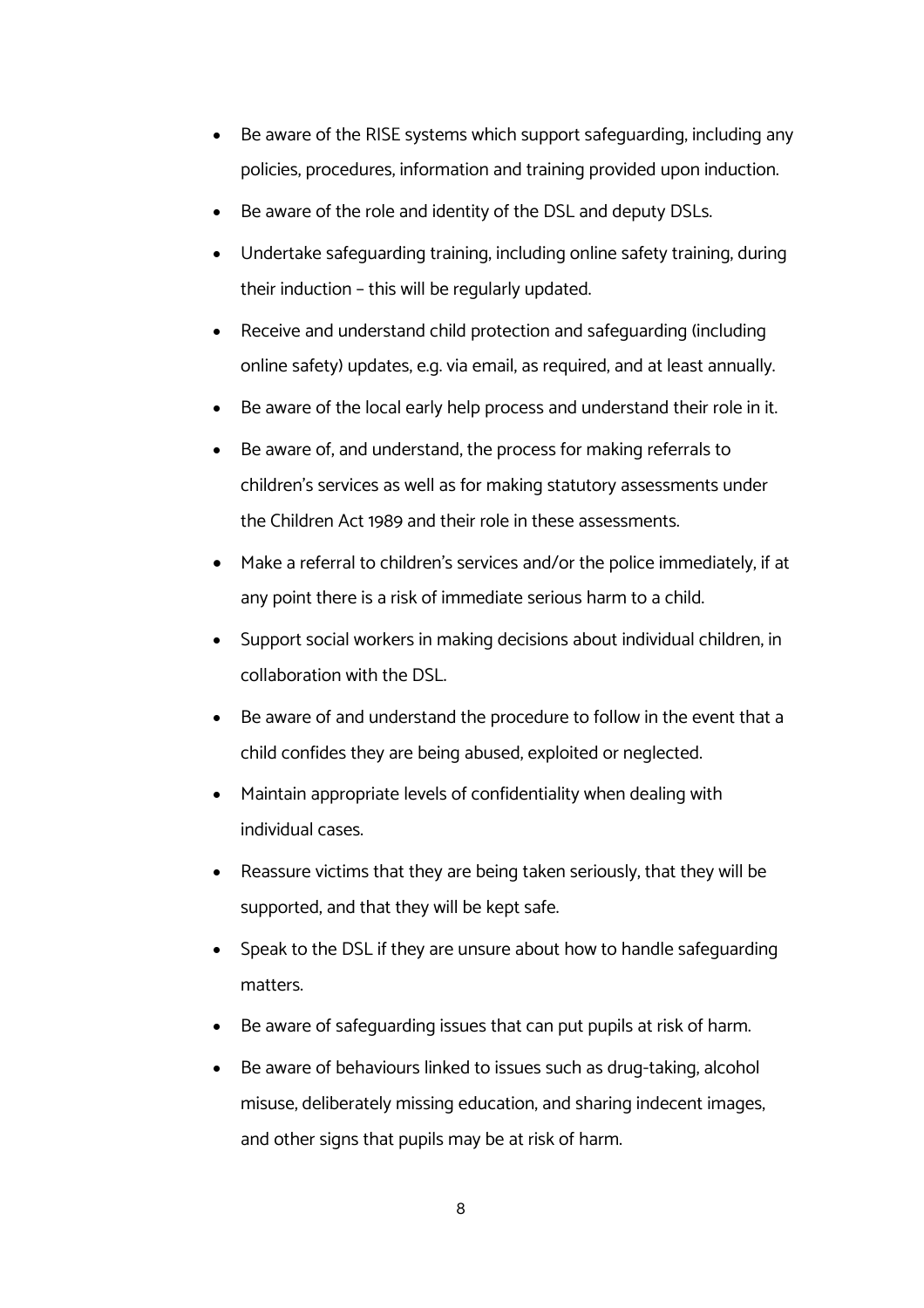Teachers, including the headteacher, have a responsibility to:

• Safeguard pupils' wellbeing and maintain public trust in the teaching profession as part of their professional duties.

The Board of Directors has a duty to:

- Take strategic leadership responsibility for the safeguarding arrangements at RISE.
- Ensure that RISE complies with its duties under the above child protection and safeguarding legislation.
- Guarantee that the policies, procedures and training opportunities at RISE are effective and comply with the law at all times.
- Guarantee that RISE contributes to multi-agency working in line with the statutory guidance 'Working Together to Safeguard Children'.
- Confirm that safeguarding arrangements at RISE take into account the procedures and practices of the LA as part of the inter-agency safeguarding procedures.
- Understand the local criteria for action and the local protocol for assessment,and ensure these are reflected in the policies and procedures.
- Comply with its obligations under section 14B of the Children Act 2004 to supply the local safeguarding arrangements with information to fulfil its functions.
- Ensure that staff working directly with children read at least Part one of KCSIE.
- Ensure that staff who do not work directly with children read either Part one or Annex A of KCSIE. **NB:** Individual schools assess which guidance will be most effective for their staff to safeguard and promote the welfare of children.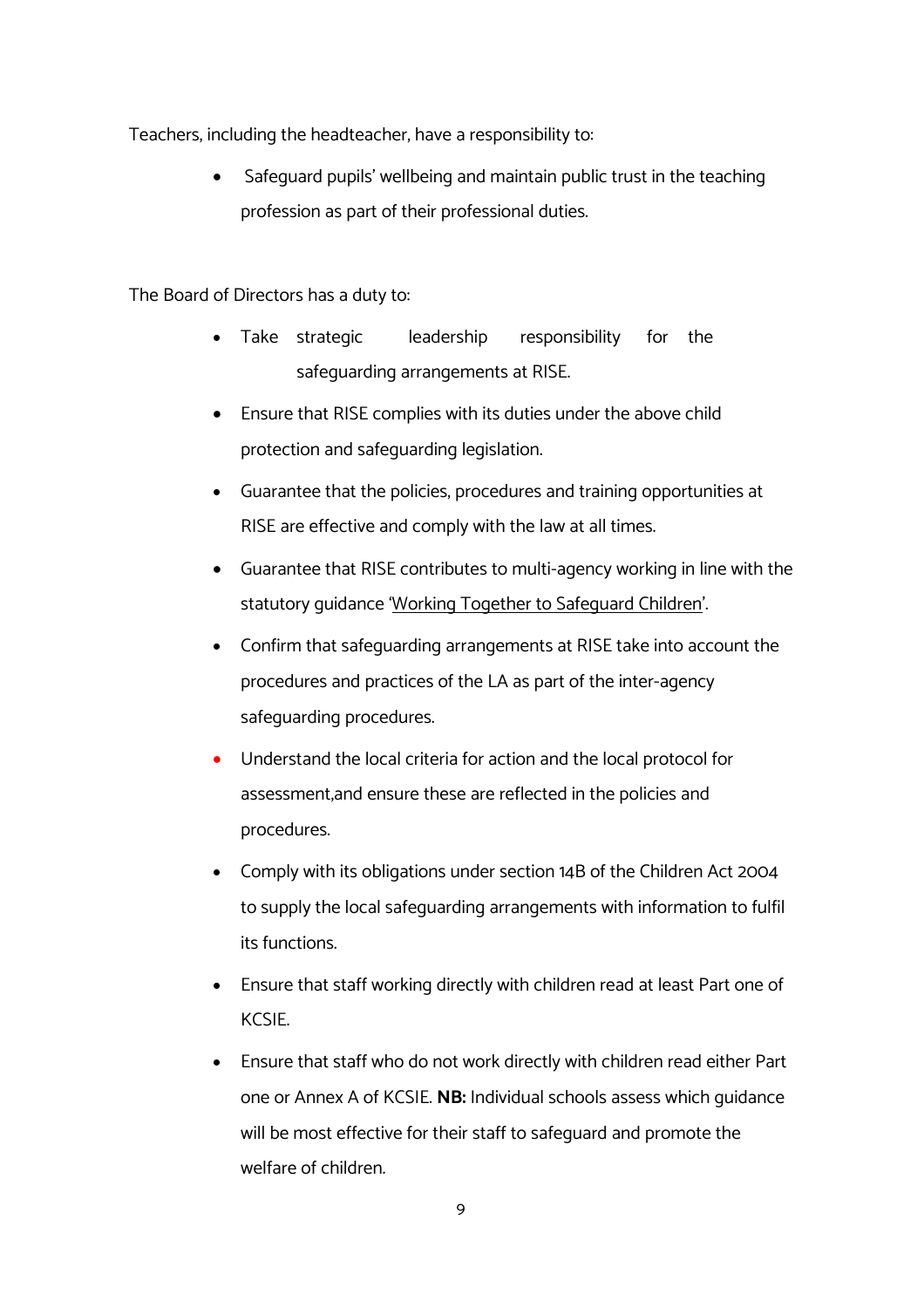- Ensure that mechanisms are in place to assist staff to understand and discharge their role and responsibilities in regard to safeguarding children.
- Ensure a senior board level lead takes leadership responsibility for safeguarding arrangements.
- Appoint a member of staff from the SLT to the role of DSL as an explicit part of the role-holder's job description.
- Appoint one or more deputy DSLs to provide support to the DSL, and ensure that they are trained to the same standard as the DSL and that the role is explicit in their job description(s).
- Facilitate a whole-school approach to safeguarding; this includes ensuring that safeguarding and child protection are at the forefront and underpin all relevant aspects of process and policy development.
- Where there is a safeguarding concern, ensure the child's wishes and feelings are taken into account when determining what action to take and what services to provide.
- Ensure systems are in place, for children to confidently report abuse, knowing that their concerns will be treated seriously, and they can safely express their views and give feedback; these systems will be wellpromoted, easily understood, and easily accessible.
- Ensure that staff have due regard to relevant data protection principles that allow them to share and withhold personal information.
- Ensure that a member of the Board of Directors is nominated to liaise with the LA and/or partner agencies on issues of child protection and in the event of allegations of abuse made against the headteacher or another governor.
- Guarantee that there are effective and appropriate policies and procedures in place.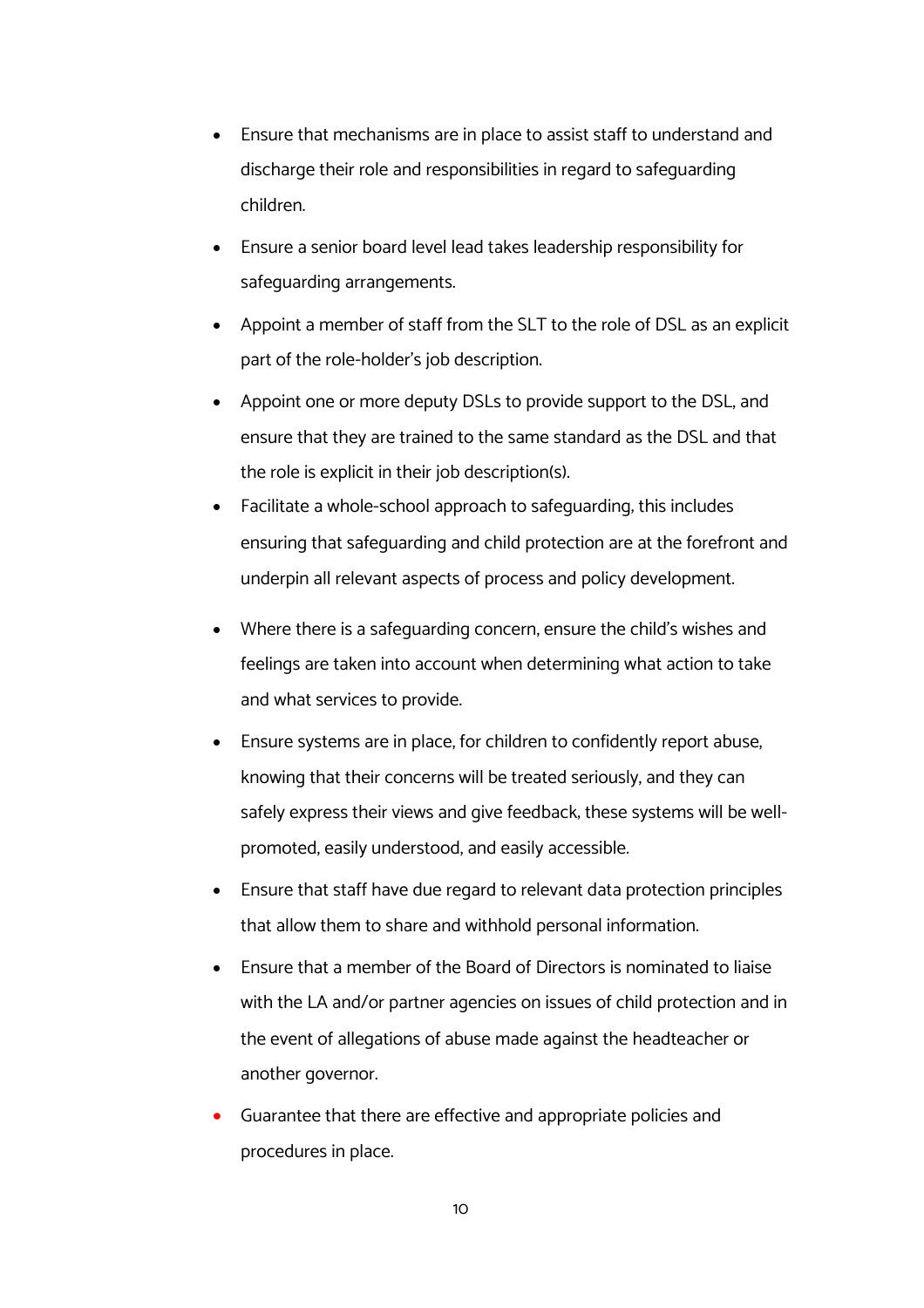- Ensure all relevant persons are aware of the local safeguarding arrangements, including the Board of Directors itself, the SLT and DSL.
- Make sure that pupils are taught about safeguarding, including protection against dangers online (including when they are online at home), through teaching and learning opportunities, as part of providing a broad and balanced curriculum.
- Adhere to statutory responsibilities by conducting pre-employment checks on staff who work with children, taking proportionate decisions on whether to ask for any checks beyond what is required.
- Ensure that staff are appropriately trained to support pupils to be themselves at RISE, e.g. if they are LGBTQ+.
- Ensure RISE has clear systems and processes in place for identifying possible mental health problems in pupils, including clear routes to escalate concerns and clear referral and accountability systems.
- Guarantee that volunteers are appropriately supervised.
- Make sure that at least one person on any appointment panel has undertaken safer recruitment training.
- Ensure that all staff receive safeguarding and child protection training updates, e.g. emails, as required, but at least annually.
- Certify that there are procedures in place to handle allegations against staff, supply staff, volunteers and contractors.
- Guarantee that there are procedures in place to handle pupils' allegations against other pupils.
- Ensure that appropriate disciplinary procedures are in place, as well as policies pertaining to the behaviour of pupils and staff.
- Ensure that procedures are in place to eliminate unlawful discrimination, harassment and victimisation, including those in relation to peer-onpeer abuse.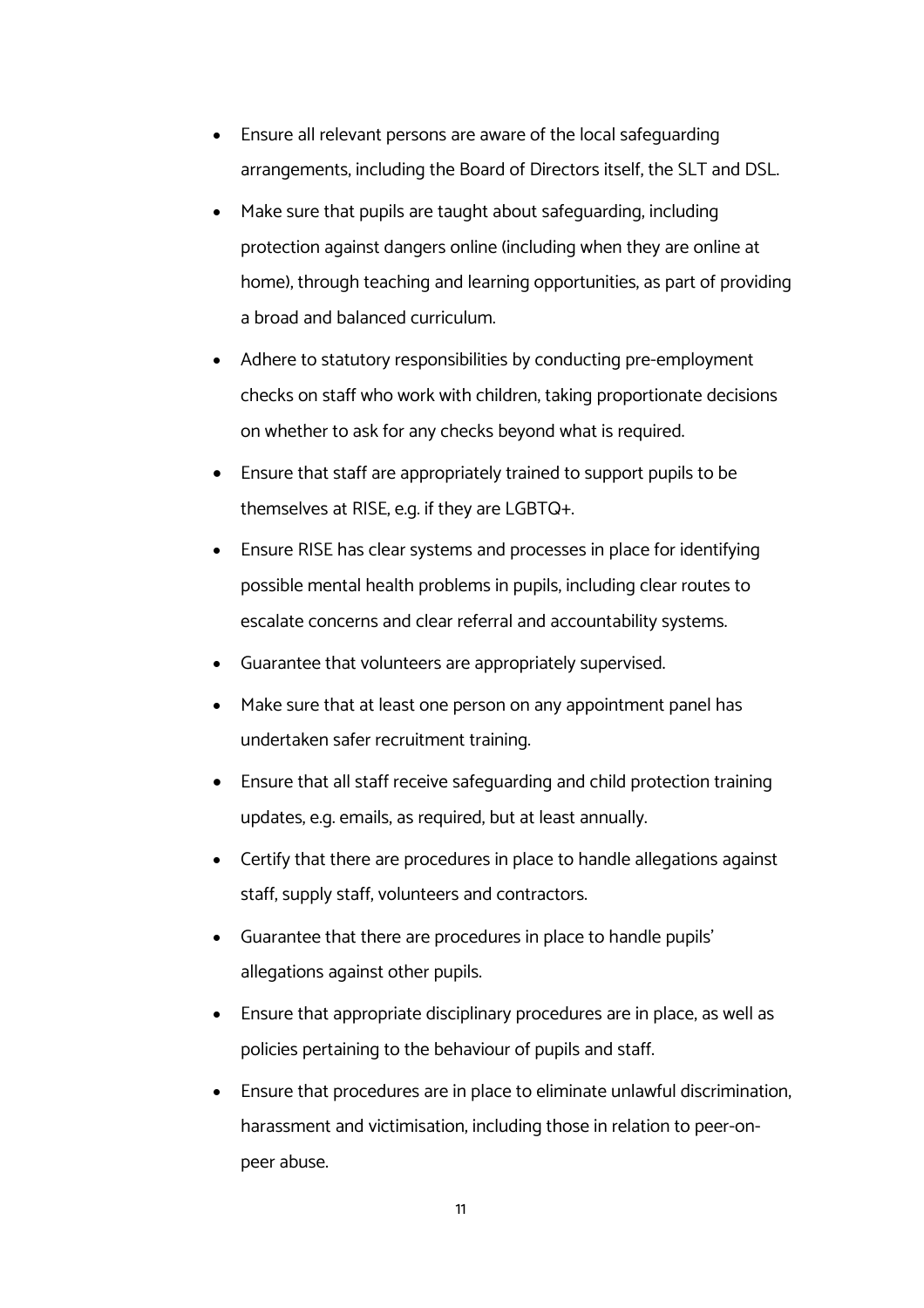- Guarantee that there are systems in place for pupils to express their views and give feedback.
- Establish an early help procedure and ensure all staff understand the procedure and their role in it.
- Introduce mechanisms to assist staff in understanding and discharging their roles and responsibilities.
- Make sure that staff members have the skills, knowledge and understanding necessary to keep LAC safe, particularly with regard to the pupil's legal status, contact details and care arrangements.
- Put in place appropriate safeguarding responses for pupils who go missing from school, particularly on repeat occasions, to help identify any risk of abuse, neglect or exploitation, and prevent the risk of their disappearance in future.
- Ensure that all members of the Board of Directors have been subject to an enhanced DBS check.
- Create a culture where staff are confident to challenge senior leaders over any safeguarding concerns.

The headteacher has a duty to:

- Ensure that the policies and procedures adopted by the Board of Directors, particularly concerning referrals of cases of suspected abuse and neglect, are followed by staff.
	- Provide staff with the appropriate policies and information upon induction.

The DSL has a duty to:

Take lead responsibility for safeguarding and child protection, including online safety.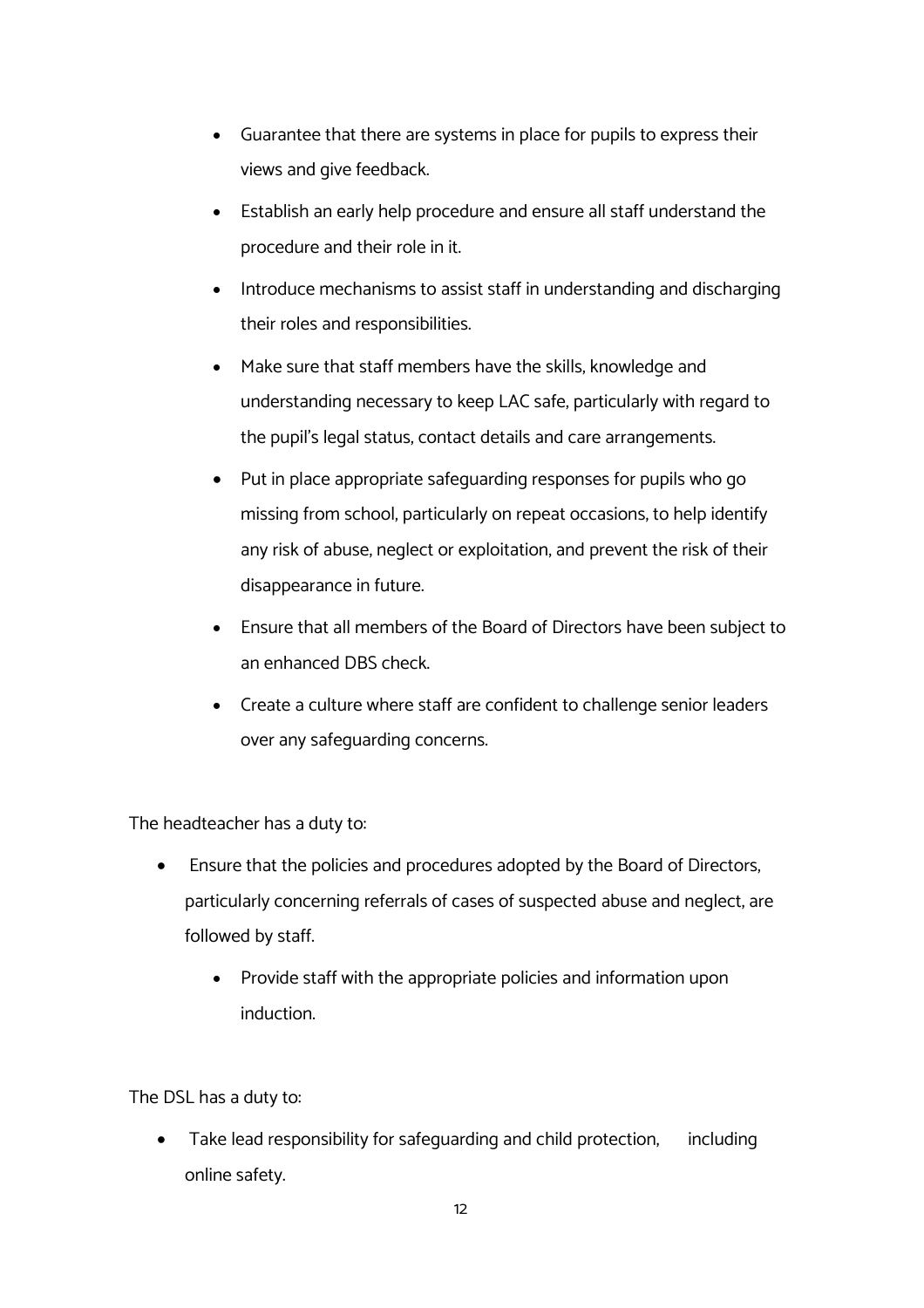- Provide advice and support to other staff on child welfare, safeguarding and child protection matters.
- Take part in strategy discussions and inter-agency meetings, and/or support other staff to do so.
- Contribute to the assessment of children, and/or support other staff to do so.
- During term time, be available during school hours for staff to discuss any safeguarding concerns; in exceptional circumstances, availability via phone, videocall, or other media is an acceptable substitution for in-person availability.
- Arrange, alongside the school, adequate and appropriate cover for any activities outside of school hours or terms.
- Refer cases:
	- 1. To Children's Services where abuse and neglect are suspected, and support staff who make referrals.
	- 2. To the Channel programme where radicalisation concerns arise, and support staff who make referrals to the Channel programme.
	- 3. To the DBS where a person is dismissed or has left due to harm, or risk of harm, to a child.
	- 4. To the police where a crime may have been committed, in line with the National Police Chiefs' Council (NPCC) guidance.
	- Act as a source of support, advice and expertise for all staff.
	- Act as a point of contact with the safeguarding partners.
	- Liaise with the headteacher to inform them of issues, especially regarding ongoing enquiries under section 47 of the Children Act 1989 and police investigations.
	- Liaise with the deputy DSL(s) to ensure effective safeguarding outcomes.
	- Liaise with the case manager and the LA designated officer(s) (LADO)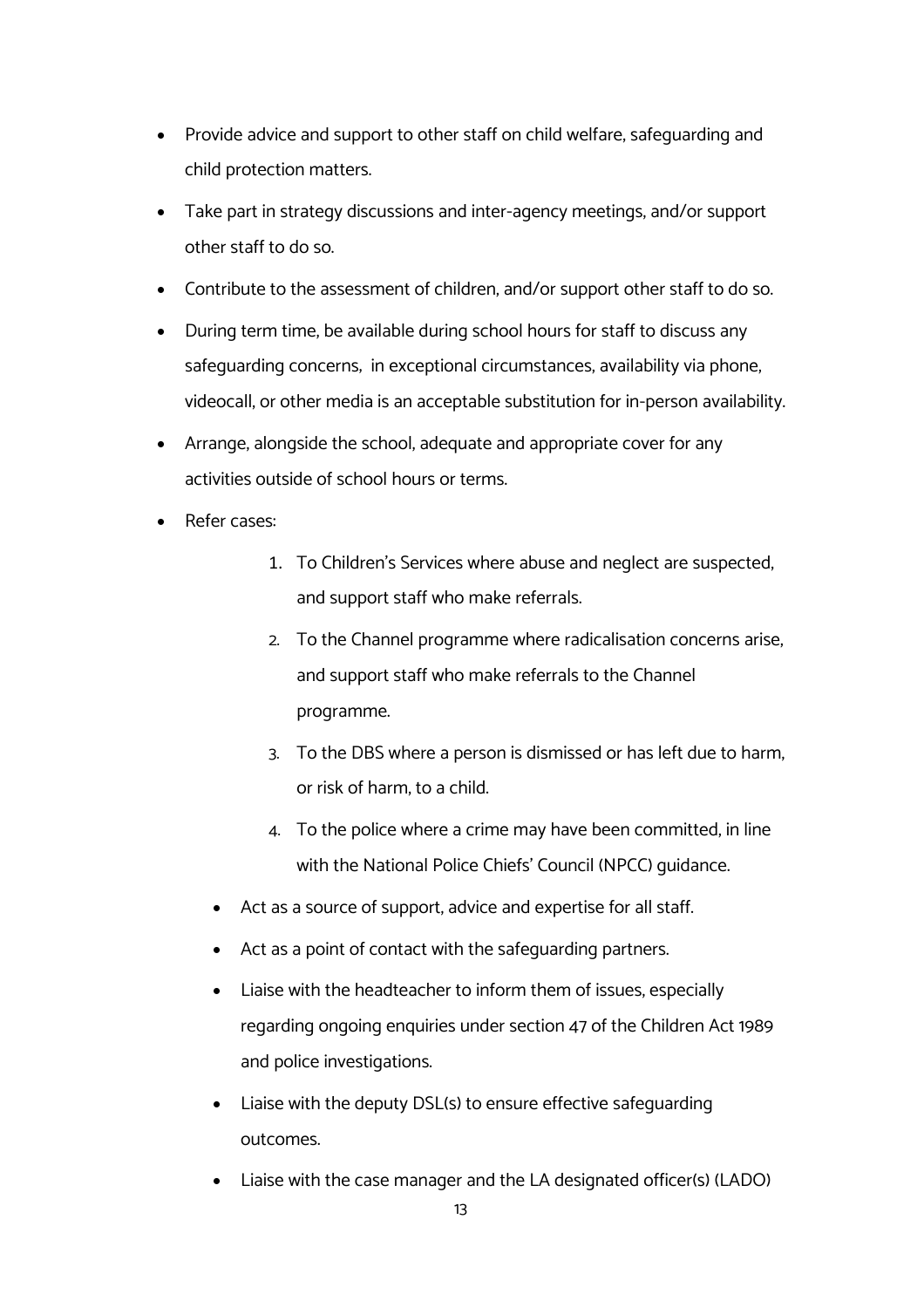for child protection concerns in cases concerning staff.

- Liaise with staff on matters of safety, safeguarding and welfare, including online and digital safety.
- Liaise with staff when deciding whether to make a referral by liaising with relevant agencies so that children's needs are considered holistically.
- Liaise with the senior mental health lead and, where available, the Mental Health Support Team, where safeguarding concerns are linked to mental health.
- Promote supportive engagement with parents in safeguarding and promoting the welfare of children, including where families may be facing challenging circumstances.
- Work with the headteacher and relevant strategic leads, taking lead responsibility for promoting educational outcomes by knowing the welfare, safeguarding and child protection issues that children in need are experiencing, or have experienced, and identifying the impact that these issues might be having on their attendance, engagement and achievement at school. This includes:
	- 1. Ensuring that RISE knows which pupils have or had a social worker.
	- 2. Understanding the academic progress and attainment of these pupils.
	- 3. Maintaining a culture of high aspirations for these pupils.
	- 4. Supporting teachers to provide additional academic support or reasonable adjustments to help these pupils reach their potential.
	- 5. Helping to promote educational outcomes by sharing the information about the welfare, safeguarding and child protection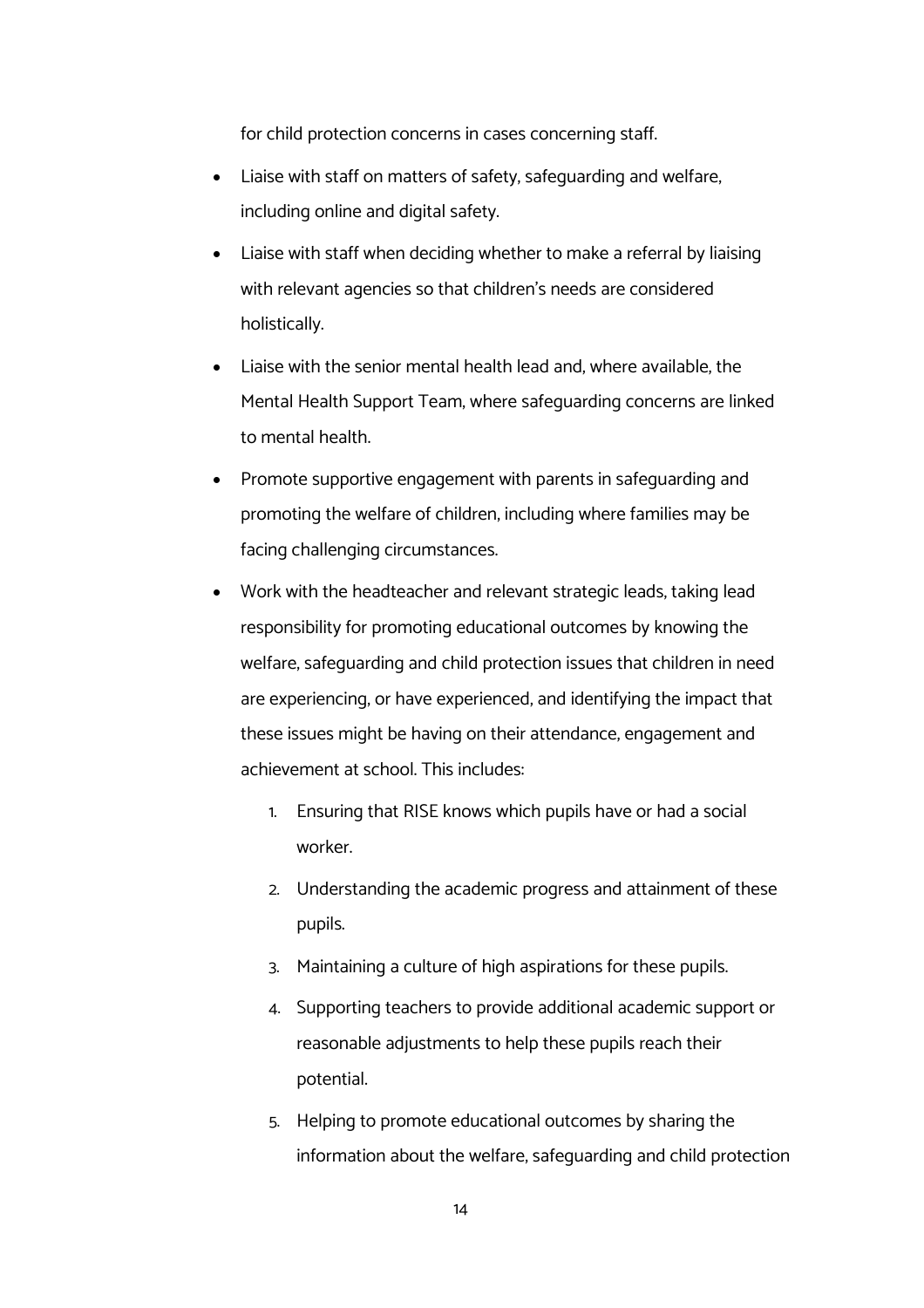issues these pupils are experiencing with teachers and the SLT.

- Ensure that child protection files are kept up-to-date and only accessed by those who need to do so.
- Ensure that a learner's child protection file is transferred as soon as possible, and within five days, when transferring to a new school, and consider any additional information that should be shared.
- Ensure each member of staff has access to and understands the RISE Child Protection and Safeguarding Policy and procedures – this will be discussed during the staff induction process.
- Work with the Board of Directors to ensure the RISE Child Protection and Safeguarding Policy is reviewed annually, and the procedures are updated and reviewed regularly.
- Ensure the RISE Child Protection and Safeguarding Policy is available publicly, and parents are aware that RISE may make referrals for suspected cases of abuse or neglect, as well as the role RISE plays in these referrals.
- Make sure that staff are aware of the training opportunities available and the latest local policies on safeguarding.
- Undergo training, and update this training at least every two years.
- Obtain access to resources and attend any relevant or refresher training courses.
- Encourage a culture of listening to children and taking account of their wishes and feelings; this includes understanding the difficulties pupils may have in approaching staff about their circumstances and considering how to build trusted relationships that facilitate communication.
- Support and advise staff and help them feel confident on welfare, safeguarding and child protection matters: specifically, to ensure that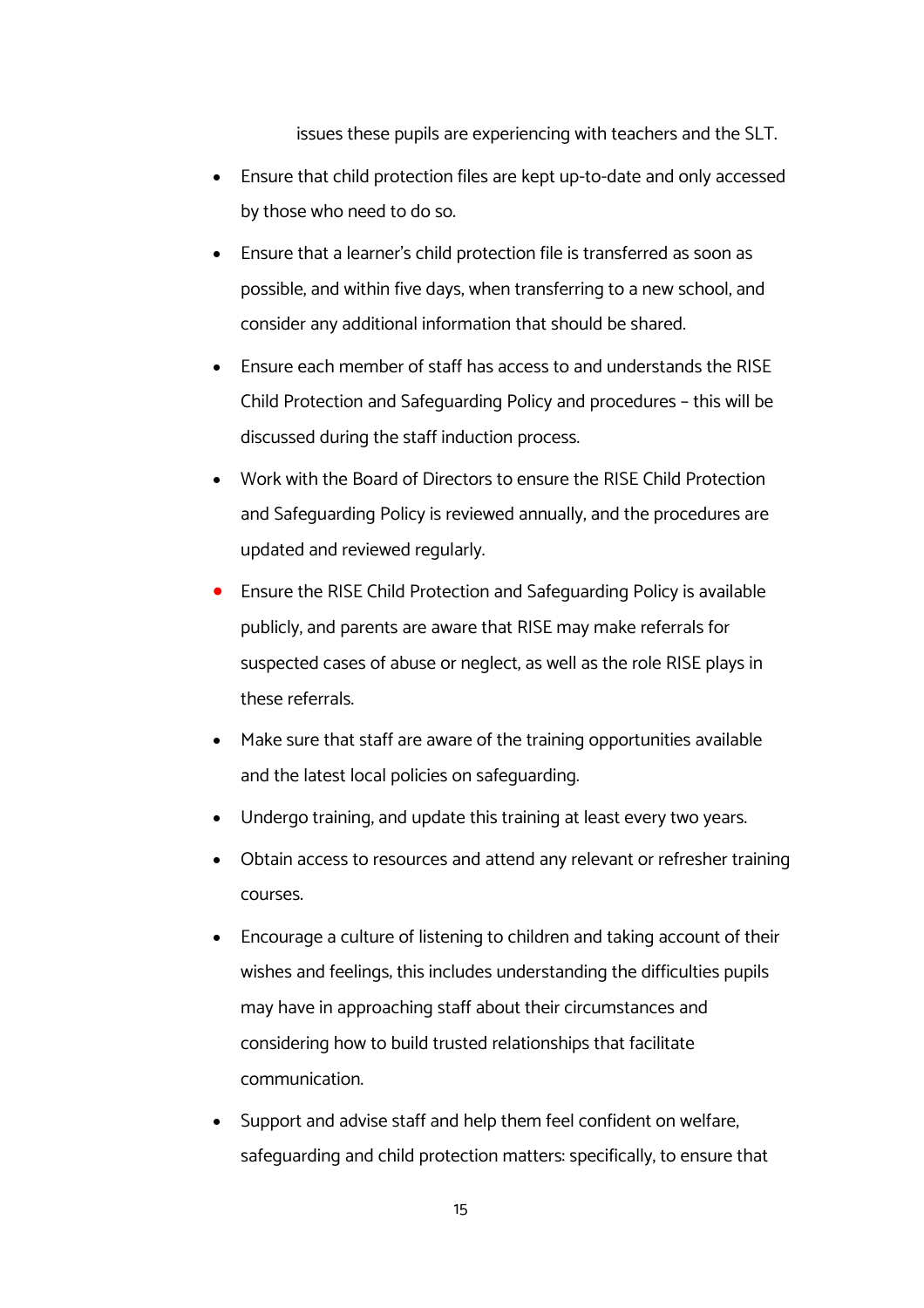staff are supported during the referrals processes; and to support staff to consider how safeguarding, welfare and educational outcomes are linked, including to inform the provision of academic and pastoral support.

- Understand the importance of information sharing, including within RISE, with other schools, and with the safeguarding partners, other agencies, organisations and practitioners.
- Understand relevant data protection legislation and regulations, especially the Data Protection Act 2018 and the UK GDPR.
- Keep detailed, accurate, secure written records of concerns and referrals, and understand the purpose of this record-keeping.

All staff are responsible for ensuring that any concern for the welfare of a child is dealt with promptly and appropriately as it is important that children receive the right help at the right time to address risks and prevent issues escalating. RISE has a 'Designated Safeguarding Lead' (DSL) who therefore has lead responsibility for such issues, and a 'Welfare Officer' (WO) who is the Deputy Safeguarding Person and who manages safeguarding reports and concerns as first point of contact. The DSL will be able to offer advice as well as to liaise with statutory agencies where there are concerns about a child's welfare. The current appointed officers are:

**DSL**: Martin Sumner, Development Manager & Governance Officer **WO**: Fiona Bourne, Programme Manager & Welfare Officer

# **Definitions of Abuse**

The terms **"children"** and **"child"** refer to anyone under the age of 18.

For the purposes of this policy, **"safeguarding and protecting the welfare of children"**is defined as: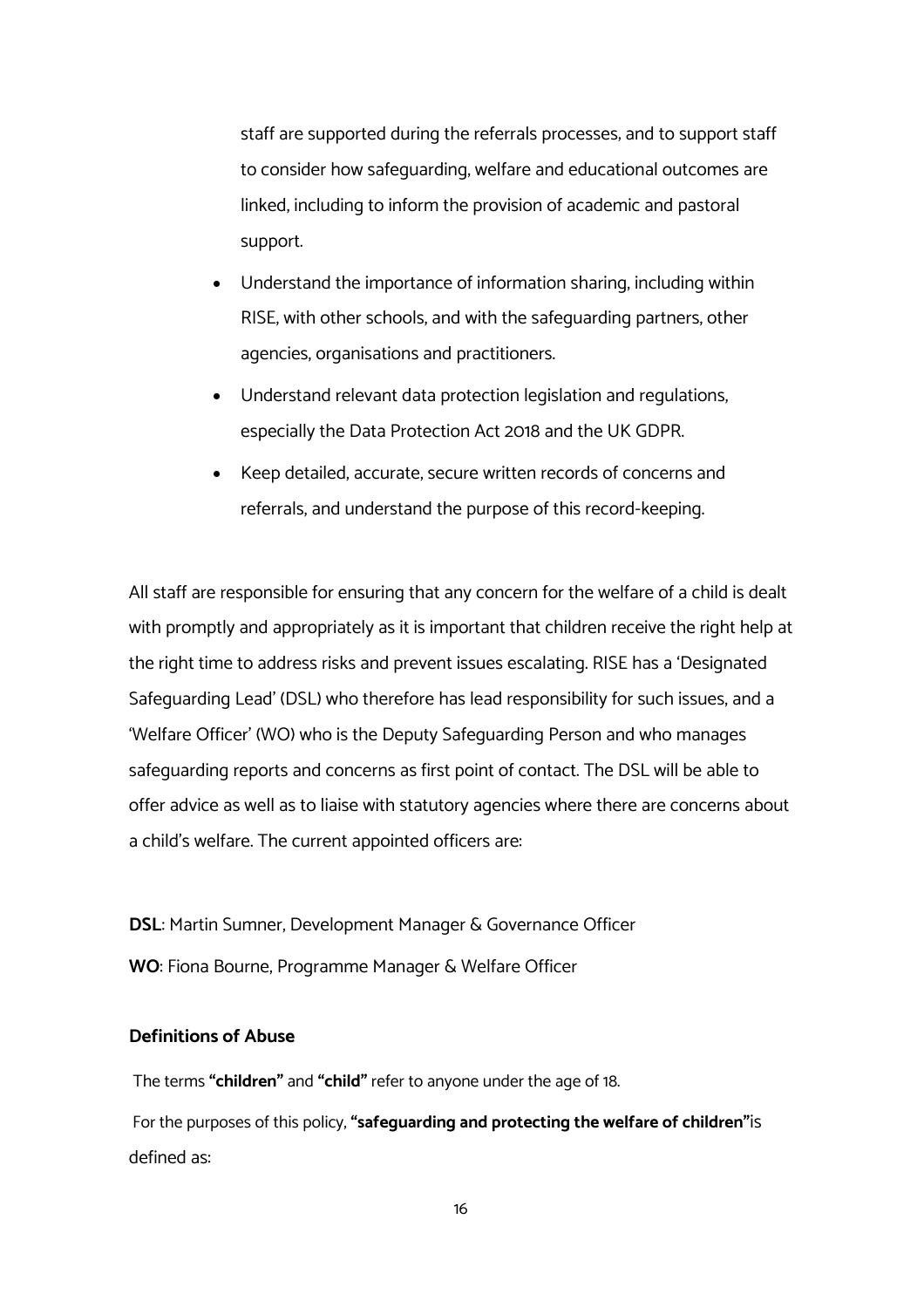- Protecting pupils from maltreatment.
- Preventing the impairment of pupils' mental and physical health or development.
- Ensuring that pupils grow up in circumstances consistent with the provision of safe and effective care.
- Taking action to enable all pupils to have the best outcomes.

RISE will ensure that the welfare of children is given paramount consideration when developing and delivering all school activity. All children, regardless of age, gender, ability, culture, race, language, religion or sexual identity, have equal rights to protection. All staff have an equal responsibility to act on any suspicion or disclosure that may suggest a child is at risk of harm in accordance with this guidance.

It is the responsibility of RISE to safeguard and promote the welfare of children. We recognise our moral and statutory responsibility to safeguard and promote the welfare of all children. We endeavour to provide a safe and welcoming environment where children are respected and valued. We are alert to the signs of abuse and neglect and follow our procedures to ensure that children receive effective support, protection and justice.

The following categories of abuse in which a young person is suffering or likely to suffer significant harm apply in these procedures. The categories may apply singularly or in combination.

**Abuse**: a form of maltreatment of a child. Somebody may abuse or neglect a child by inflicting harm or by failing to act to prevent harm. Children may be abused in a family or in an institutional or community setting by those known to them or, more rarely, by others. Abuse can take place wholly online, or technology may be used to facilitate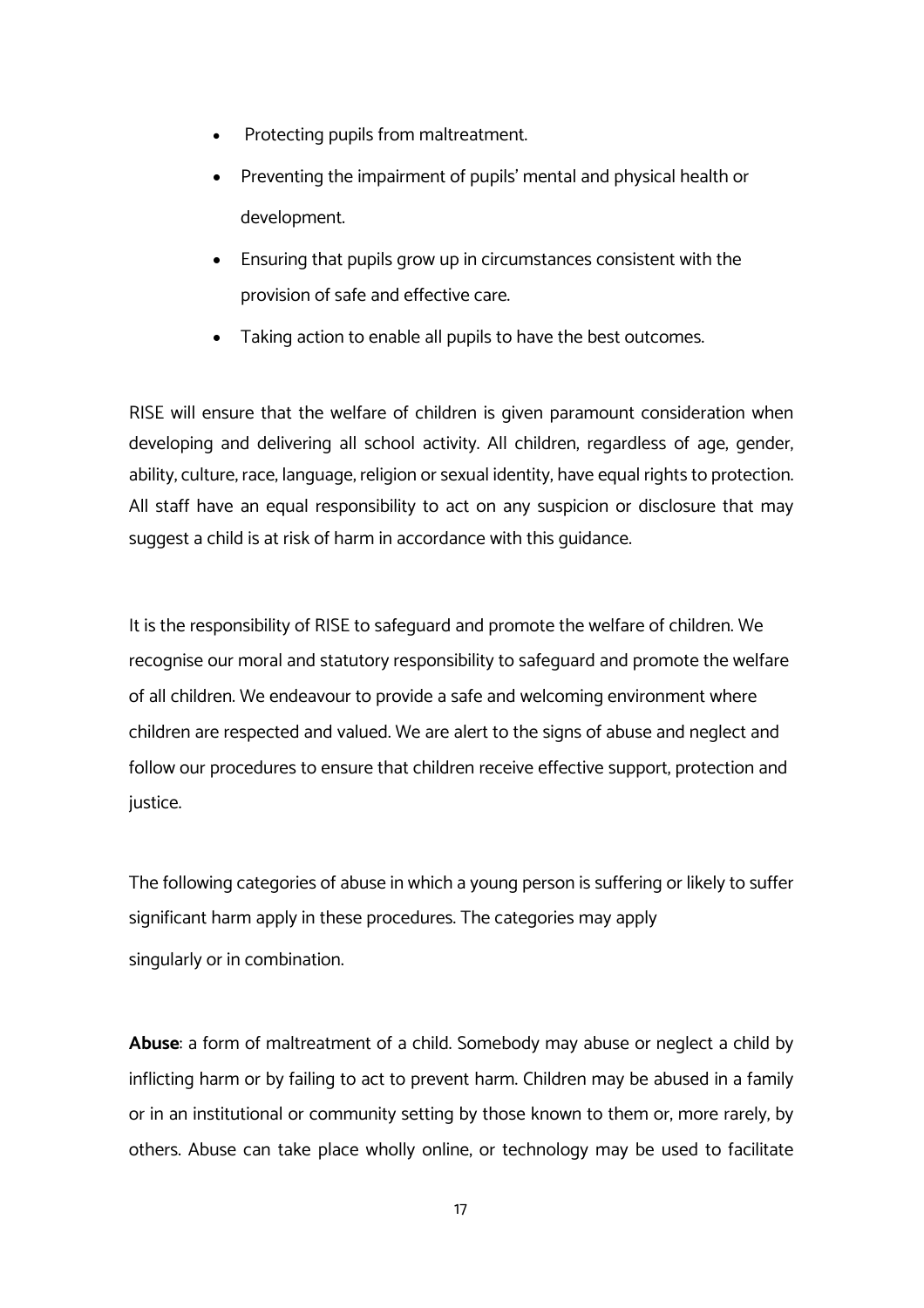offline abuse. Children may be abused by an adult or adults or by another child or children.

**Physical abuse**: a form of abuse which may involve hitting, shaking, throwing, poisoning, burning or scalding, drowning, suffocating or otherwise causing physical harm to a child. Physical harm may also be caused when a parent or carer fabricates the symptoms of, or deliberately induces, illness in a child.

**Neglect:** the persistent failure to meet a child's basic physical and/or psychological needs, likely to result in the serious impairment of the child's health or development. Neglect may occur during pregnancy, for example, as a result of maternal substance abuse. Once a child is born, neglect may involve a parent or carer failing to: provide adequate food, clothing and shelter (including exclusion from home or abandonment); protect a child from physical and emotional harm or danger; ensure adequate supervision (including the use of inadequate care-givers); or ensure access to appropriate medical care or treatment. It may also include neglect of, or unresponsiveness to, a child's basic emotional needs.

**Sexual abuse**: involves forcing or enticing a child or young person to take part in sexual activities, not necessarily involving violence, whether or not the child is aware of what is happening. The activities may involve physical contact, including assault by penetration (for example rape or oral sex) or non-penetrative acts such as masturbation, kissing, rubbing, and touching outside of clothing. They may also include non-contact activities, such as involving children in looking at, or in the production of, sexual images, watching sexual activities, encouraging children to behave in sexually inappropriate ways, or grooming a child in preparation for abuse. Sexual abuse can take place online, and technology can be used to facilitate offline abuse. Sexual abuse is not solely perpetrated by adult males. Women can also commit acts of sexual abuse, as can other children. The sexual abuse of children by other children is a specific safeguarding issue (also known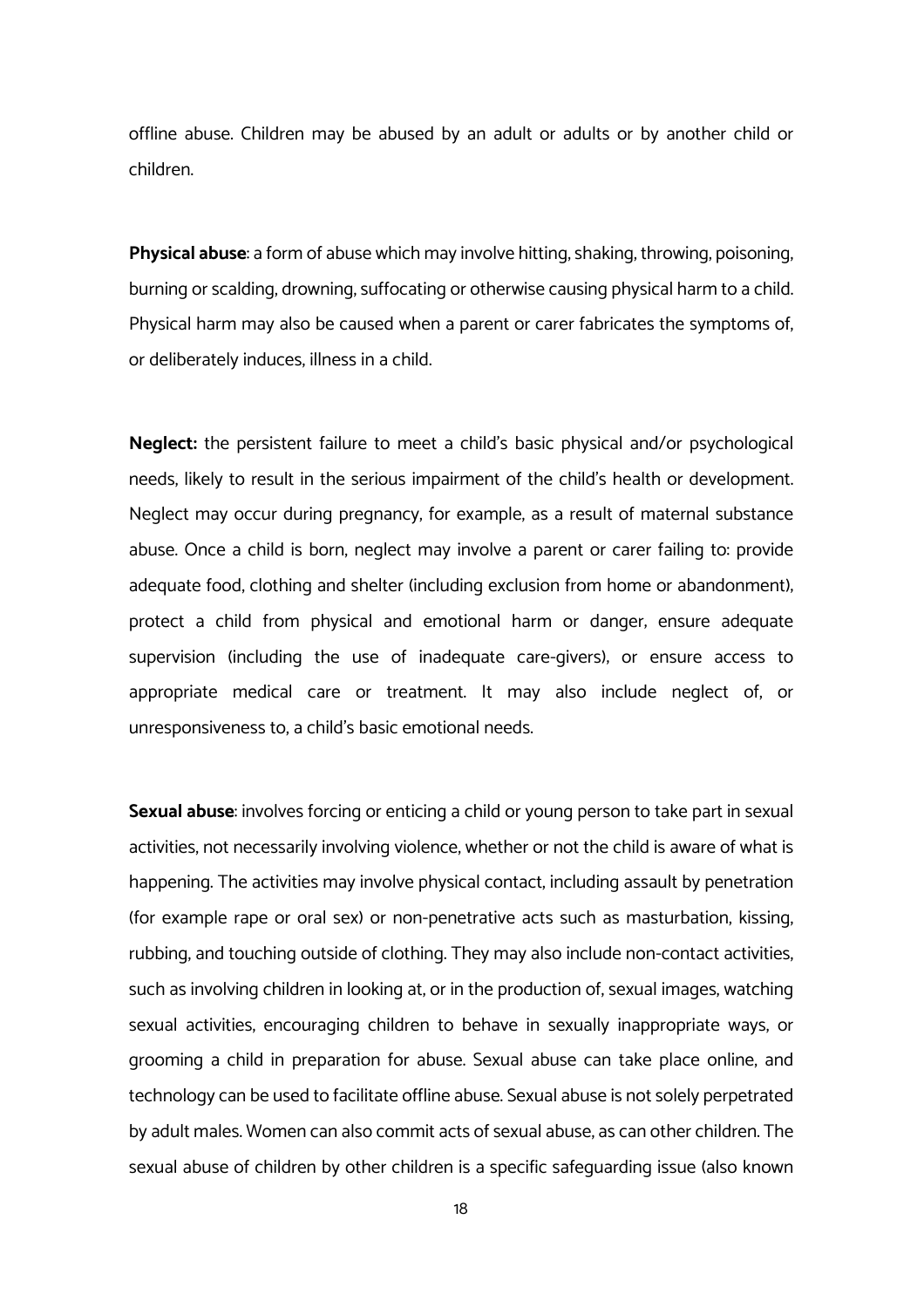as peer on peer abuse) in education and all staff should be aware of it and of the RISE policy and procedures for dealing with it.

**Emotional abuse**: the persistent emotional maltreatment of a child such as to cause severe and adverse effects on the child's emotional development. It may involve conveying to a child that they are worthless or unloved, inadequate, or valued only insofar as they meet the needs of another person. It may include not giving the child opportunities to express their views, deliberately silencing them or 'making fun' of what they say or how they communicate. It may feature age or developmentally inappropriate expectations being imposed on children. These may include interactions that are beyond a child's developmental capability as well as overprotection and limitation of exploration and learning or preventing the child from participating in normal social interaction. It may involve seeing or hearing the ill-treatment of another. It may involve serious bullying (including cyberbullying), causing children frequently to feel frightened or in danger, or the exploitation or corruption of children. Some level of emotional abuse is involved in all types of maltreatment of a child, although it may occur alone.

**Child Sexual Exploitation and Prostitution:** The involvement of any young person, particularly under the age of 16 in activities that can be defined as prostitution by parent or another adult, another young person or the individual.

**Self harm and threatened/attempted suicide :**When a young person voluntarily causes harm to themselves by cutting, solvent/glue abuse, overdosing, swallowing glass or other forms of self harm; or when a young person discloses that they are feeling or have been feeling suicidal, or when a young person states that they will or are considering taking their own life.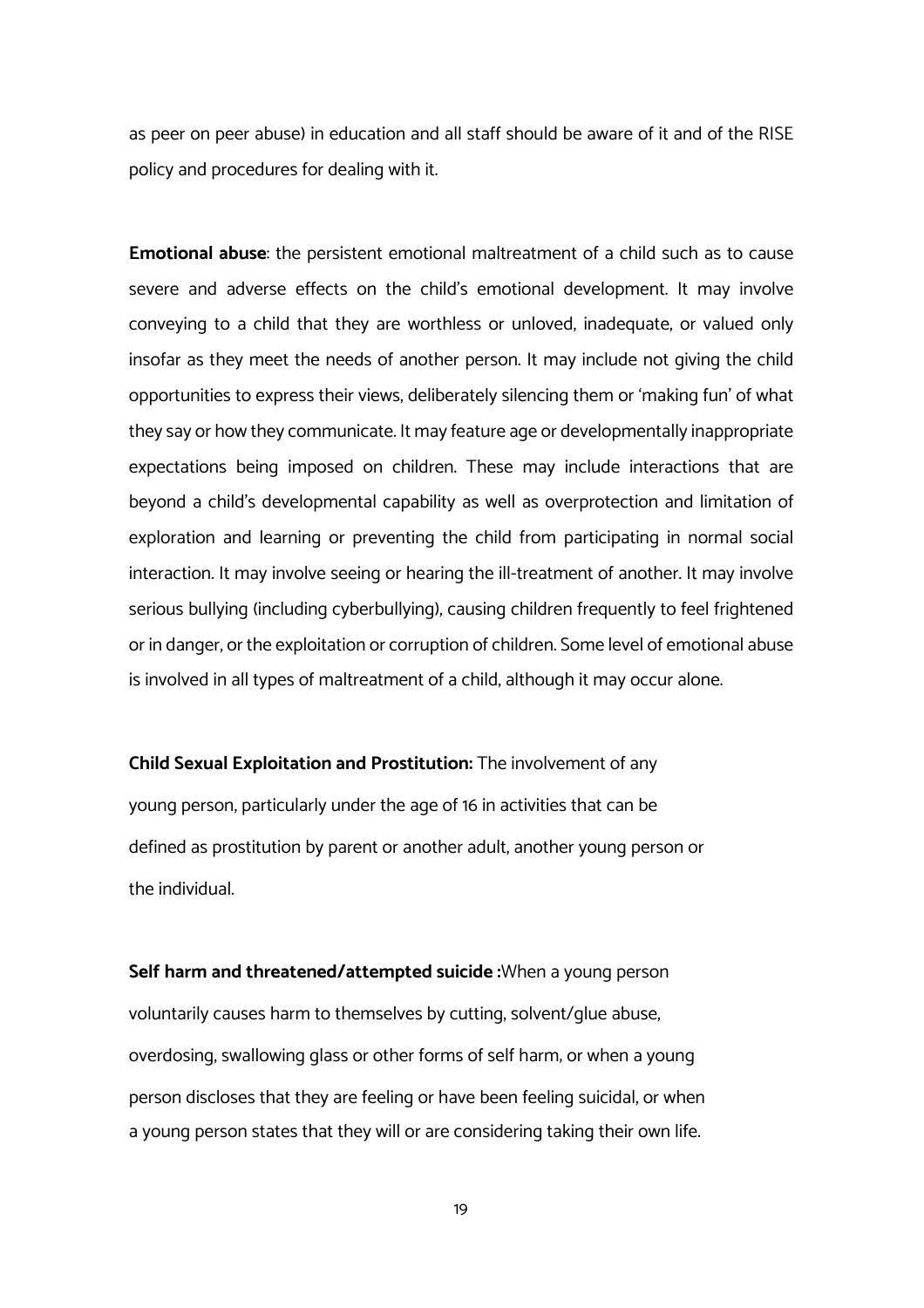# **Disclosure, Action & Referral**

Should a child choose to disclose details of abuse to a member of staff, it is almost always best practice to listen rather than to ask questions. During the disclosure they must not offer alternative explanations for the child's concerns or ask leading questions. All staff are required to submit written notes as soon as possible, using the child's words, via the Rise online reporting portal. A 'body map' should be completed if it has been necessary to record the child's injuries, which should be given to the DSL and sent to the **Children & Families Direct service (C&FD), Nottingham City**. Written records of concerns about children will be kept on file, making use of the automated chronology software (for low level/accumulative concerns), even where there is no need to refer the matter immediately, or the Safeguarding Monitoring Form for higher risk concerns.

All concerns, discussions and decisions made, and the reasons for those decisions, should be recorded in writing. Information should be kept confidential and stored securely. It is good practice to keep concerns and referrals in a separate child protection file for each child.

Records should include:

• a clear and comprehensive summary of the concern;

• details of how the concern was followed up and resolved;

• a note of any action taken, decisions reached and the outcome.

If in doubt about recording requirements, staff should discuss with the designated safeguarding lead (or deputy).

Any child protection information should be kept separate along with third party reports, including case conference minutes, within the confidential section of the child or young person's case file and stored securely. Parents, whilst under suspicion, are not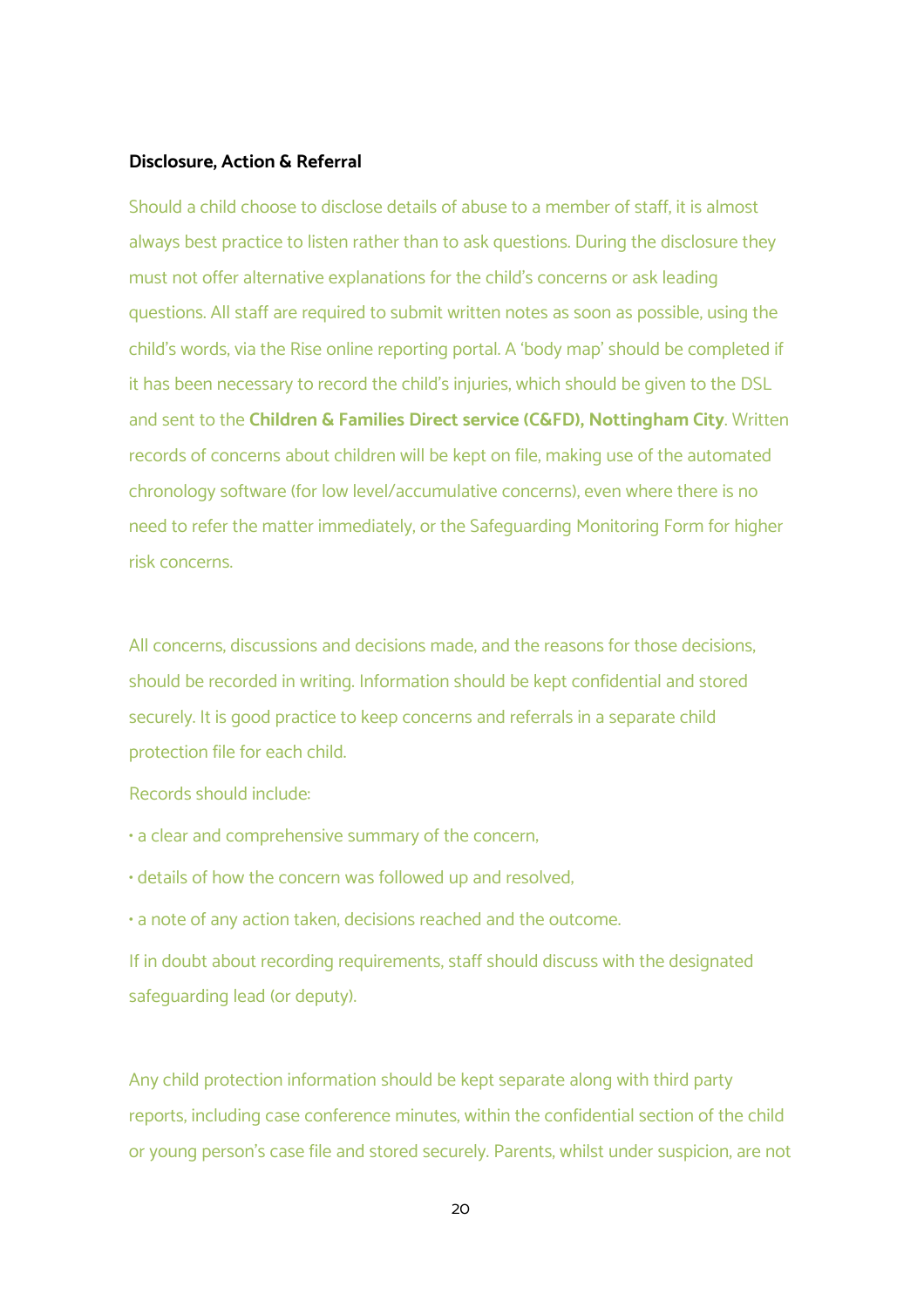entitled to see such information and should have their concerns referred back to social care or the police team who are investigating the matter. Such records should be monitored regularly, and be disposed of confidentially when they are no longer relevant, at an appropriate time agreed with the DSL and social worker.

Whilst safeguarding concerns would form part of a learner's educational records, it would be exempt from disclosure under the Data Protection Act 1989 which states that: 'Schools should not disclose anything on pupil's records which would be likely to cause serious harm to their physical or mental health or anyone else. This should include anything which suggests that they are or have been either the subject of, or at risk of child abuse.'

Confidences including disclosures of possible neglect, physical, sexual or emotional abuse must always be communicated to the DSL and recorded. If a staff member is unsure whether the information warrants sharing or not it is advised that they discuss the issue with their line manager or DSL anyway, to avoid any possibly important information being lost. It is of the utmost importance that information is shared appropriately and in a timely manner and any referral followed up quickly and appropriate actions taken. In the event that the DSL or another senior manager is not available, then the primary responsibility of the person suspecting abuse should be to contact the C&FD team and then to inform the DSL as soon as possible. RISE recognises the emotional impact on staff dealing with child protection issues, and will therefore ensure that support, advice and supervision is available to them.

The C&FD Team is now the first point of contact for all referrals and contact into Social Care. They will decide if a situation needs a children's Social Care response or involvement or if it should be responded to by another agency, service or a different action or further assessment needs to be made and they will help to initiate that response and follow up any actions. To assist in the early assessment of the situation

21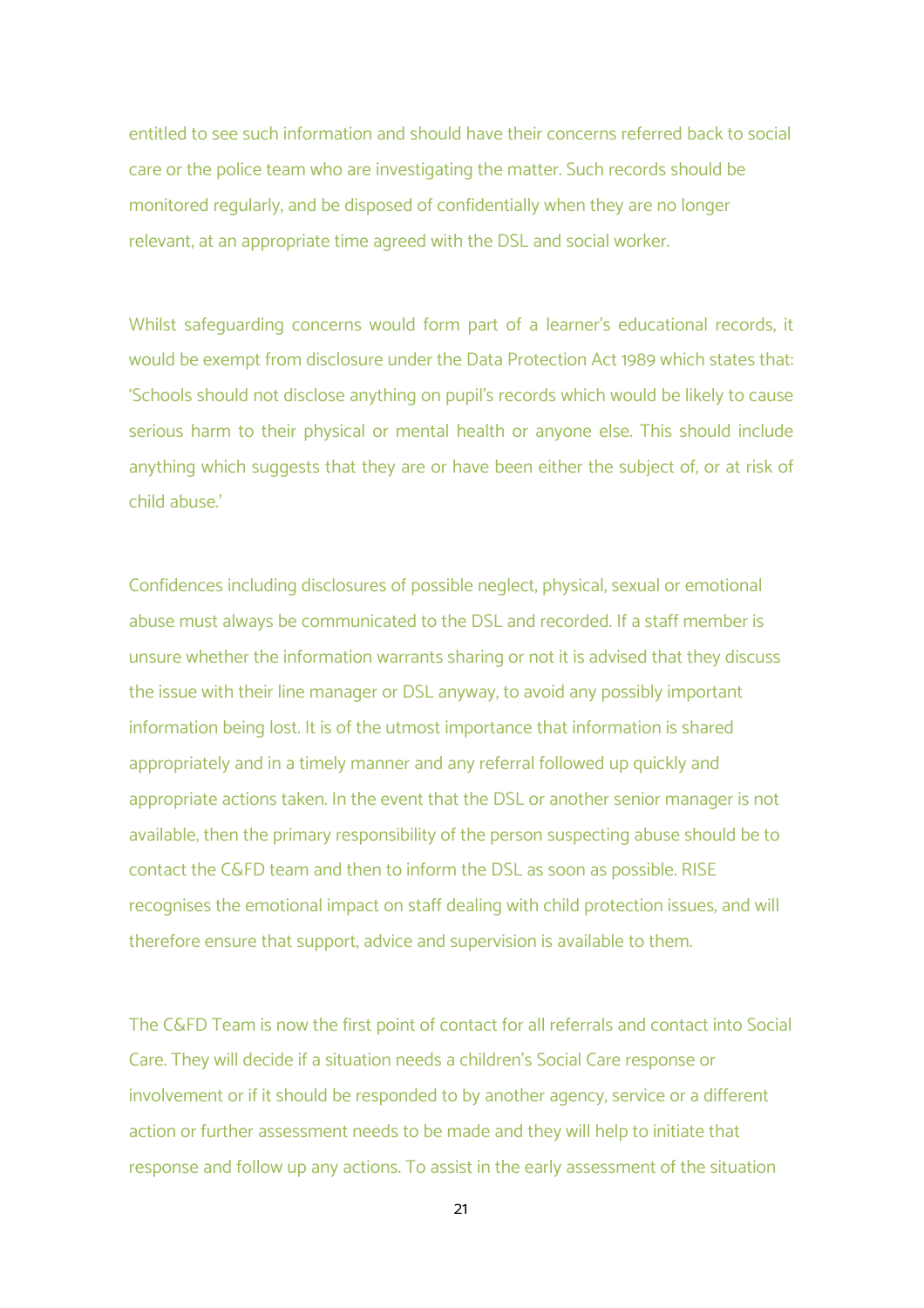you should have appropriate background information about the child available to share. You will be required to follow up a referral made verbally with a written copy of your concerns or by a completed version of the Multi Agency Referral Form (MARF) which will also need to be emailed through to C&FD using the secure email:

#### candf.direct@nottinghamcity.gov.uk

This must be sent within 48 hours. Before contacting C&DF team consent from the parent of the child in question must be gained, unless doing so will put that child at immediate risk.

There may be instances where a child is not at risk of abuse but may benefit from services that the local authority can provide, at which point consideration should be given to completing a CAF assessment. With the informed consent of parents and the child such instances may alternatively, lead to a referral to Children and Families Social Care for a child in need assessment.

#### **Recognising Abuse.**

Staff working with children are advised to maintain an attitude of 'it could happen here' where safeguarding is concerned. When concerned about the welfare of a child, staff should always act in the best interests of the child.

Child abuse occurs to young people of both sexes, at all ages and in all cultures, religions, social classes and to young people with and without disabilities.

- 1. Identification of abuse may be difficult. However, if a young person discloses their belief that they have suffered or are suffering abuse it must be taken seriously and the appropriate procedure followed (see below)
- 2. Previous suspicions or disclosures of abuse are often significant factors and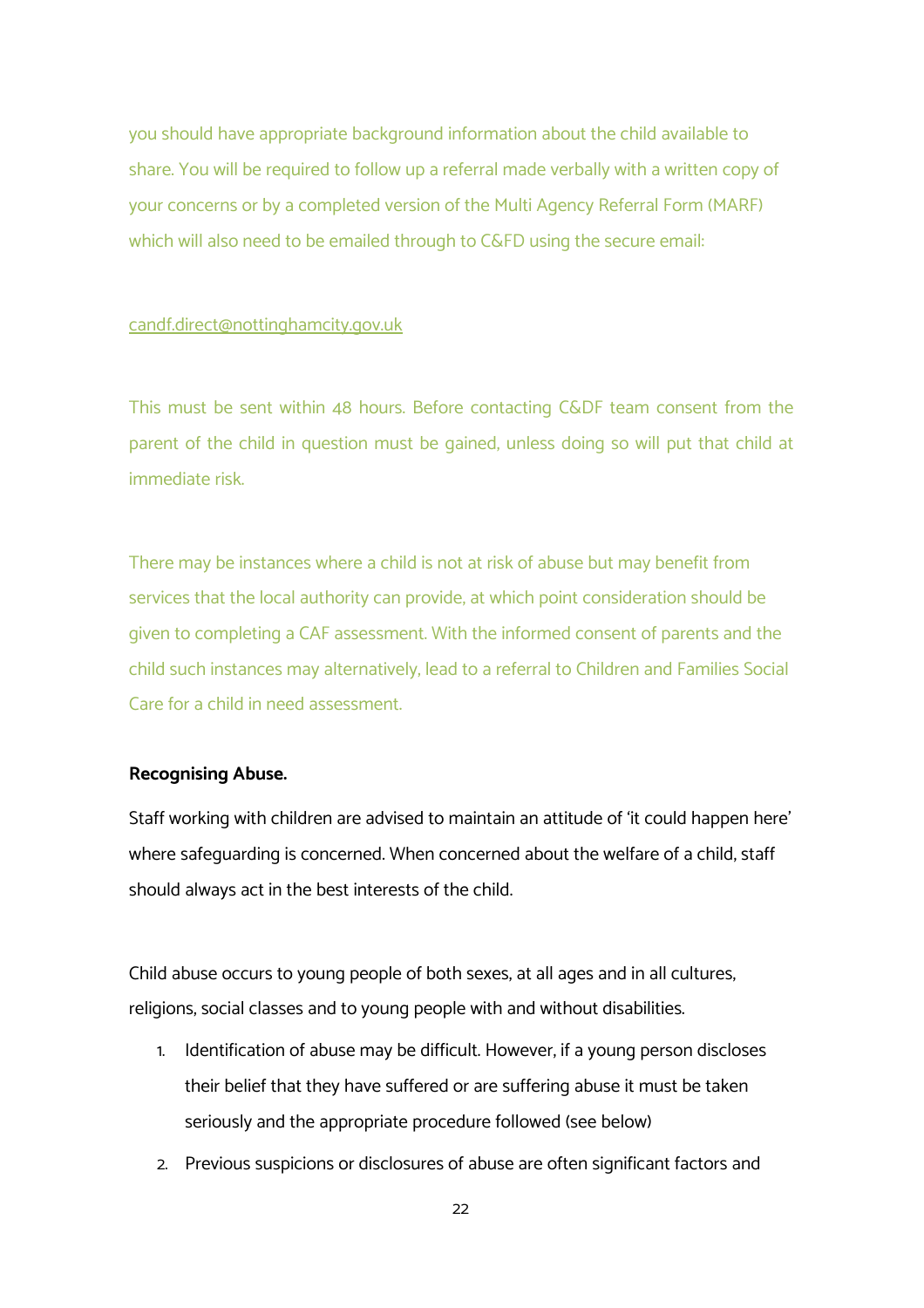must be taken into account.

- 3. Always listen to the young person; a written report should always be made on a project incident form as soon as possible after any disclosure, so that the facts of what was disclosed are recorded.
- 4. If necessary, immediate medical assistance may be required and a young person should be taken to casualty or to see a Doctor.
- 5. Beware if details about an "accident" appear vague, lacking in detail, inconsistent with the injury or varies with each telling.
- 6. Watch out for regular bruising or marking on arms, legs, faces and necks. Scratches on forearms may indicate self harm.
- 7. Watch out for changes in behaviour, or sores around the mouth which could indicate solvent abuse; or be aware if a young person is regularly sick which may indicate attempted overdoses.

All staff should be aware that abuse, neglect and safeguarding issues are rarely standalone events and cannot be covered by one definition or one label alone. In most cases, multiple issues will overlap with one another, therefore staff should always be vigilant and always raise any concerns with their designated safeguarding lead (or deputy).

# **Suspicions about the welfare of a young person**

- 1. Seek an explanation from the young person without raising the question of abuse, unless the concern is sexual abuse or prostitution. Share these concerns with RISE's Welfare Officer, or senior worker. Ensure that a written statement is made with the decisions taken and dated. Don't be afraid to ask the young person about marks that you suspect may be self harm.
- 2. The DSL or Welfare Officer may refer the matter to social services.
- 3. Continue to observe and give the young person the opportunity to confide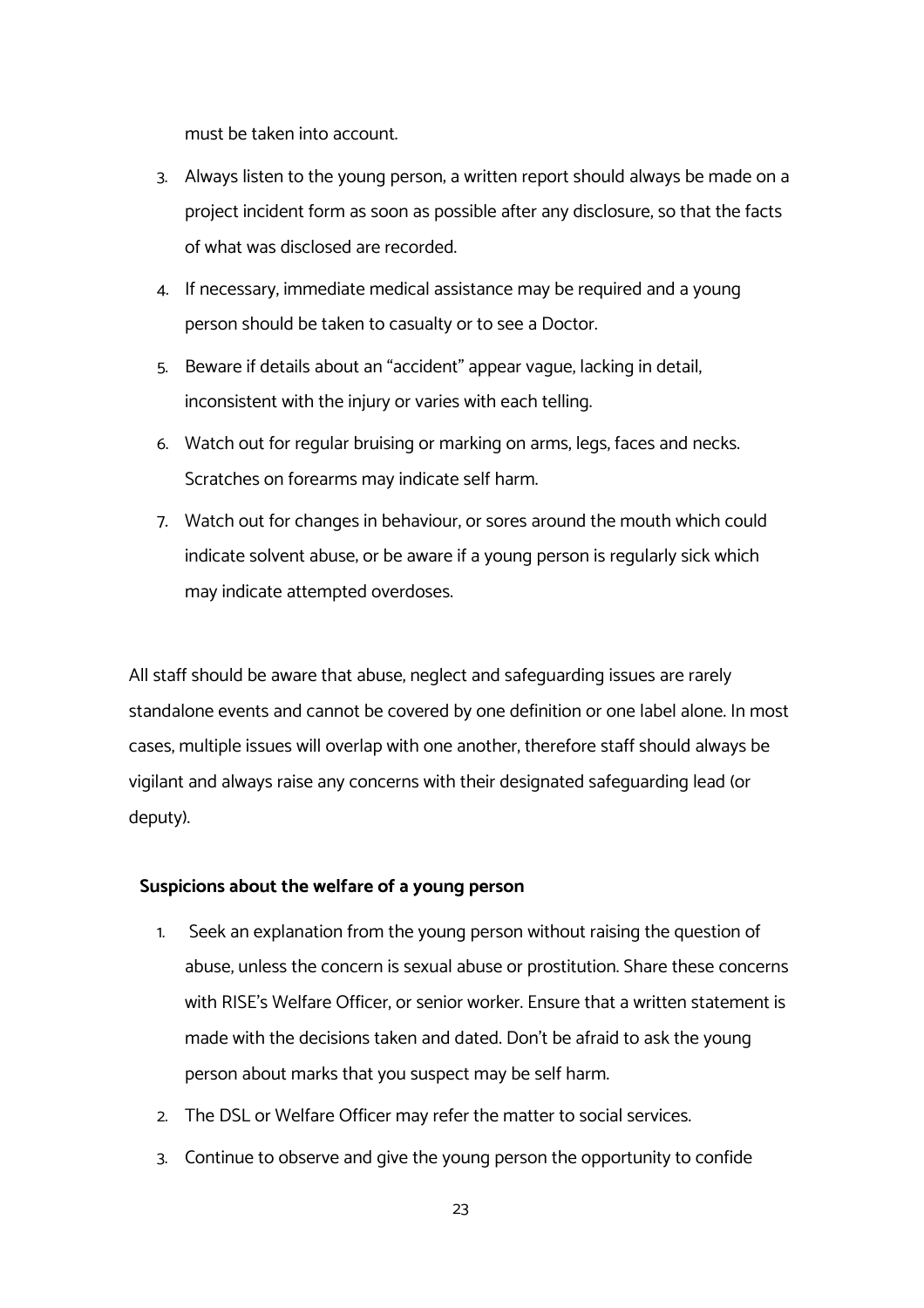4. If there are no further concerns within 3 further months this should be noted on the written report.

# **If an allegation of abuse is made against a RISE Team member**

- 1. The welfare of the young person must be given the greatest importance. Any allegation will be investigated by the DSL. (If an allegation is made against the DSL, a senior worker needs to bring it to the attention of the Welfare Officer, who will conduct an investigation into the allegations and inform the Board of Directors of the allegation).
- 2. If an allegation is made against a team member, the DSL will suspend the worker (without prejudice to pay) until the investigation has been completed. The investigation will be a written account from the young person. This will be referred to the police if the allegation includes sexual abuse or violence towards the young person.
- 3. The following information should be included on the Child Protection form:
	- Name and Address of the young person
	- Name and Address of the Staff team member
	- Contact details for the young person's parents / carers A written report from the young person
	- A written report from the worker when the incident occurred
	- Who else, if anyone, was involved
	- Written statements from anyone else who was involved What evidence of abuse is available
	- Action taken to safeguard the child
	- Action taken to remove the worker from the situation If the parent's / carers have been informed
	- If the matter has been referred to the social services
- 4. If the allegation is unfounded, the worker will be re-instated and all records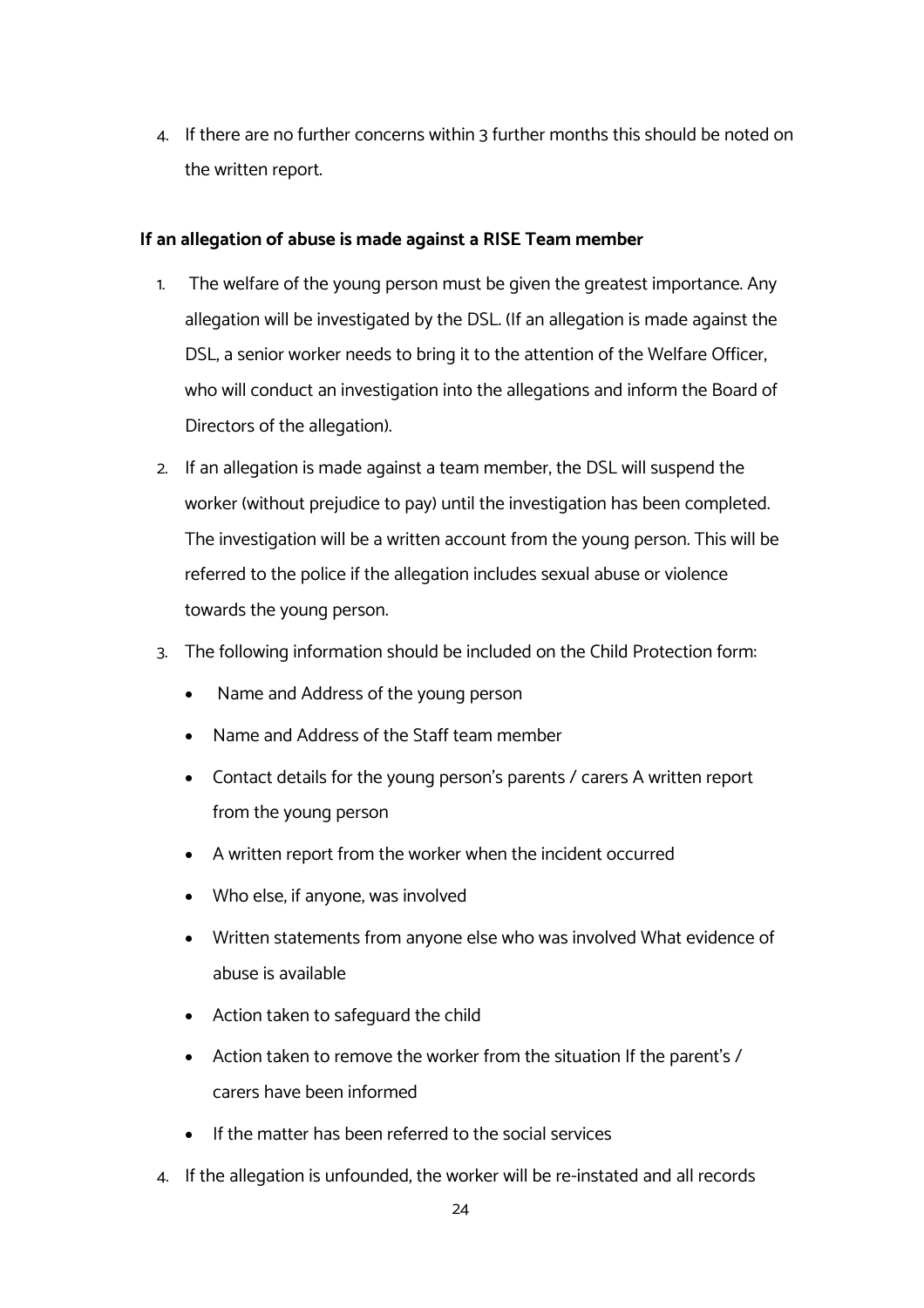relating to the allegation removed from the worker's file.

5. If the allegations are proved and result in a conviction or caution the worker will be dismissed immediately. Any subsequent references provided for the worker must state the background to and conclusion of the incident where proven to be true.

# **Concerns from staff about a worker**

An allegation is any information which indicates that a member of staff/volunteer may have:

- Behaved in a way that has harmed a child or may have harmed a child.
- Possibly committed a criminal offence against or related to a child.
- Behaved towards a child or children in a way which indicates they would pose a risk of harm to children
- Behaved or may have behaved in a way that indicated they may not be suitable to work with children.

This relates to members of staff, supply staff and volunteers. Historical allegations of abuse should also be referred to the police.

If staff have safeguarding concerns, or an allegation is made about another member of staff (including supply staff and volunteers) posing a risk of harm to children, this is to be referred to the headteacher.

Where the headteacher or principal is the subject of an allegation, the WO should discuss the allegation immediately with the Local Authority Designated Officer(s) LADO.

The person to whom an allegation is first reported should take the matter seriously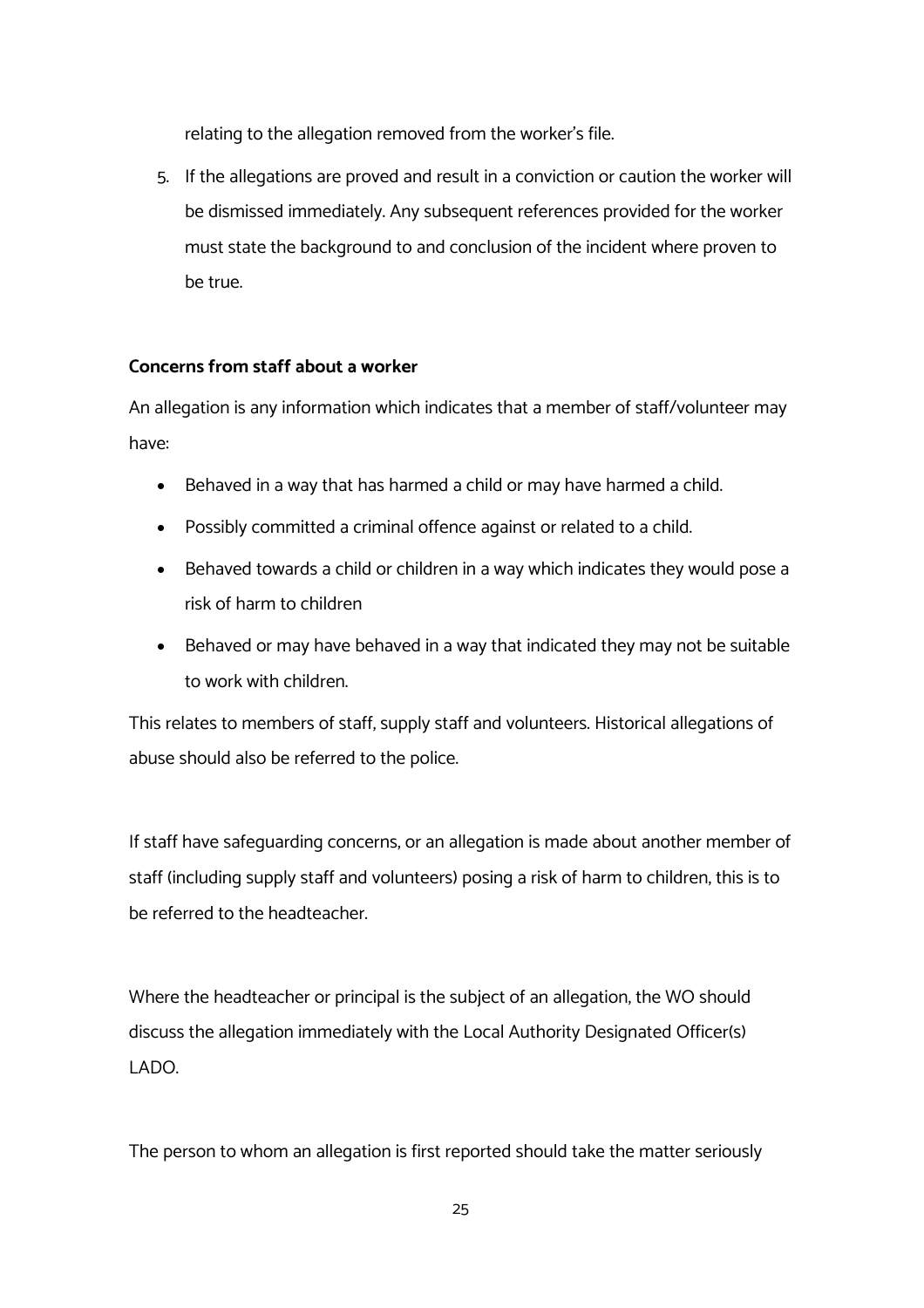and keep an open mind. They should not investigate or ask leading questions if seeking clarification; it is important not to make assumptions. Confidentiality should not be promised and the person should be advised that the concern will be shared on a 'need to know' basis only. Actions to be taken include making an immediate written record of the allegation using the informant's words – including time, date and place where the alleged incident took place, brief details of what happened, what was said and who was present. This record should be signed, dated and immediately passed on to the Head Teacher.

#### **Low Level Concerns & Allegations**

Concerns may be graded low-level if the concern does not meet the criteria for an allegation; and the person has acted in a way that is inconsistent with the staff code of conduct, including inappropriate conduct outside of work. Example behaviours include, but are not limited to:

- being over friendly with children;
- having favourites;
- taking photographs of children on their mobile phone,
- engaging with a child on a one-to-one basis in a secluded area or behind a closed door;
- using inappropriate sexualised, intimidating or offensive language.

If the concern has been raised via a third party, the Headteacher should collect as much evidence as possible by speaking:

- directly to the person who raised the concern, unless it has been raised anonymously;
- to the individual involved and any witnesses.

Reports about supply staff and contractors should be notified to their employers, so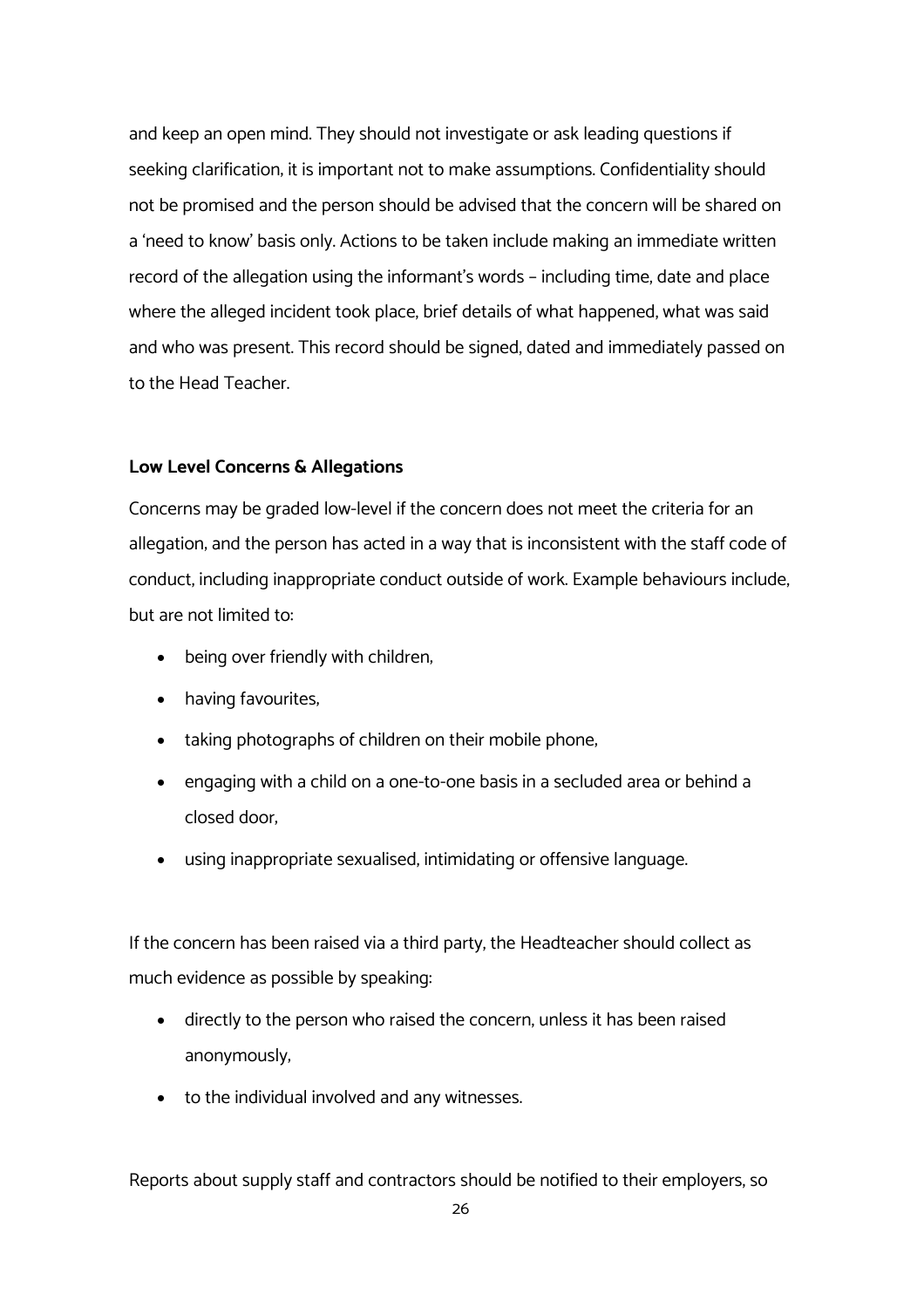any potential patterns of inappropriate behaviour can be identified. Staff should be encouraged and feel confident to self-refer, where, for example, they have found themselves in a situation which could be misinterpreted, might appear compromising to others, and/or on reflection they believe they have behaved in such a way that they consider falls below the expected professional standards.

Low-level concerns should be recorded in writing, including:

- name\* of individual sharing their concerns (\* if the individual wishes to remain anonymous then that should be respected as far as reasonably possible);
- details of the concern;
- context in which the concern arose.
- action taken. Records must be kept confidential, held securely and comply with the Data Protection Act 2018.

RISE will retain such information until the individual leaves their employment. Records will be reviewed so that potential patterns of concerning, problematic or inappropriate behaviour can be identified. If a concerning pattern of behaviour is identified and now meets the criteria for an allegation, then the matter will be referred to the LADO. The records' review might identify that there are wider cultural issues within the provision that enabled the behaviour to occur. This might mean that policies or processes could be revised or extra training delivered to minimise the risk of it happening again.

# **Unsubstantiated, unfounded, false or malicious allegations**

If an allegation is determined to be unsubstantiated, unfounded, false or malicious, the LADO and the case manager should consider whether the child and/or the person who has made the allegation is in need of help or may have been abused by someone else and this is a cry for help. In such circumstances, a referral to children's social care may be appropriate.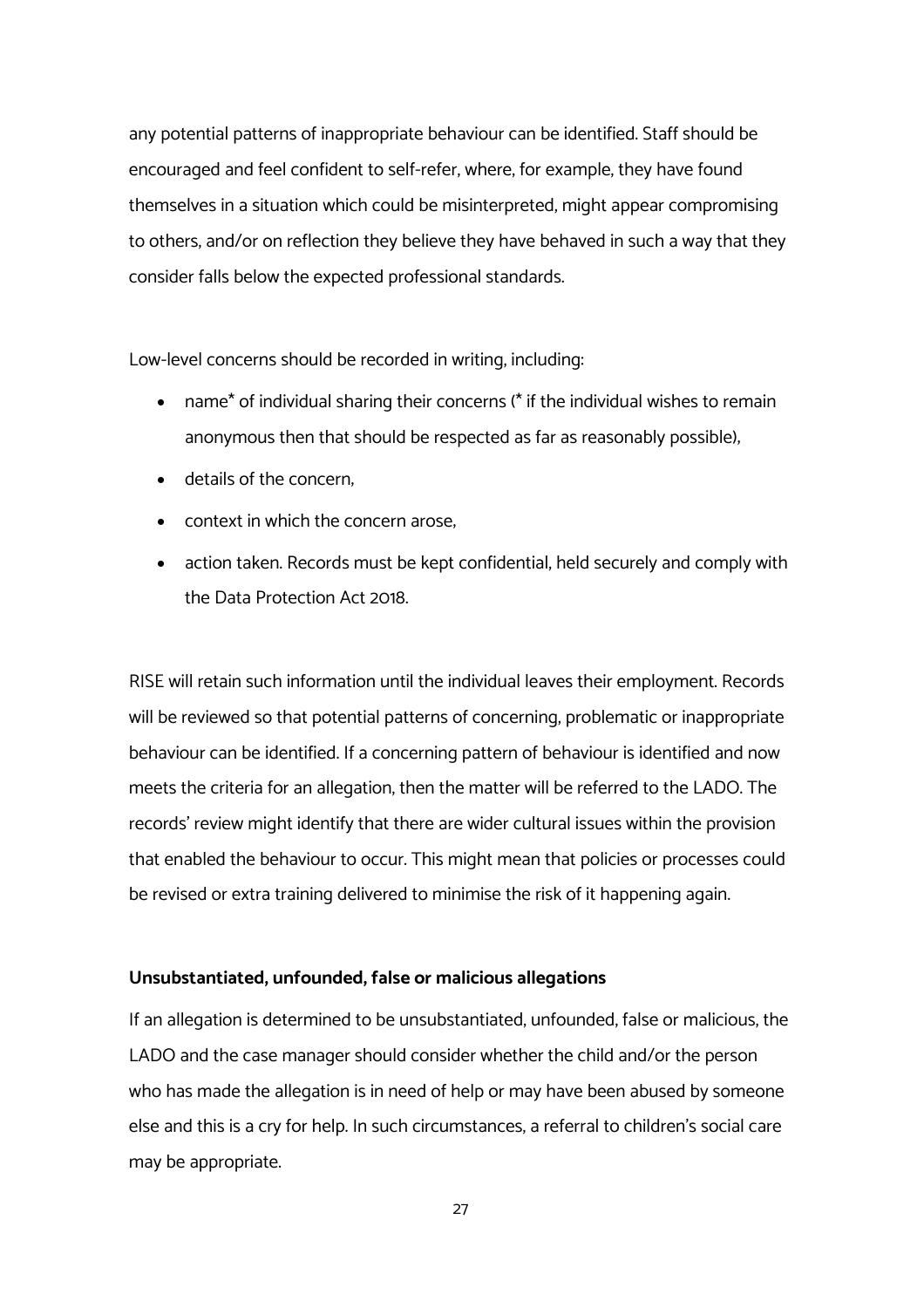# **Information Sharing- GDPR**

All staff will be aware of the processing conditions under the Data Protection Act 2018 and the GDPR which allow them to store and share information for safeguarding purposes, including information, which is sensitive and personal, and should be treated as 'special category personal data'.

All concerns, discussions and decisions made and the reasons for those decisions should be recorded in writing. If in doubt about recording requirements staff should discuss with the DSL.

- Record as soon as possible after the conversation. Use the RISE proforma.
- Ensure the date, time, place is recorded, and any noticeable non-verbal behaviour and the words used by the child.
- Use the body map to indicate the position of any injuries and a clear description of the injury.
- Record statements and observations rather than interpretations or assumptions. Do not destroy the original records in case they are needed by a court.
- All records need to be given to the DSL promptly.
- No copies should be retained by the member of staff or volunteer.

# **Early Help**

Parents, carers or children may inform staff that they require support, or RISE staff identify that there may be emerging needs and that services might be required. In such cases staff will have an open discussion with the parent and child about the support and services that might help and agree how they would be accessed. If early help is appropriate, the DSL (or deputy) will generally lead on liaising with other agencies and setting up an inter-agency assessment as appropriate.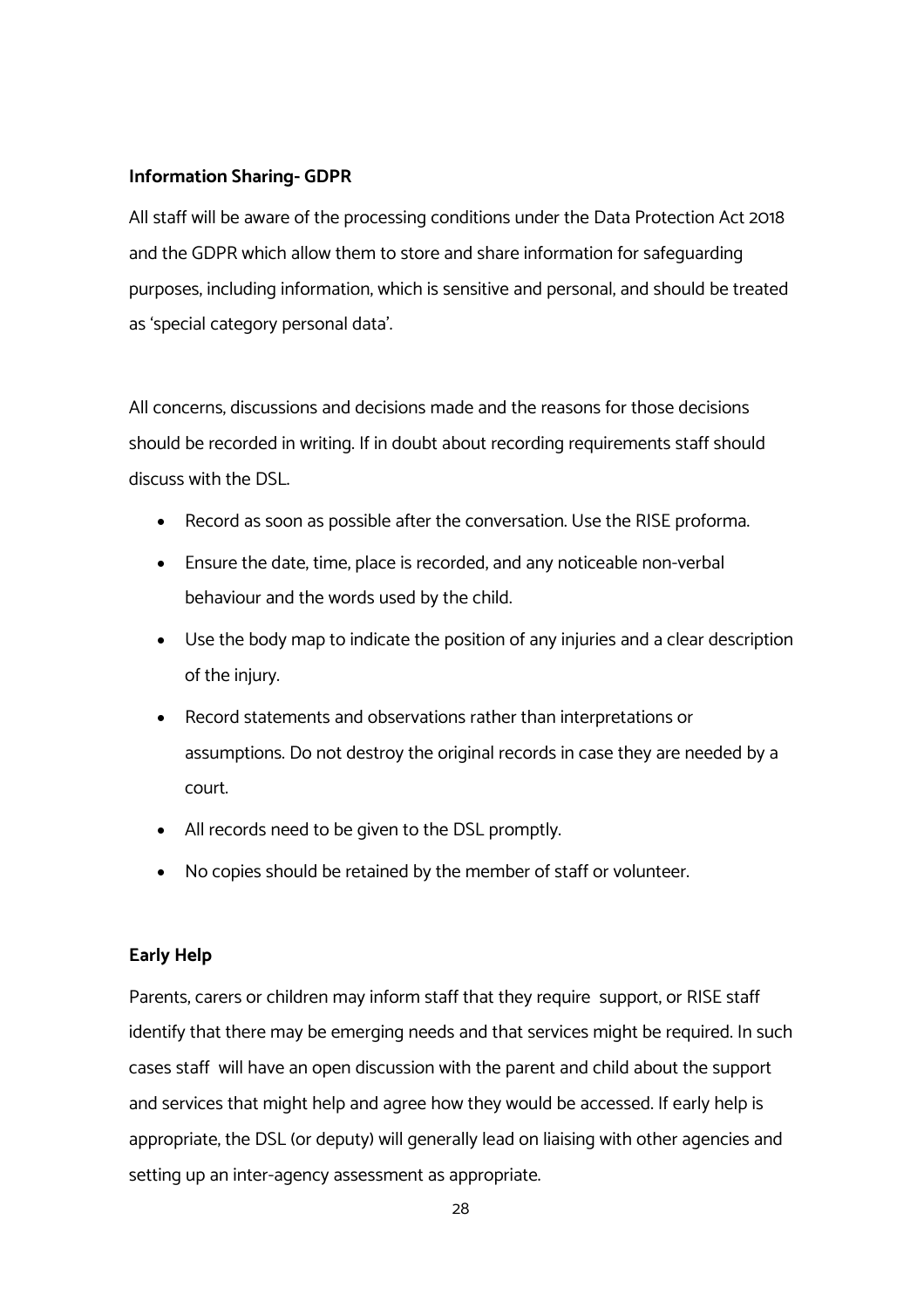Any child may benefit from early help, but staff should be particularly alert to the potential need for early help for a child who:

- is disabled and has specific additional needs;
- has Special Educational Needs (whether or not they have a statutory Education, Health and Care Plan);
- is a young carer,
- is showing signs of being drawn into anti-social or criminal behaviour, including gang involvement and association with organised crime groups; is frequently missing/goes missing from care or from home;
- Are persistently absent from education, including persistent absences for part of the school day.
- is misusing drugs or alcohol themselves;
- is at risk of modern slavery, trafficking or exploitation;
- is in a family circumstance presenting challenges for the child, such as substance abuse, adult mental health problems or domestic abuse;
- has returned home to their family from care,
- is showing early signs of abuse and/or neglect,
- is at risk of being radicalised or exploited,
- is a privately fostered child.
- Have family members in prison, or are affected by parental offending.
- Are at risk of HBA, such as FGM or forced marriage.

Assessments of children should consider whether wider environmental factors are present in a child's life that are a threat to their safety and/or welfare. This may include incidents or behaviours associated with factors outside of the school or which could occur between children outside of these environments.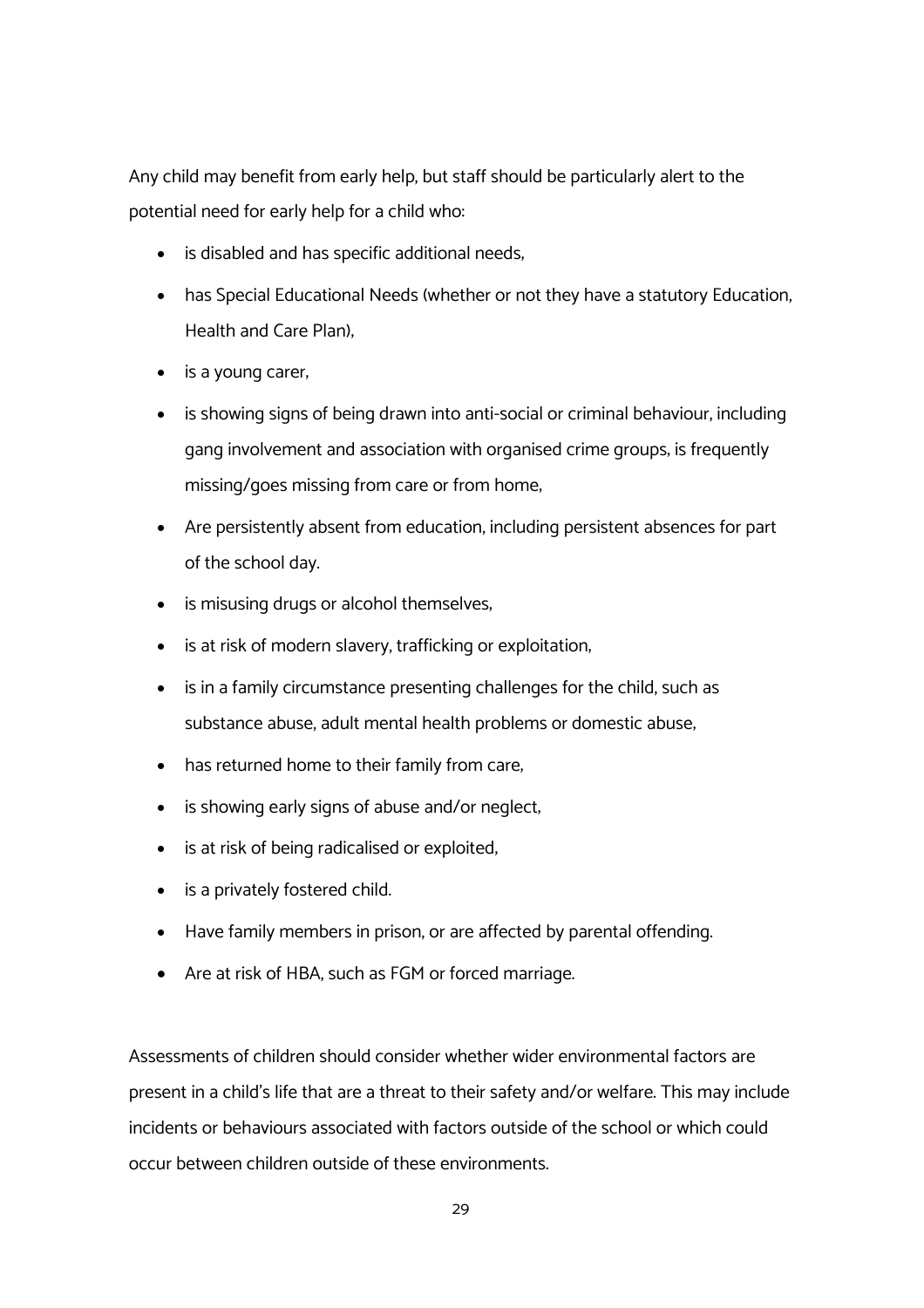#### **Domestic abuse**

Domestic abuse is: any incident or pattern of incidents of controlling, coercive, threatening behaviour, violence or abuse between those aged 16 or over who are, or have been, intimate partners or family members regardless of gender or sexuality. The abuse can encompass but is not limited to psychological; physical; sexual; financial; and emotional. All children can witness and be adversely affected by domestic abuse in the context of their home life where domestic abuse occurs between family members.

Operation Encompass is a charitable organisation operating in England. They ensure that a notification is sent by the police to the school's designated safeguarding lead prior to the start of the next school day, after an incident where police attended a domestic abuse incident where there were children related to the adults involved.

#### **Homelessness**

The DSL will be aware of the contact details and referral routes into the Local Housing Authority so that concerns over homelessness can be raised as early as possible. Indicators that a family may be at risk of homelessness include:

- Household debt.
- Rent arrears.
- Domestic abuse.
- Anti-social behaviour.
- Any mention of a family moving home because "they have to".

#### **Additional RIsk**

RISE recognises that some groups of pupils can face additional safeguarding challenges, and understands that further barriers may exist when determining abuse and neglect in these groups of pupils.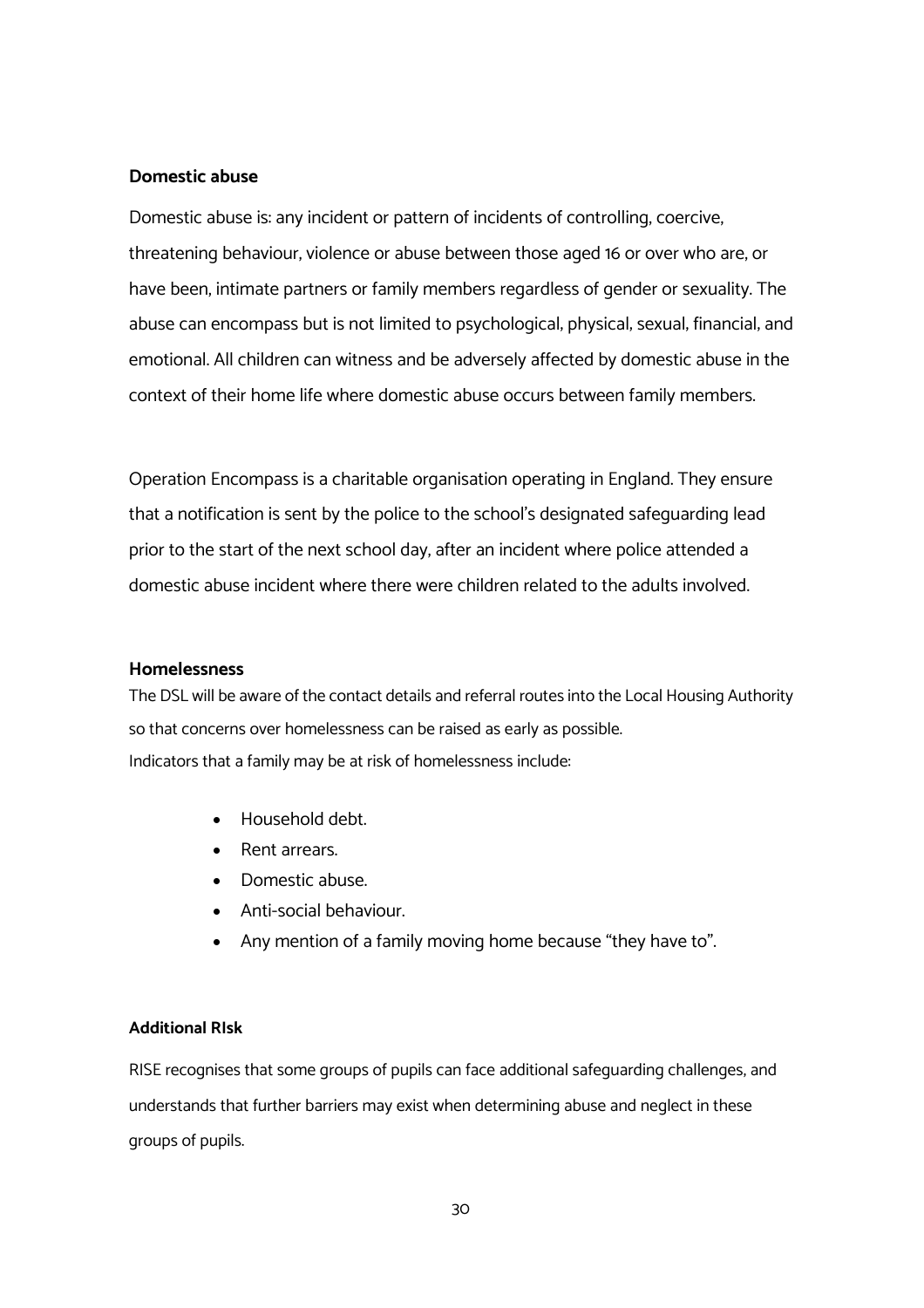Pupils may need social workers due to safeguarding or welfare needs. These needs can leave pupils vulnerable to further harm and educational disadvantage. The DSL will hold and use information from the LA about whether a pupil has a social worker in order to make decisions in the best interests of the pupil's safety, welfare, and educational outcomes.

Where a pupil needs a social worker, this will inform decisions about safeguarding, e.g. responding to unauthorised absence, and promoting welfare, e.g. considering the provision pastoral or academic support.

# **Children with family members in prison**

Pupils with a family member in prison will be offered pastoral support as necessary and where appropriate families will be allowed the opportunity to discuss questions and concerns.

# **Looked After Children**

Children commonly become looked after because of abuse and/or neglect. Because of this, they can be at potentially greater risk in relation to safeguarding can also remain vulnerable after leaving care. Staff will have training to ensure the skills, knowledge and understanding to keep LAC, and those who have left care safe.

The Welfare Officer (WO) will have informtion regarding the child's;

- Looked after legal status, i.e. whether they are looked after under voluntary arrangements with consent of parents, or on an interim or full care order.
- Contact arrangements with parents or those with parental responsibility.
- Care arrangements and the levels of authority delegated to the carer by the authority looking after the pupil.
- Social care contat details and contacts for any other appropriate agencies involved.

# **Children with special educational needs and disabilities or physical health issues**

Additional barriers can exist when recognising abuse and neglect in this group of children. This can include: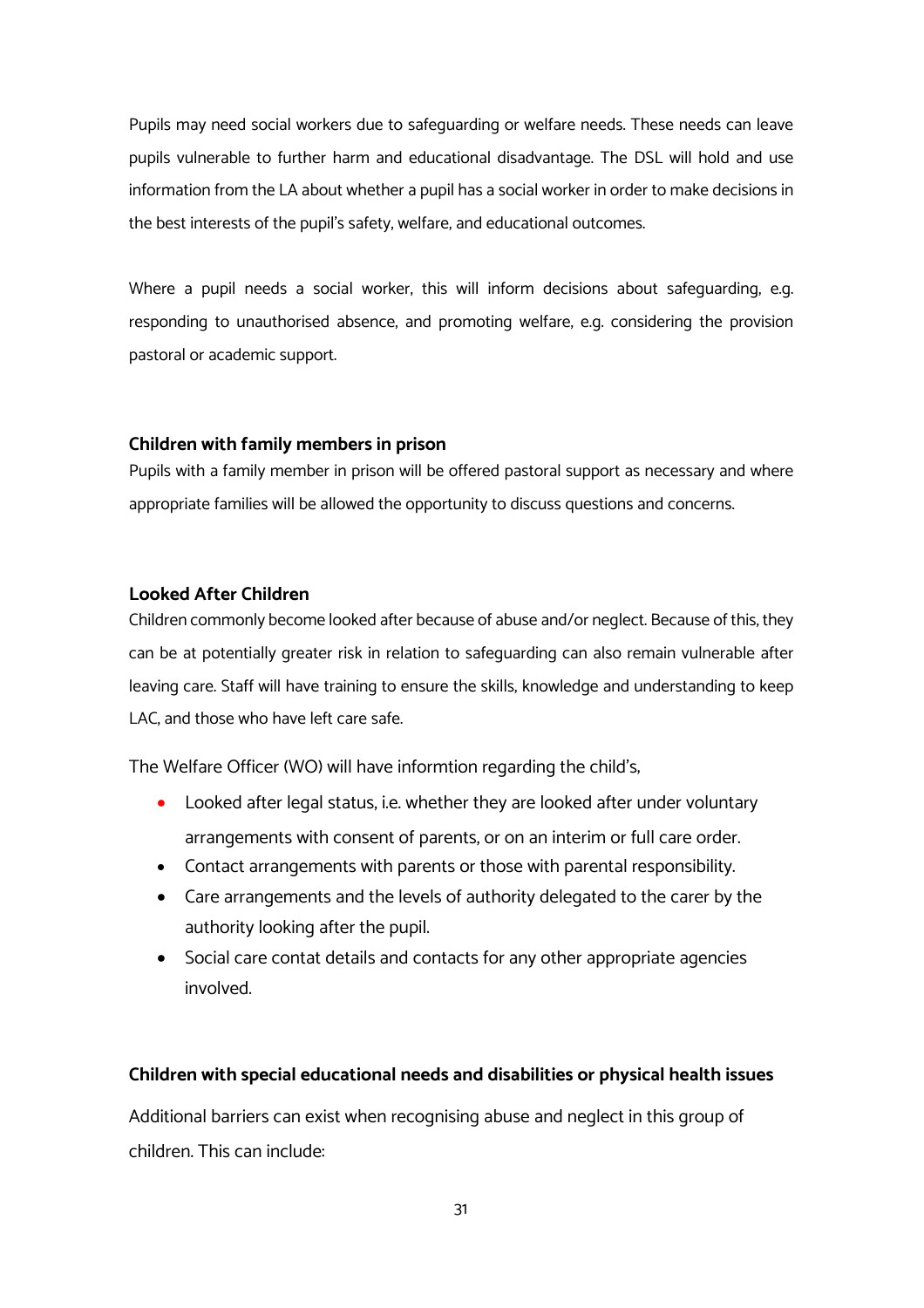- Assumptions that indicators of possible abuse such as behaviour, mood and injury relate to the child's impairment without further exploration.
- Assumptions that children with SEN and disabilities can be disproportionally impacted by things like bullying- without outwardly showing any signs.
- Communication barriers and difficulties.
- Reluctance to challenge carers, (professionals may over empathise with carers because of the perceived stress of caring for a disabled child).
- Disabled children often rely on a wide network of carers to meet their basic needs and therefore the potential risk of exposure to abusive behaviour can be increased.
- A disabled child's understanding of abuse.
- Lack of choice/ participation.
- Isolation.

#### **Children Missing in Education**

Any child that goes missing from RISE will receive a well-coordinated response that decreases the harm or risk of harm to them (absence from school is a known potential indicator of abuse or neglect). Staff will monitor pupils that go missing from RISE, particularly on repeat occasions, and report them to the DSL following normal safeguarding procedures If a learner is subject to a child protection plan, the school will notify social care if there is an unexplained absence of more than two days, and ensure that if a learner leaves the school, their information is transferred to the new school immediately (including their child protection file which will be transferred separately from the main file) and that the learner's social worker is informed. If any learner has 20 continuous days of unauthorised absence, with no contact from parent(s) / carer(s), a CME referral must be made to the Attendance Monitoring Service (or if a learner has 10 consecutive days of unauthorised absence following a leave of absence, with no contact from parent(s) / carer(s)).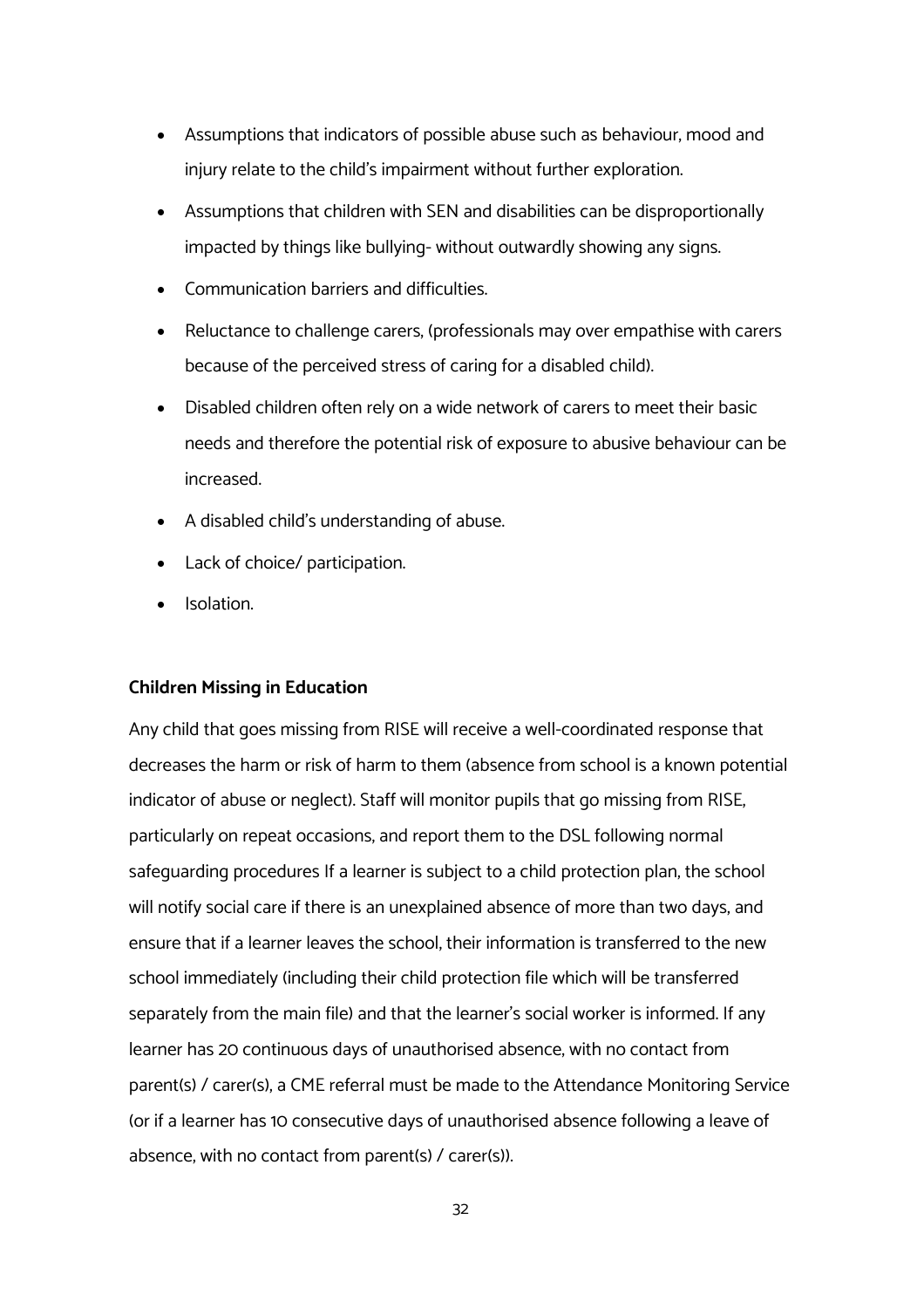There are many circumstances where a child may become missing from education, but some children are particularly at risk. These include children who: Are at risk of harm or neglect;

- Come from Gypsy, Roma, or Traveller families;
- Come from the families of service personnel;
- Go missing or run away from home or care;
- Are supervised by the youth justice system
- Come from new migrant families

#### **Child Abduction & Safety Incidents**

'Child abduction' refers to the unauthorised removal or retention of a child from a parent or anyone with legal responsibility for the child. Child abduction can be committed by parents and other relatives, other people known to the victim, and strangers.

All staff will be alert to community safety incidents taking place in the vicinity of RISE that may raise concerns regarding child abduction, e.g. people loitering nearby or unknown adults conversing with pupils.

Pupils will be provided with practical advice and lessons to ensure they can keep themselves safe outdoors.

#### **Extra-familial harms**

All staff, but especially the DSL (and deputies) should consider whether children are at risk of abuse or exploitation in situations outside their families. Extra-familial harms take a variety of different forms and children may be vulnerable to multiple harms including (but not limited to) sexual exploitation, criminal exploitation, and serious youth violence. All staff should be aware of the risk of Child Sexual Exploitation (CSE) and Child Criminal Exploitation (CCE). Both CSE and CCE are forms of abuse and both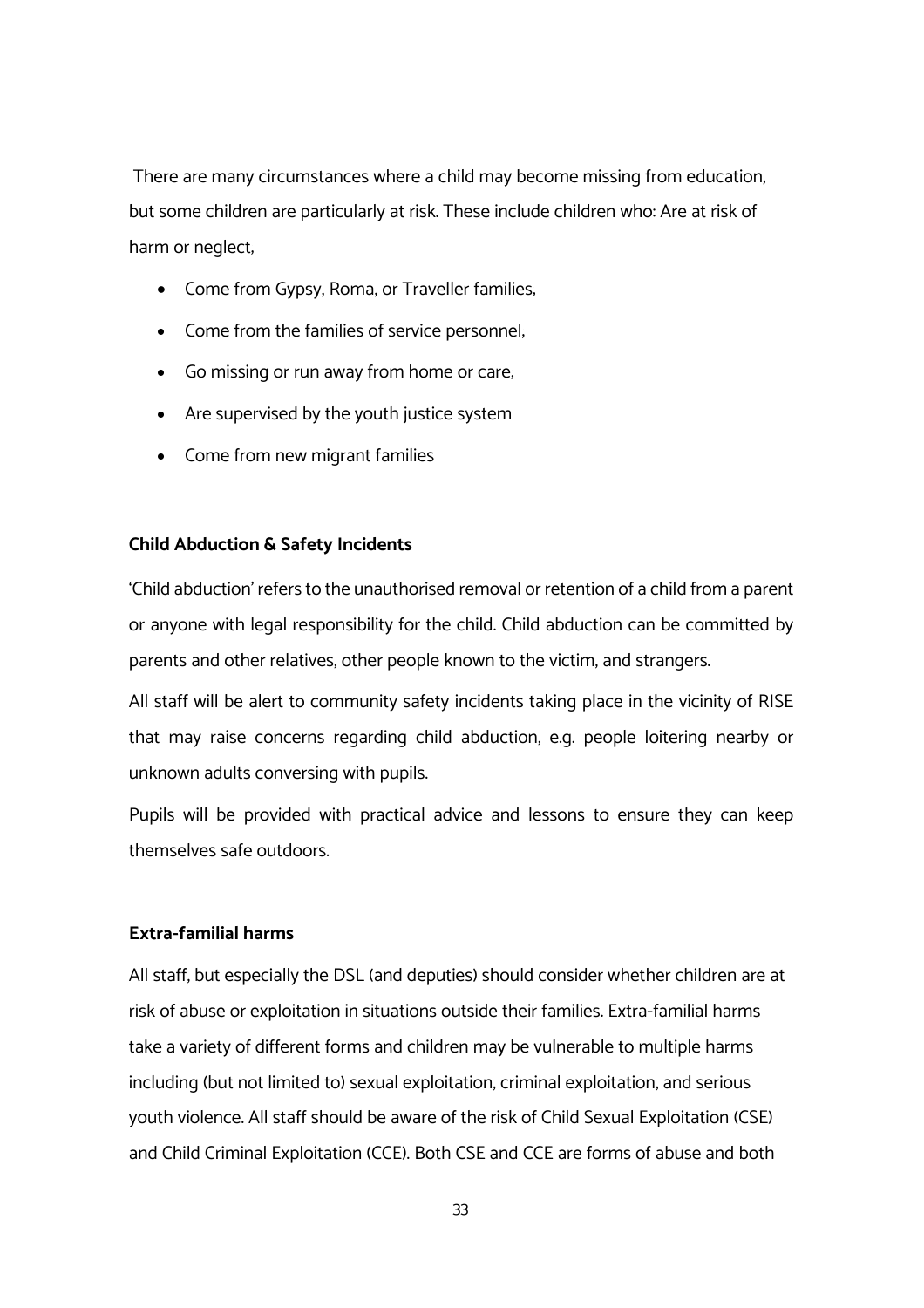occur where an individual or group takes advantage of an imbalance in power to coerce, manipulate or deceive a child into sexual or criminal activity. The abuse can be perpetrated by individuals or groups, males or females, and children or adults. The abuse can be a one-off occurrence or a series of incidents over time, and range from opportunistic to complex organised abuse. It can involve force and/or enticementbased methods of compliance and may, or may not, be accompanied by violence or threats of violence.

#### **Female Genital Mutilation**

In the case of a disclosure of FGM, a report must be made to the police **by the member of staff** to whom the disclosure was made – the Welfare Officer and Designated Safeguarding Lead must be notified immediately and will support and advise throughout the process.

If a member of staff discovers that an act of Female Genital Mutilation (FGM) appears to have been carried out on a girl under the age of 18 the teacher must report this to the police via 101. This is a mandatory reporting duty. KCSiE (DfE 2021).

#### **Breast Ironing**

Breast Ironing is practiced in some African countries, notably Cameroon. Girls aged between 9 and 15 have hot pestles, stones or other implements rubbed on their developing breast to stop them growing further. In the vast majority of cases breast ironing is carried out by mothers or grandmothers and the men in the family are unaware. Further information in relation to breast ironing can be found at www.nationalfgmcentre.org.uk.

The practice of breast ironing is seen as a protection to girls by making them seem 'child-like' for longer and reduce the likelihood of pregnancy.

34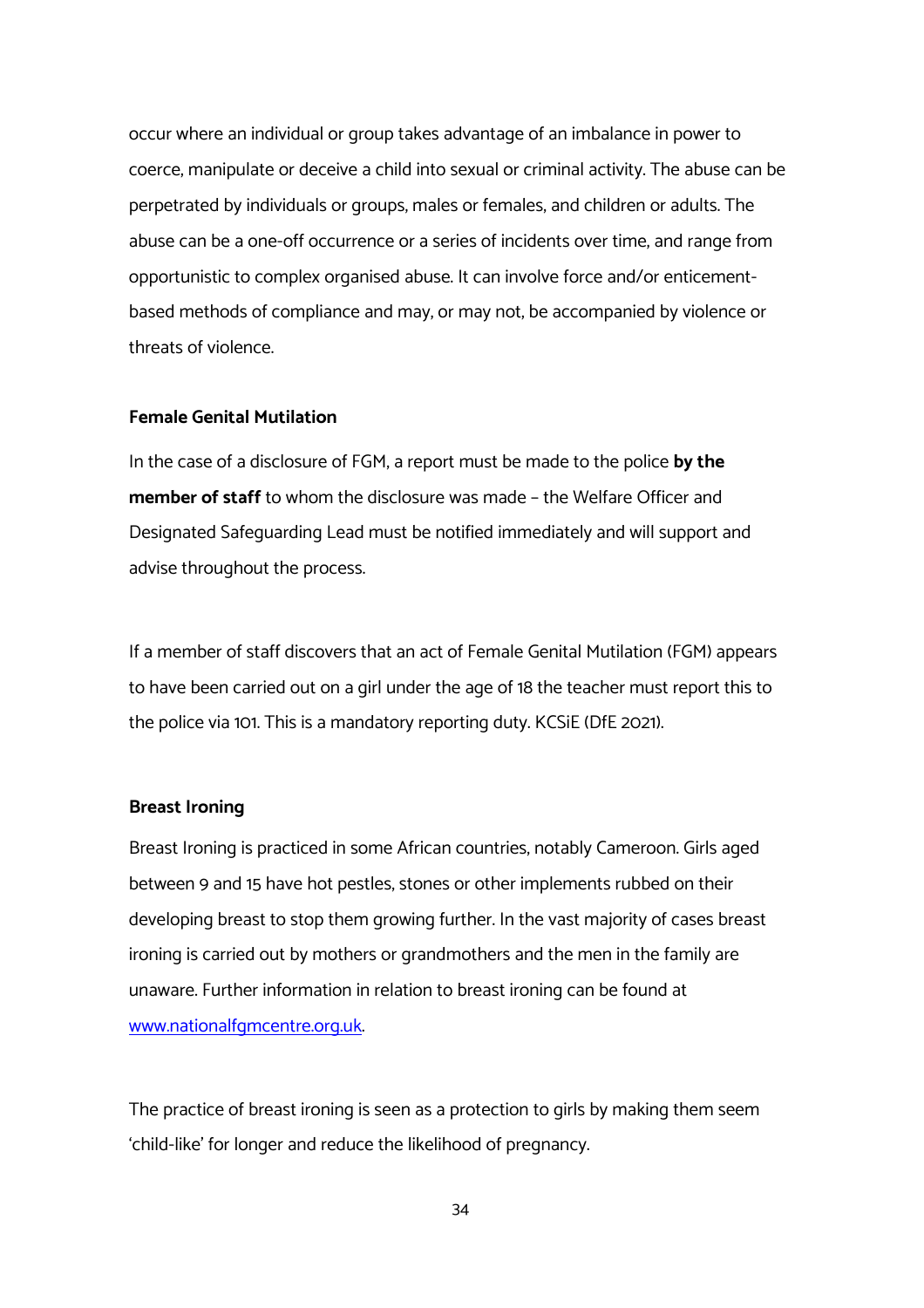Staff worried about the risk of breast ironing should speak to the Designated Safeguarding Lead as soon as possible.

#### **Forced marriage**

Forcing a person into marriage is a crime. A forced marriage is one entered into without the full and free consent of one or both parties and where violence, threats, or any other form of coercion is used to cause a person to enter into a marriage. Threats can be physical or emotional and psychological and can come from parents and other family members or elders in a particular religion. If a member of staff suspects that a pupil is being forced into marriage, they will speak to the pupil about their concerns in a secure and private place. They will then report this to the DSL.

#### **Preventing Radicalisation**

Radicalisation refers to the process by which a person comes to support terrorism and forms of extremism. Extremism is vocal or active opposition to fundamental British values, such as democracy, the rule of law, individual liberty, and mutual respect and tolerance of different faiths and beliefs. Terrorism is an action that endangers or causes serious violence to a person/people; causes serious damage to property; or seriously interferes or disrupts an electronic system. The use or threat must be designed to influence the government or to intimidate the public and is made for the purpose of advancing a political, religious or ideological cause'

Schools have a duty to prevent children from being drawn into terrorism. The DSL will undertake Prevent awareness training and make sure that all staff have access to appropriate training to equip them to identify children at risk.

Where there is a concern, the DSL will consider the level of risk and decide which

35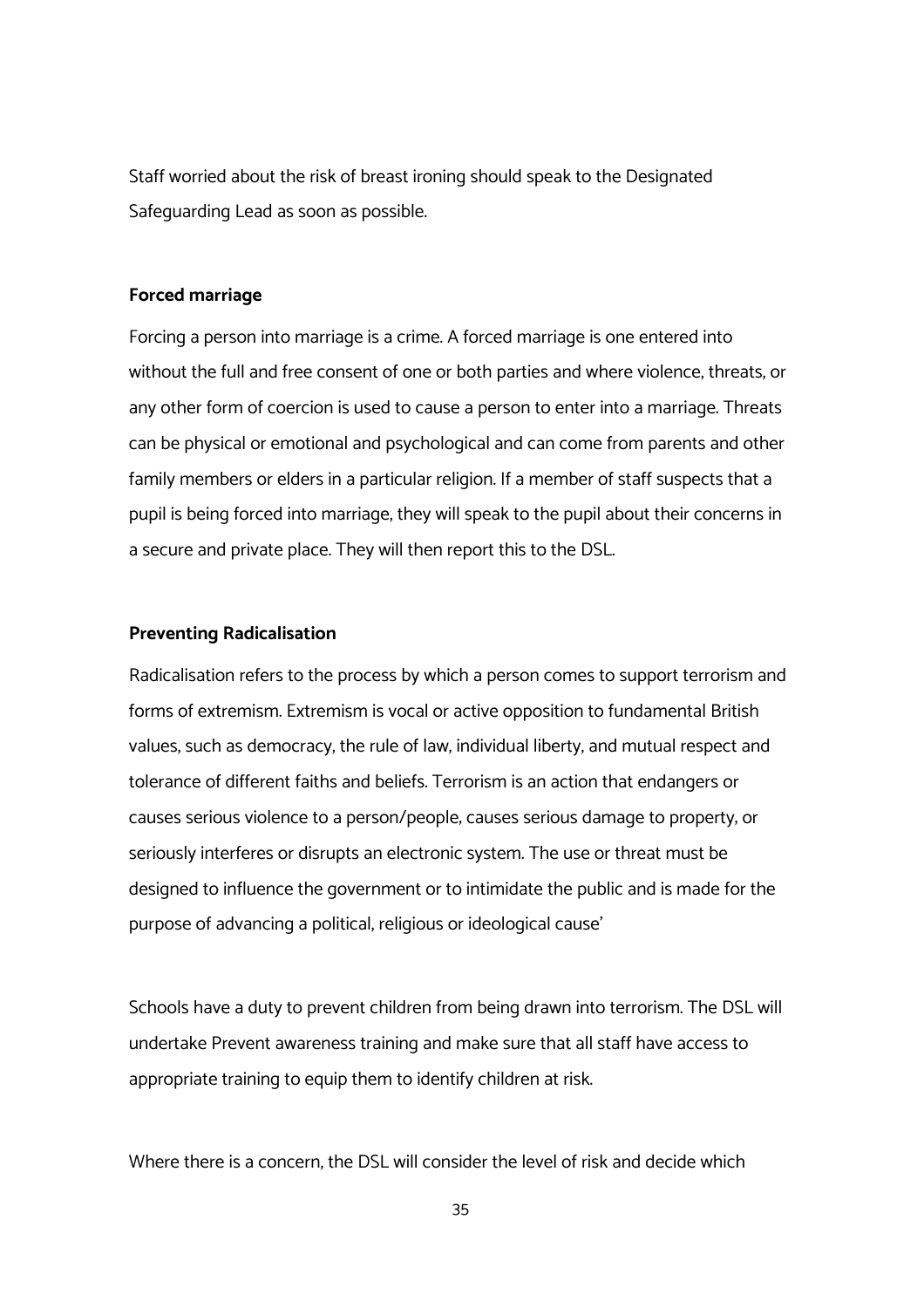agency to make a referral. This could include Channel, the government's programme for identifying and supporting individuals at risk of being drawn into terrorism, or the local authority children's social care team. If there are concerns that the child is at risk of harm then a referral must be made to children's social care regardless of whether a Channel referral is deemed appropriate.

The Department for Education (DfE) also has a dedicated telephone helpline, 020 7340 7264, that staff can call to raise concerns about extremism with respect to a pupil.

You can also email counter.extremism@education.gov.uk. Note that this is not for use in emergency situations.

In an emergency, call 999 or the confidential anti-terrorist hotline on 0800 789 321 if you:

- Think someone is in immediate danger;
- Think someone may be planning to travel to join an extremist group;
- See or hear something that may be terrorist-related.

In England, Wales and Scotland specified areas of work with children and young people; for example, health, social care, and educational settings must have "due regard to the need to prevent people from being drawn into terrorism" and there is a mandatory reporting duty. This duty is known as the Prevent duty.

#### **Modern Slavery**

All staff will be aware of and alert to the signs that a pupil may be the victim of modern slavery. Staff will also be aware of the support available to victims of modern slavery and how to refer them to the National Referral Mechanism.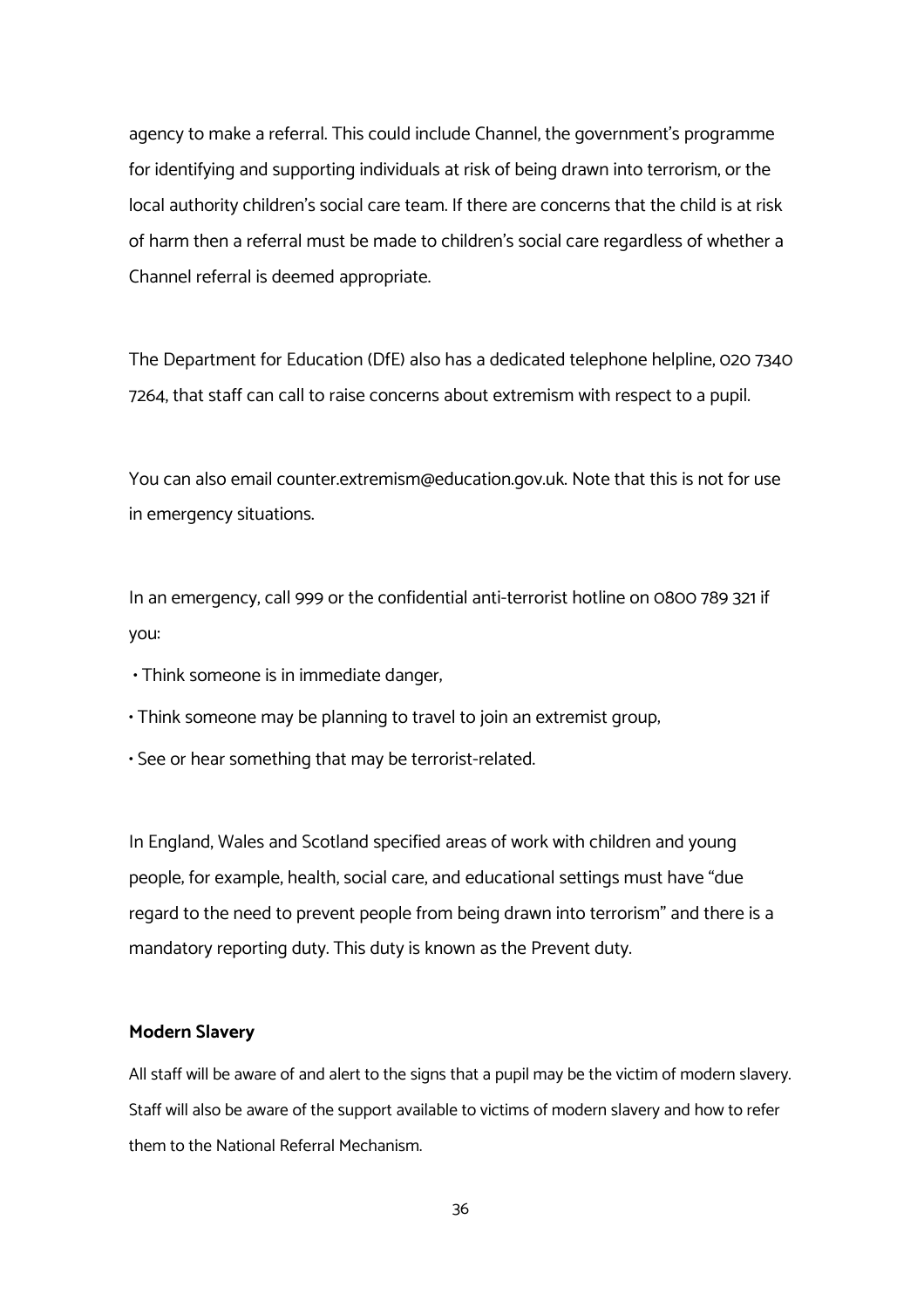#### **Child Criminal Exploitation**

CCE is a form of abuse that occurs where an individual or group takes advantage of an imbalance in power to coerce, manipulate or deceive a child into taking part in sexual or criminal activity, in exchange for something the victim needs or wants, and/or for the financial advantage or increased status of the perpetrator or facilitator and/or through violence or the threat of violence. CCE can affect children, both male and female and can include children who have been moved (commonly referred to as trafficking) for the purpose of exploitation.

#### **County Lines**

County lines is a term used to describe gangs and organised criminal networks involved in exporting illegal drugs (primarily crack cocaine and heroin) into one or more importing areas [within the UK], Some specific forms of CCE can include children being forced or manipulated into transporting drugs or money through county lines, working in cannabis factories, shoplifting or pickpocketing. They can also be forced or manipulated into committing vehicle crime or threatening/committing serious violence to others.

Exploitation is an integral part of the county lines offending model. Offenders will often use coercion, intimidation, violence (including sexual violence) and weapons to ensure compliance of victims. Children can easily become trapped by this type of exploitation as county lines gangs create drug debts and can threaten serious violence and kidnap towards victims (and their families) if they attempt to leave the county lines network. We will be alert to the signs (such a missing from school episodes) that a child may have become involved in county lines, and respond within the context of our child protection and safeguarding policy.

37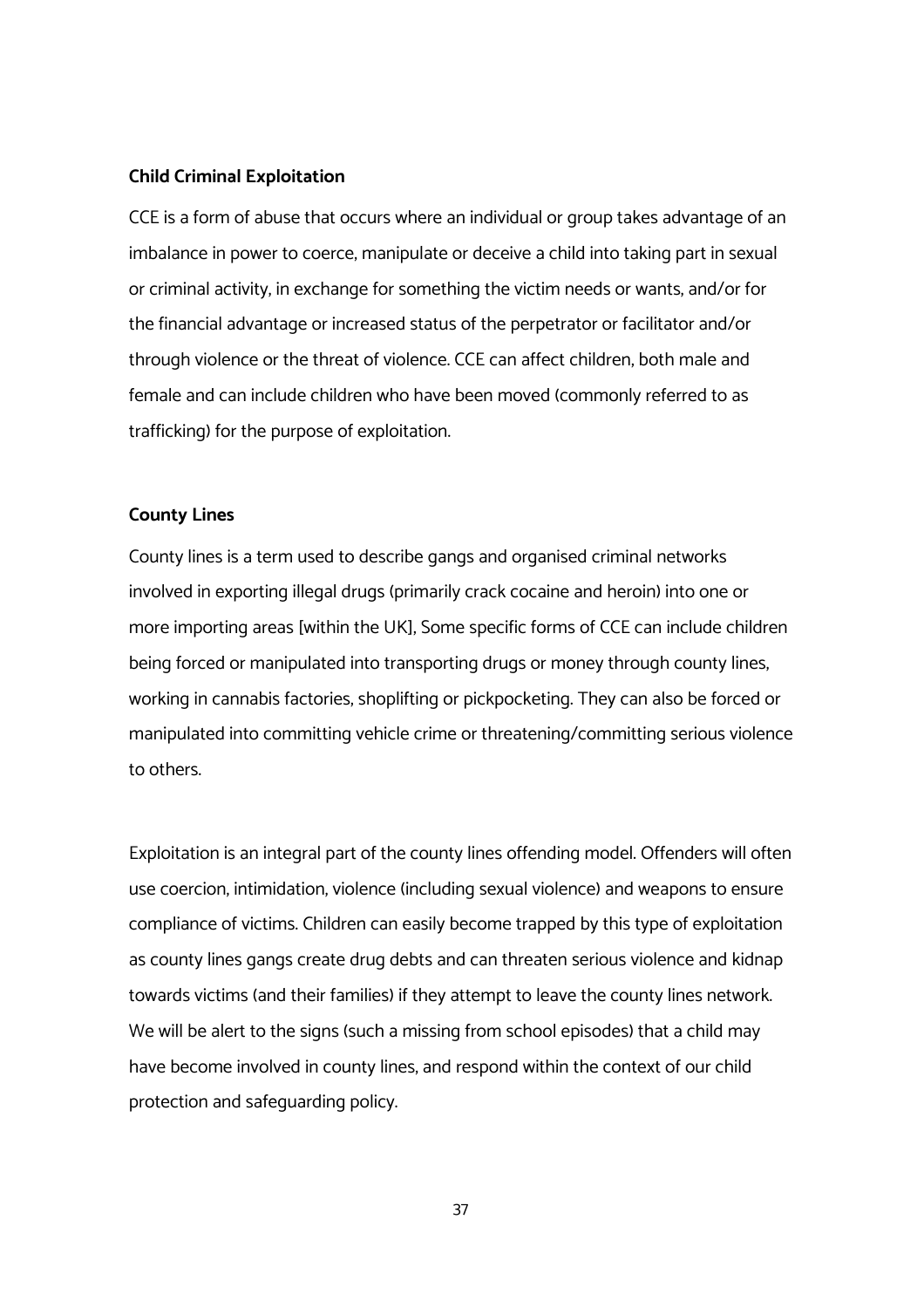As children involved in criminal exploitation often commit crimes themselves, their vulnerability as victims is not always recognised by adults and professionals, (particularly older children), and they are not treated as victims despite the harm they have experienced. They may still have been criminally exploited even if the activity appears to be something they have agreed or consented to. It is important to note that the experience of girls who are criminally exploited can be very different to that of boys.

If a member of staff suspects CCE, they will discuss this with the DSL. The DSL will trigger the local safeguarding procedures, including a referral to the local authority's children's social care team and the Police, if appropriate.

# **Mental Health**

All staff will be made aware that mental health problems can, in some cases, be an indicator that a pupil has suffered, or is at risk of suffering, abuse, neglect or exploitation. Staff will not attempt to make a diagnosis of mental health problems – RISE will ensure this is done by a trained mental health professional. Staff will, however, be encouraged to identify pupils whose behaviour suggests they may be experiencing a mental health problem or may be at risk of developing one. Staff will also be aware of how pupils' experiences can impact on their mental health, behaviour, and education.

Staff who have a mental health concern about a pupil that is also a safeguarding concern will act in line with this policy and speak to the DSL or deputy DSL(s).

RISE will access a range of advice to help them identify pupils in need of additional mental health support, including working with external agencies.

# **Peer on Peer Abuse**

'Peer-on-peer abuse" refers to abuse between children. RISE has a zero-tolerance approach to abuse, including peer-on-peer abuse. All staff will be aware that peer-on-

38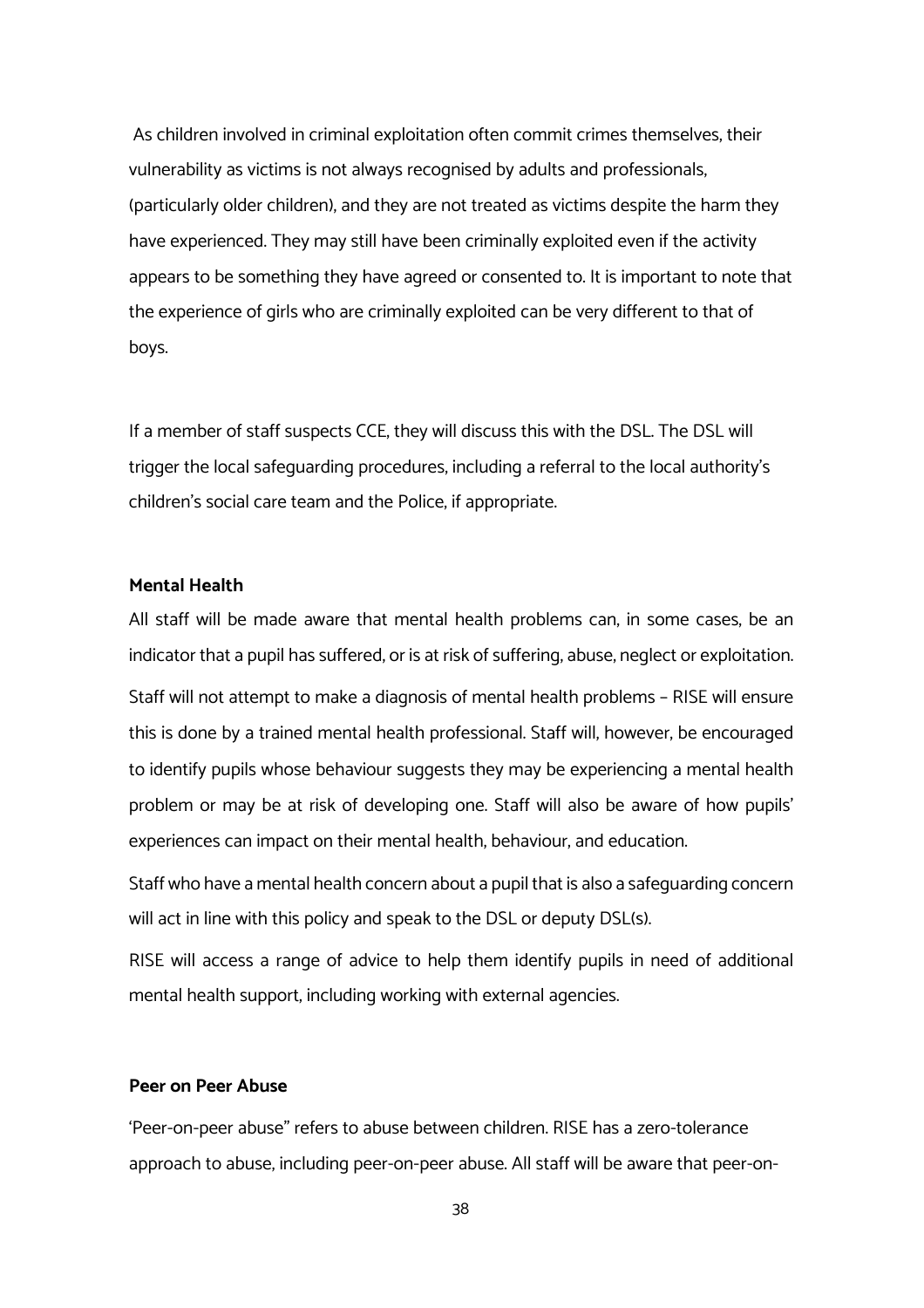peer abuse can occur between pupils of any age and gender, both inside and outside of school, as well as online. All staff will be aware of the indicators of peer-on-peer abuse, how to identify it, and how to respond to reports. All staff will also recognise that even if no cases have been reported, this is not an indicator that peer-on-peer abuse is not occurring. All staff will speak to the DSL if they have any concerns about peer-on-peer abuse.

All staff will understand the importance of challenge inappropriate behaviour between peers, and will not tolerate abuse as "banter" or "part of growing up".

Peer-on-peer abuse can be manifested in many different ways, including:

- Bullying, including cyberbullying and prejudice-based or discriminatory bullying.
- Abuse in intimate personal relationships between peers.
- Physical abuse this may include an online element which facilitates, threatens and/or encourages physical abuse.
- Sexual violence this may include an online element which facilitates, threatens and/or encourages sexual violence.
- Sexual harassment, including online sexual harassment, which may be standalone or part of a broader pattern of abuse.
- Causing someone to engage in sexual activity without consent.
- The consensual and non-consensual sharing of nude and semi-nude images and/or videos.
- Upskirting.
- Initiation- and hazing-type violence and rituals, which can include activities involving harassment, abuse or humiliation used as a way of initiating a person into a group, and may also include an online element.

All staff will be clear as to the school's policy and procedures regarding peer-on-peer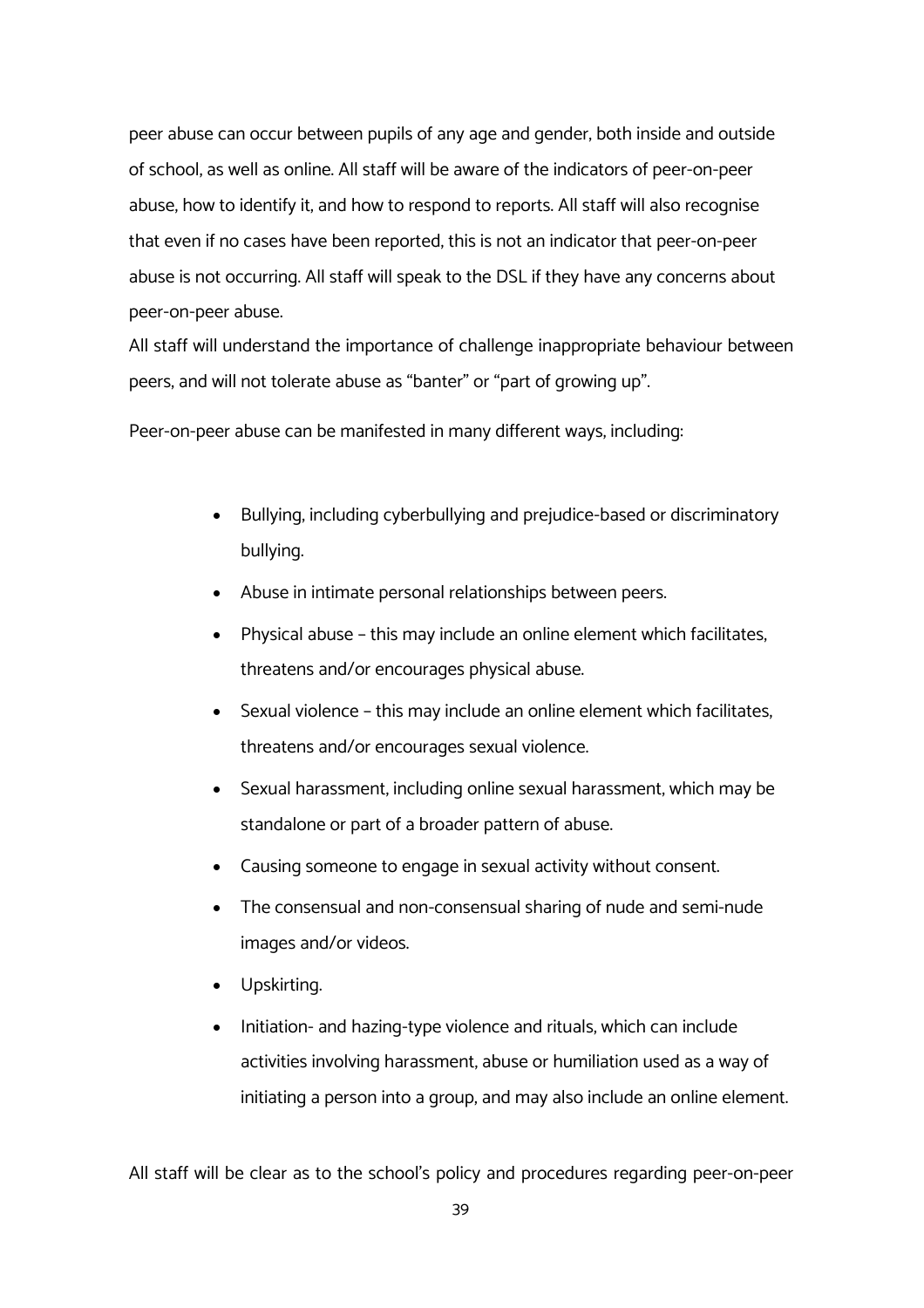abuse and the role they have to play in preventing it and responding where they believe a child may be at risk from it.

All staff will be made aware of the heightened vulnerability of pupils with SEND, who evidence suggests are more likely to be abused than their peers. Staff will not assume that possible indicators of abuse relate to the pupil's SEND and will always explore indicators further.

All staff will be made aware of the heightened vulnerability of LGBTQ+ pupils, who evidence suggests are also more likely to be targeted by their peers. In some cases, pupils who are perceived to be LGBTQ+, regardless of whether they are LGBTQ+, can be just as vulnerable to abuse as LGBTQ+ pupils. The school's response to sexual violence and sexual harassment between pupils of the same sex will be equally as robust as it is for incidents between children of the opposite sex.

Learners will be made aware of how to raise concerns or make a report and how any reports will be handled. This includes the process for reporting concerns about friends or peers. Learners will also be reassured that they will be taken seriously, be supported, and kept safe.

In order to minimise the risk of peer on peer abuse Rise will:

- Challenging any form of derogatory or sexualised language or behaviour.
- Provide a developmentally appropriate PSHE and RSE curriculum which develops pupils' understanding of acceptable behaviour and keeping themselves safe.
- Ensuring pupils know they can talk to staff confidentially;
- Have systems in place for any student to raise concerns with staff, knowing that they will be listened to, believed and valued.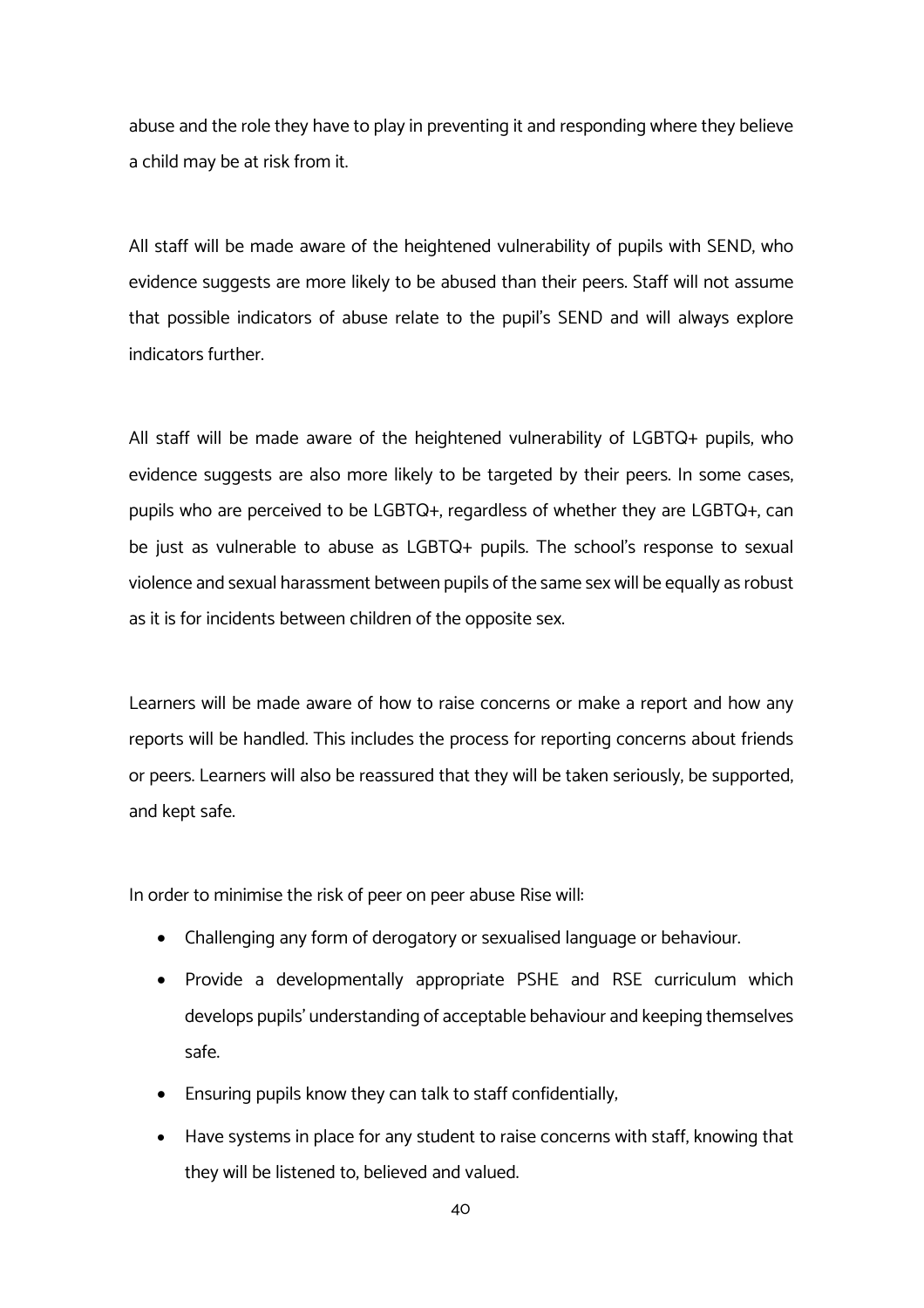- Ensure victims, perpetrators and any other child affected by peer on peer abuse will be supported
- Develops robust risk assessments where appropriate
- Have relevant policies in place (e.g. behaviour policy).
- Ensuring staff understand that a pupil harming a peer could be a sign that the child is being abused themselves,

If a pupil makes an allegation of abuse against another pupil:

• Staff must tell the DSL and record the allegation, but not investigate it;

• The DSL will contact the local authority children's social care team and follow its advice, as well as the Police if the allegation involves a potential criminal offence;

• The DSL will put a risk assessment and support plan into place for all children involved – both the victim(s) and the child(ren) against whom the allegation has been made – with a named person they can talk to if needed; the wellbeing of all children involved is essential and the DSL will contact specialist mental health services, if appropriate.

# **Online safety**

Please see the RISE Remote Education Policy.

The breadth of issues classified within online safety is considerable but can be categorised into four areas of risk:

- content: being exposed to illegal, inappropriate or harmful material
- contact: being subjected to harmful online interaction with other users
- conduct: personal online behaviour that increases the likelihood of, or causes, harm
- commerce: risks such as online gambling, inappropriate advertising, phishing and or financial scams.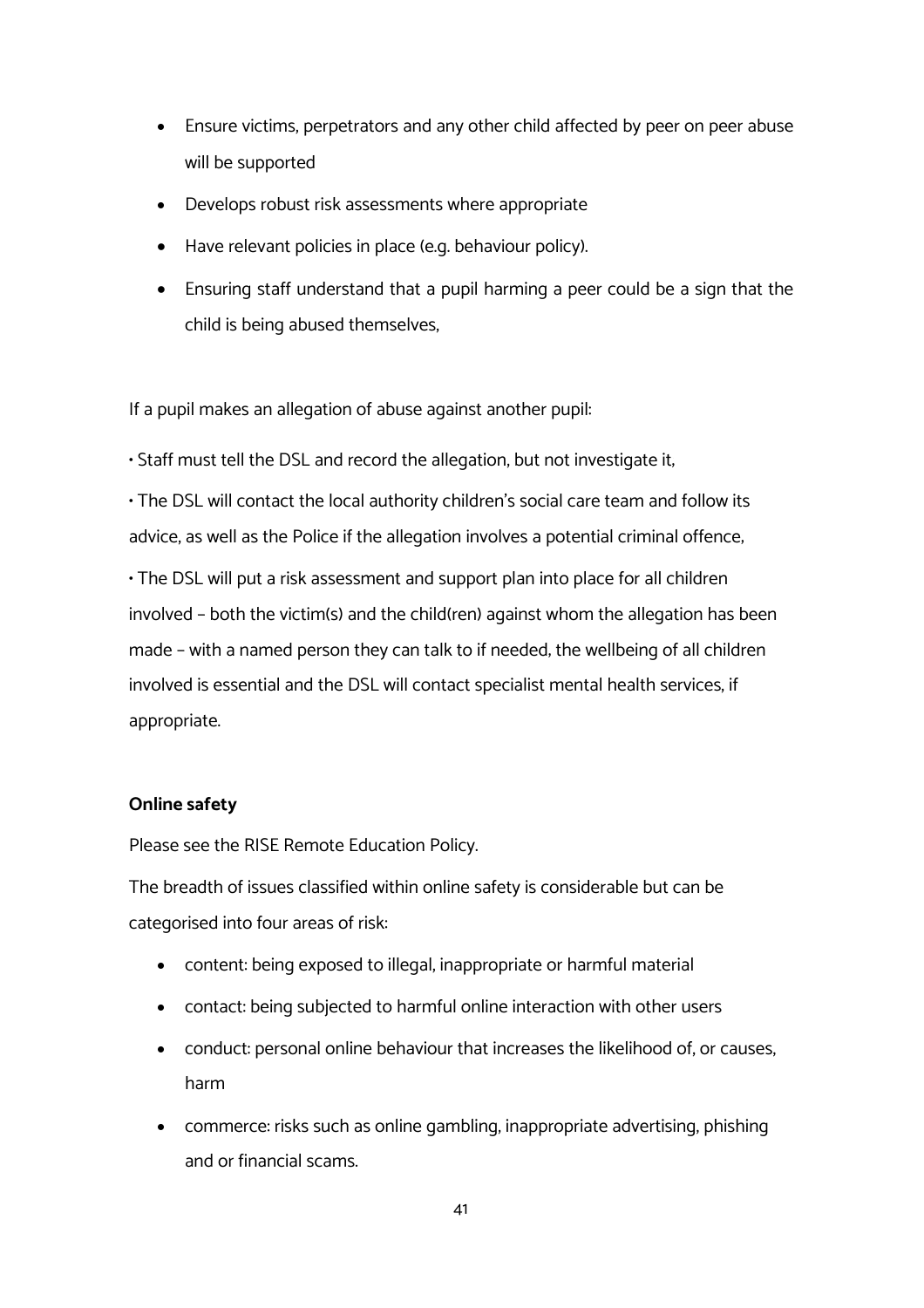As part of a broad and balanced curriculum, all pupils will be made aware of online risks and taught how to stay safe online.

Through training, all staff members will be made aware of:

- Pupil attitudes and behaviours which may indicate they are at risk of potential harm online.
- The procedure to follow when they have a concern regarding a pupil's online activity.

RISE will ensure that suitable filtering systems are in place on ICT equipment to prevent children accessing inappropriate material, in accordance with the school's Data and Cybersecurity Breach Prevention and Management Plan. RISE will, however, ensure that the use of filtering and monitoring systems does not cause "over blocking", which may lead to unreasonable restrictions as to what pupils can be taught online.

All staff will be aware of the signs of cyber-crime and follow the appropriate safeguarding procedures where concerns arise. This may include the DSL referring pupils to the National Crime Agency's Cyber Choices programme

Further information regarding the school's approach to online safety can be found in the E-Safety Policy.

The use of personal electronic devices, including mobile phones and cameras, by staff and pupils is prohibited during the school day at RISE.

#### **Photographs of Learners**

Photographs and videos of learners will be carefully planned before any activity with particular regard to consent and adhering to the school's Data Protection Policy and Photography Policy. The DPO will oversee the planning of any events where photographs and videos will be taken.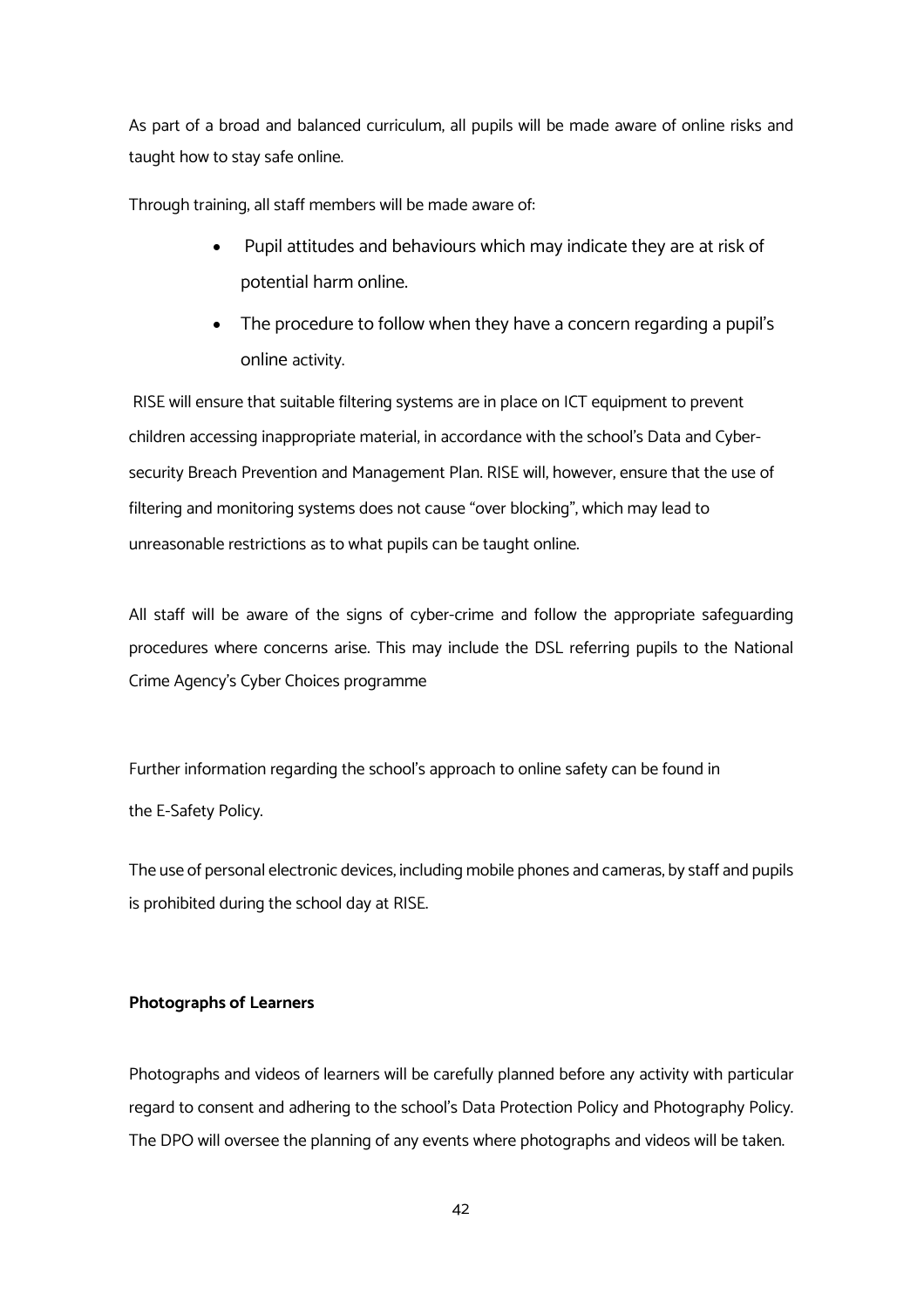Where photographs and videos will involve pupils who are LAC, adopted pupils, or pupils for whom there are security concerns, the headteacher will liaise with the DSL to determine the steps involved. The DSL will, in known cases of pupils who are LAC or who have been adopted, liaise with the pupils' social workers, carers or adoptive parents to assess the needs and risks associated with the pupils.

Staff will not take pictures or recordings of pupils on their personal phones or cameras.

Staff will report any concerns about pupils' or other staff members' use of personal electronic devices to the DSL, following the appropriate procedures.

# **Sexting & the Sharing of Indecent Images.**

**'Consensual and non-consensual sharing of nude and semi-nude images and/or videos"**, colloquially known as **"sexting"**, refers to the sharing between pupils of sexually explicit content, including indecent imagery. For the purposes of this policy, **"indecent imagery"** is defined as an image which meets one or more of the following criteria:

- Nude or semi-nude sexual posing
- A child touching themselves in a sexual way
- Any sexual activity involving a child
- Someone hurting a child sexually
- Sexual activity that involves animals

RISE will ensure that staff are aware to treat the sharing of indecent images, including through sexting, as a safeguarding concern.

Staff will receive appropriate training regarding child sexual development and will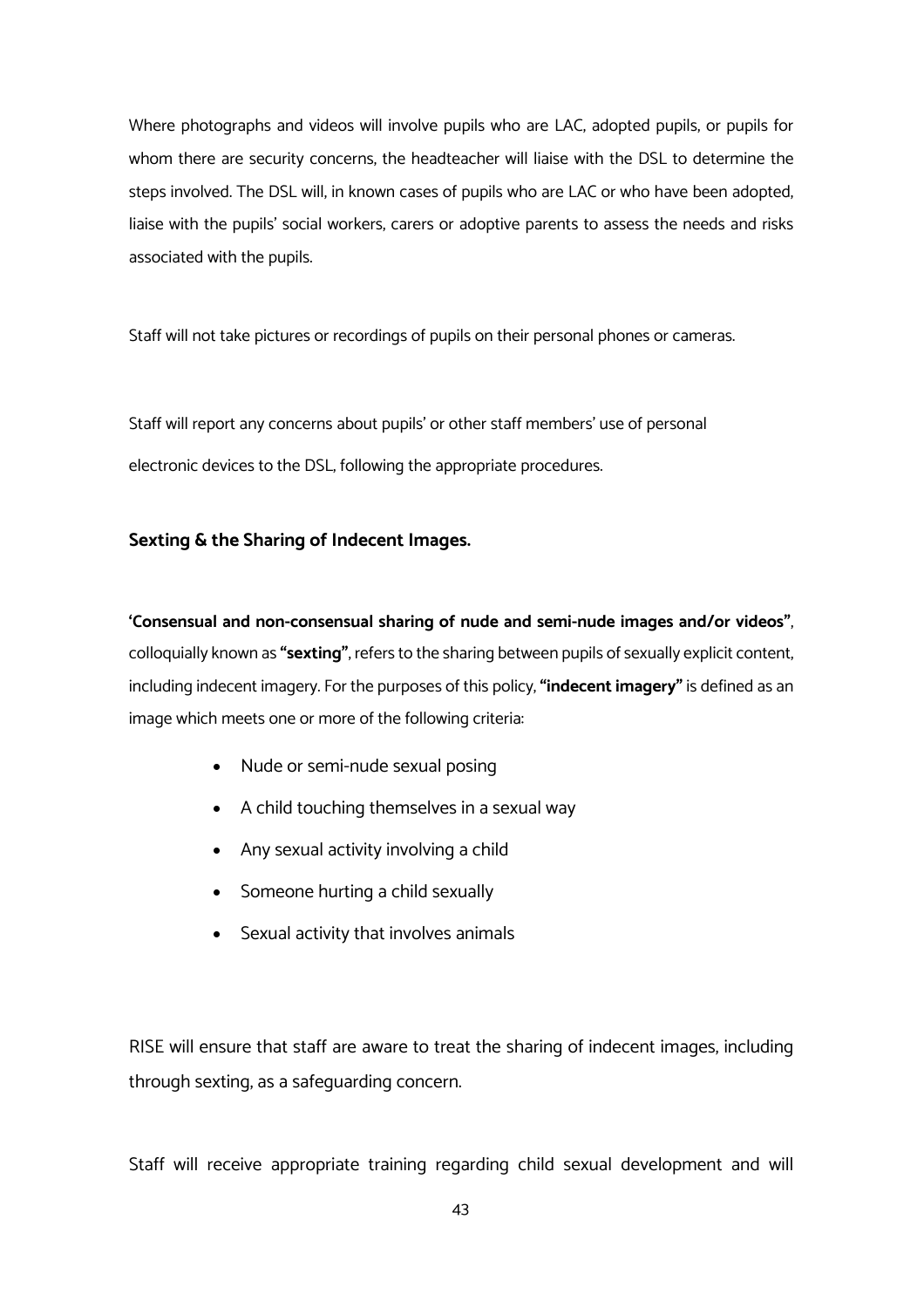understand the difference between sexual behaviour that is considered normal and expected for the age of the pupil, and sexual behaviour that is inappropriate and harmful

Staff will be aware that creating, possessing, and distributing indecent imagery of children is a criminal offence, regardless of whether the imagery is created, possessed, and distributed by the individual depicted; however, staff will ensure that pupils are not unnecessarily criminalised.

Where a member of staff becomes aware of an incidence of sexting that involves indecent images of a pupil, they will refer this to the DSL as soon as possible. Where a pupil confides in a staff member about the circulation of indecent imagery, depicting them or someone else, the staff member will:

- Refrain from viewing, copy, printing, sharing, storing or saving the imagery.
- Tell the DSL immediately if they accidentally view an indecent image and seek support.
- Explain to the pupil that the incident will need to be reported.
- Respond positively to the pupil without blaming or shaming anyone involved, and reassuring them that they can receive support from the DSL.
- Report the incident to the DSL.

The DSL will attempt to understand what the image contains without viewing it and the context surrounding its creation and distribution.

Where it is necessary to view the imagery, e.g. if this is the only way to make a decision about whether to inform other agencies, the DSL should:

- Discuss this decision with the headteacher or member of the SLT.
- Ensure the image is, where possible, viewed by someone of the same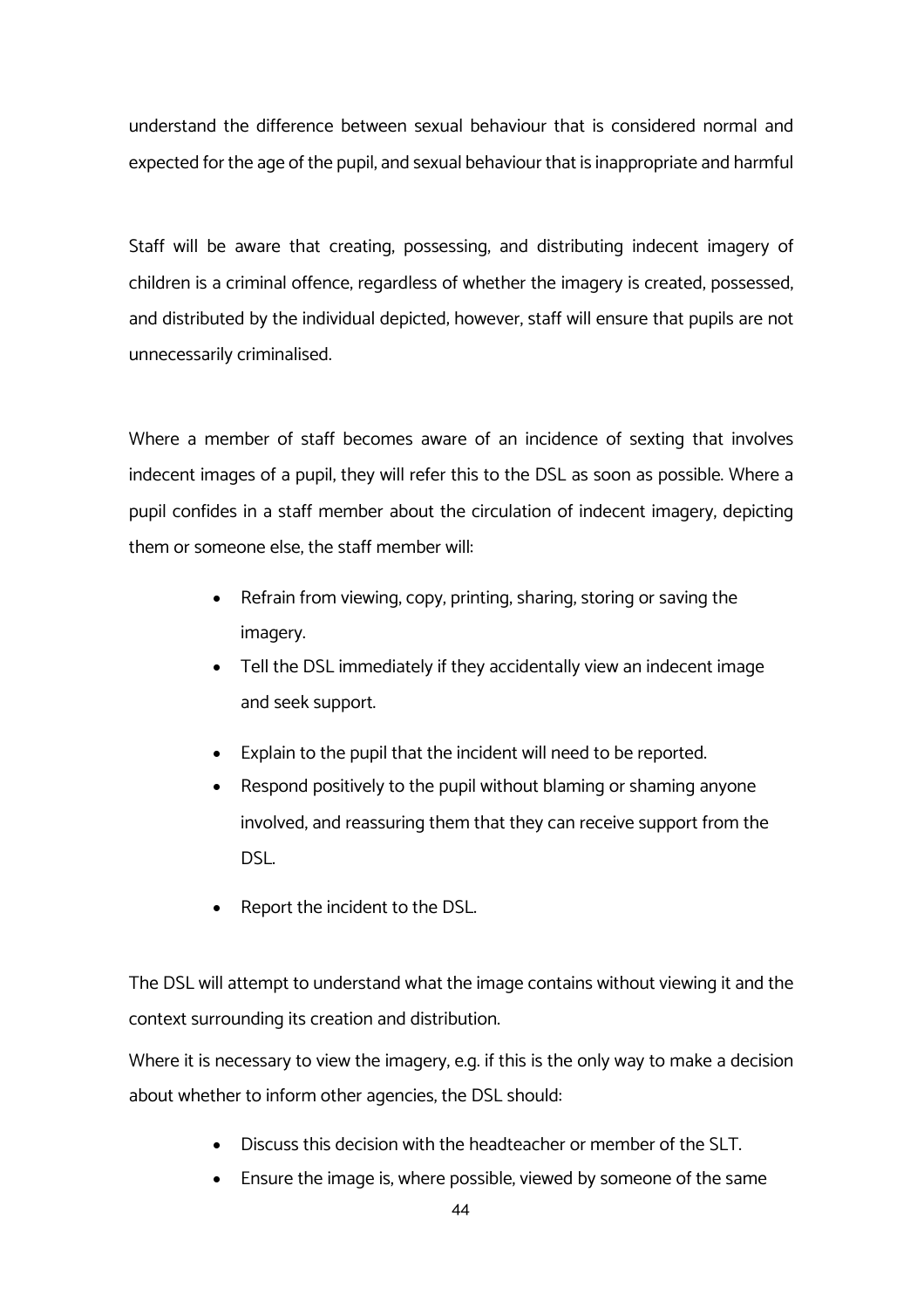sex as the individual depicted.

- Ensure viewing takes place on school premises and with another member of staff present in the room – this staff member does not need to view the imagery.
- Record how and why the decision was made to view the imagery in accordance with the Records Management Policy.
- •

The pupils involved will be supported to understand the implications of sharing indecent imagery and to move forward from the incident. Where there is reason to believe that indecent imagery being circulated will cause harm to a pupil, the DSL will escalate the incident. Where indecent imagery of a pupil has been shared publicly, the DSL will work with the pupil to report imagery to sites on which it has been shared and will reassure them of the support available.

# **Sexual Violence**

For the purposes of this policy, **"consent"** is defined as having the freedom and capacity to choose to engage in sexual activity. Consent may be given to one sort of sexual activity but not another, and can be withdrawn at any time during sexual activity and each time activity occurs. A person only consents to a sexual activity if they agree by choice to that activity, and has the freedom and capacity to make that choice. Children under the age of 13 can never consent to any sexual activity. The age of consent is 16.

For the purposes of this policy, **"sexual violence"** refers to the following offences as defined under the Sexual Offences Act 2003:

> • **Rape:** A person (A) commits an offence of rape if they intentionally penetrate the vagina, anus or mouth of another person (B) with their penis, B does not consent to the penetration, and A does not reasonably believe that B consents.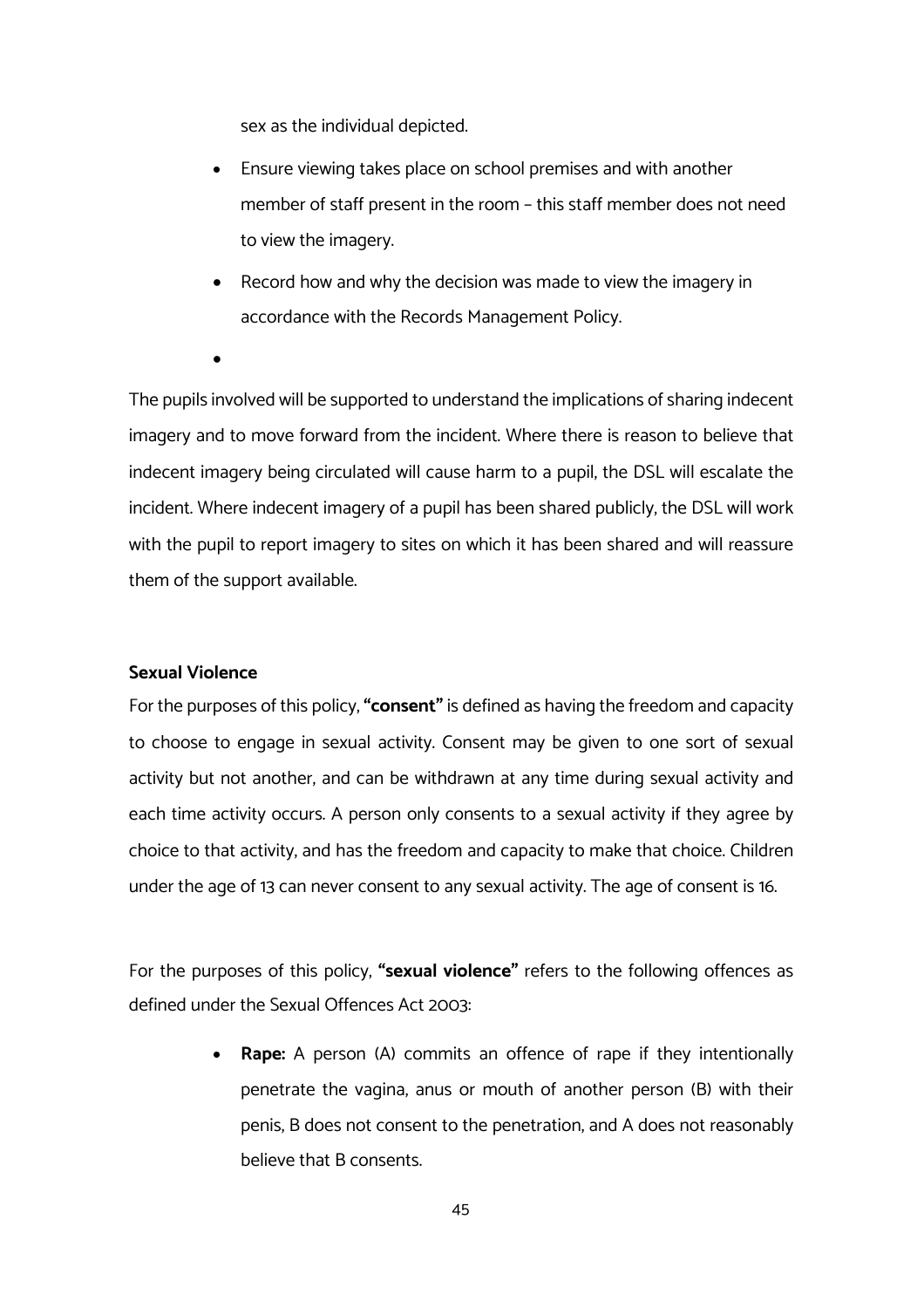- **Assault by penetration:** A person (A) commits an offence if they intentionally penetrate the vagina or anus of another person (B) with a part of their body or anything else, the penetration is sexual, B does not consent to the penetration, and A does not reasonably believe that B consents.
- **Sexual assault:** A person (A) commits an offence of sexual assault if they intentionally touch another person (B), the touching is sexual, B does not consent to the touching, and A does not reasonably believe that B consents.
- **Causing someone to engage in sexual activity without consent:** A person (A) commits an offence if they intentionally cause another person (B) to engage in an activity, the activity is sexual, B does not consent to engaging in the activity, and A does not reasonably believe that B consents. This could include forcing someone to strip, touch themselves sexually, or to engage in sexual activity with a third party.

For the purposes of this policy, **"upskirting"** refers to the act, as identified the Voyeurism (Offences) Act 2019, of taking a picture or video under another person's clothing, without their knowledge or consent, with the intention of viewing that person's genitals or buttocks, with or without clothing, to obtain sexual gratification, or cause the victim humiliation, distress or alarm. Upskirting is a criminal offence. Anyone, including pupils and staff, of any gender can be a victim of upskirting.

Sexual violence and sexual harassment can occur between two children of any sex. It can also occur through a group of children sexually assaulting or sexually harassing a single child or group of children. Sexual violence and harassment can occur face-to-face, online, physically, or verbally. It should not be tolerated nor should it be seen as 'banter', 'part of growing up', or 'just having a laugh'.

46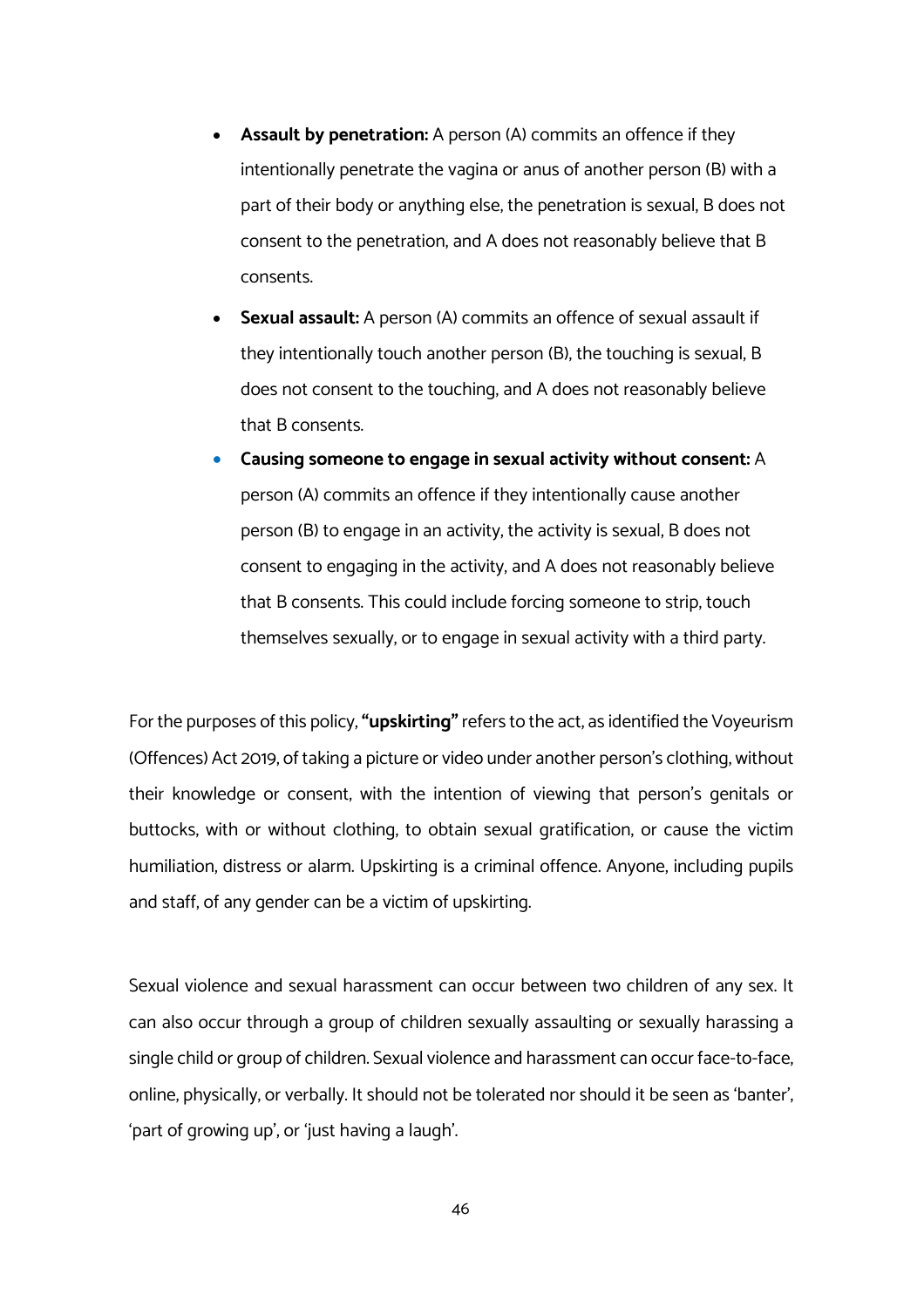Staff members who suspect a pupil may be vulnerable to, or involved in, sexual violent crime will immediately report their concerns to the DSL.

#### **Sexual harrassment - Peer on Peer.**

**"Sexual harassment"** refers to unwanted conduct of a sexual nature that occurs online or offline, inside or outside of school. Sexual harassment is likely to violate a pupil's dignity, make them feel intimidated, degraded or humiliated, and create a hostile, offensive, or sexualised environment. If left unchallenged, sexual harassment can create an atmosphere that normalises inappropriate behaviour and may lead to sexual violence. Sexual harassment can include, but is not limited to:

- Sexual comments, such as sexual stories, lewd comments, sexual remarks about clothes and appearance, and sexualised name-calling.
- Sexual "jokes" and taunting.
- Physical behaviour, such as deliberately brushing against someone, interfering with someone's clothes, and displaying images of a sexual nature.
- Online sexual harassment, which may be standalone or part of a wider pattern of sexual harassment and/or sexual violence. This includes:
	- 1. The consensual and non-consensual sharing of nude and seminude images and/or videos.
	- 2. Sharing unwanted explicit content.
	- 3. Upskirting.
	- 4. Sexualised online bullying.
	- 5. Unwanted sexual comments and messages, including on social media.
	- 6. Sexual exploitation, coercion, and threats.

#### **Child Sexual Exploitation**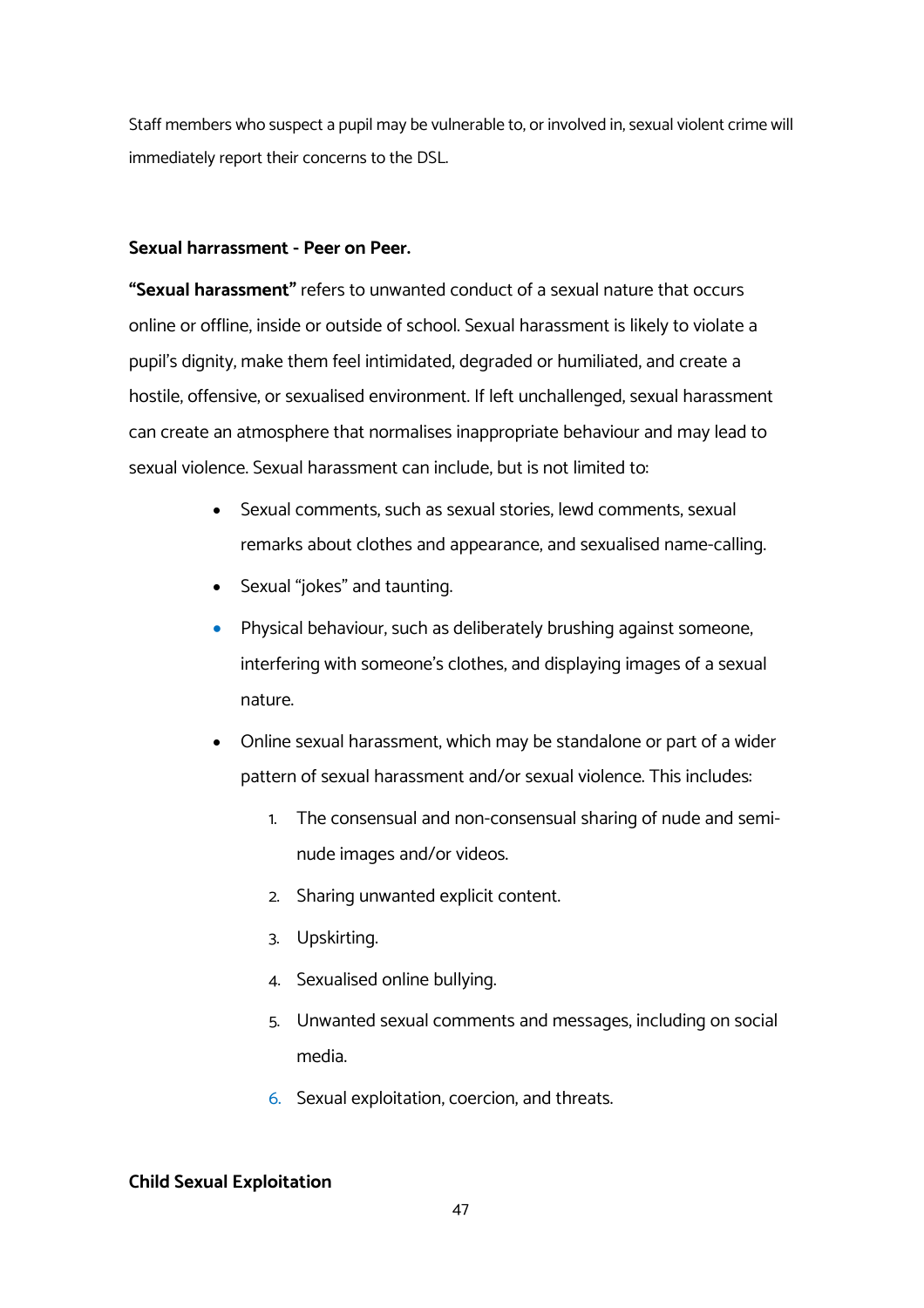CSE is a form of abuse that occurs where an individual or group takes advantage of an imbalance in power to coerce, manipulate or deceive a child into taking part in sexual or criminal activity, in exchange for something the victim needs or wants, and/or for the financial advantage or increased status of the perpetrator or facilitator and/or through violence or the threat of violence. CSE can affect children, both male and female and can include children who have been moved (commonly referred to as trafficking) for the purpose of exploitation.

CSE is a form of child sexual abuse. Sexual abuse may involve physical contact, including assault by penetration (for example, rape or oral sex) or nonpenetrative acts such as masturbation, kissing, rubbing, and touching outside clothing. It may include non-contact activities, such as involving children in the production of sexual images, forcing children to look at sexual images or watch sexual activities, encouraging children to behave in sexually inappropriate ways or grooming a child in preparation for abuse including via the internet.

CSE can occur over time or be a one-off occurrence, and may happen without the child's immediate knowledge e.g. through others sharing videos or images of them on social media. CSE can affect any child, who has been coerced into engaging in sexual activities. This includes 16 and 17 year olds who can legally consent to have sex. Some children may not realise they are being exploited e.g. they believe they are in a genuine romantic relationship.

If a member of staff suspects CSE, they will discuss this with the DSL. The DSL will trigger the local safeguarding procedures, including a referral to the local authority's children's social care team and the Police, if appropriate.

#### **Serious Violence**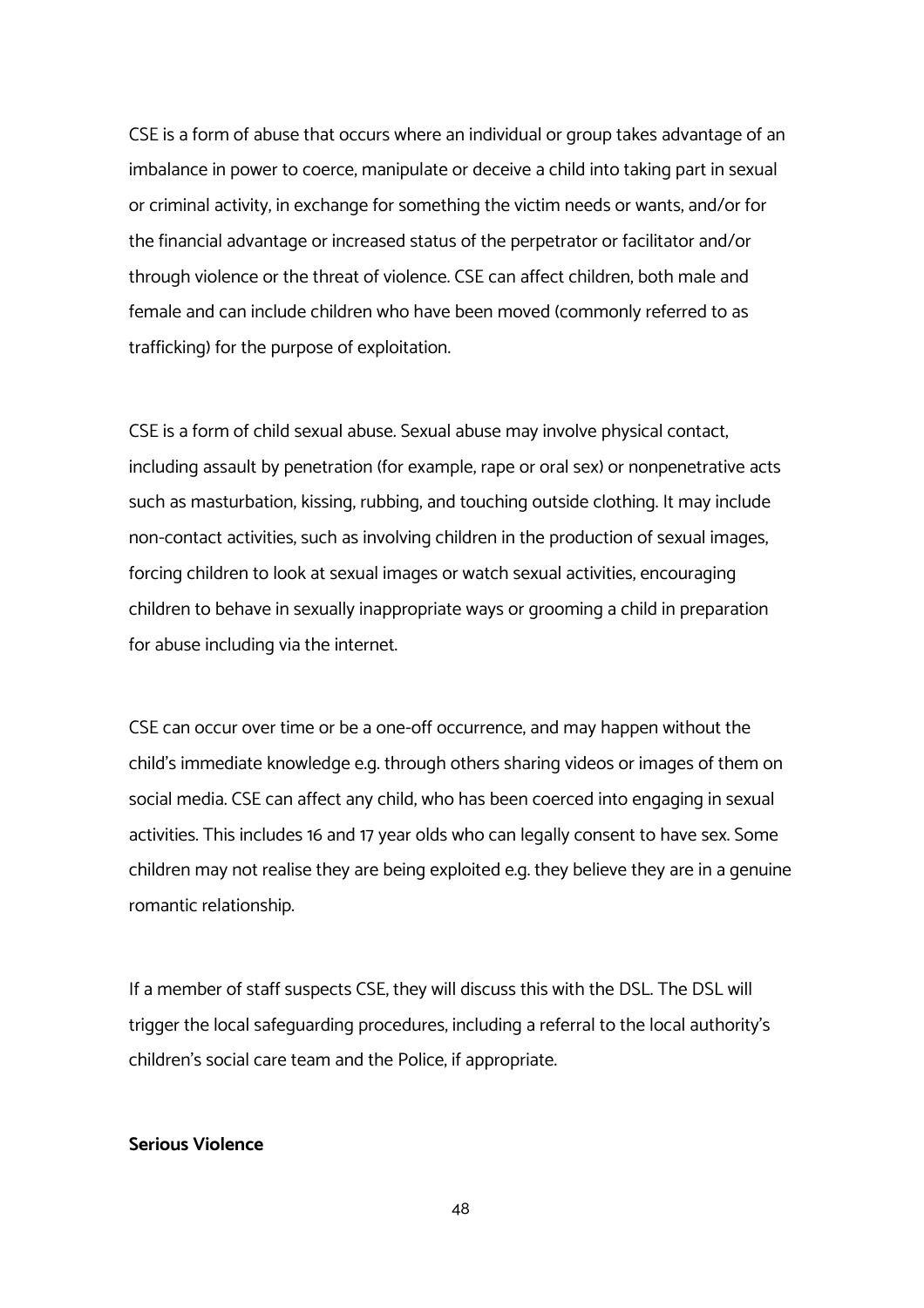All staff should be aware of the indicators, which may signal children are at risk from, or are involved with serious violent crime. These may include increased absence from school, a change in friendships or relationships with older individuals or groups, a significant decline in performance, signs of self-harm or a significant change in wellbeing, or signs of assault or unexplained injuries. Unexplained gifts or new possessions could also indicate that children have been approached by, or are involved with, individuals associated with criminal networks or gangs and may be at risk of criminal exploitation.

Staff members who suspect a pupil may be vulnerable to, or involved in, serious violent crime will immediately report their concerns to the DSL.

# **Contact detail of Safeguarding Officers**

Within RISE, please refer all safeguarding matters to the Welfare Officer as appropriate.

(For any allegation concerning the Welfare Officer, please inform the Management committee immediately by contacting Martin Sumner on 0115 7847574

If the Welfare Officer is unavailable and you believe Children's Services need to be contacted, phone **0115 915 5500.** Keep a note of whom you speak to and make a written record of the conversation and its outcomes.

**Designated Safeguarding Lead for the Board of Directors**: Martin Sumner **Welfare Officer & Programme Manager**: Fiona Bourne

**Nottingham City Council:**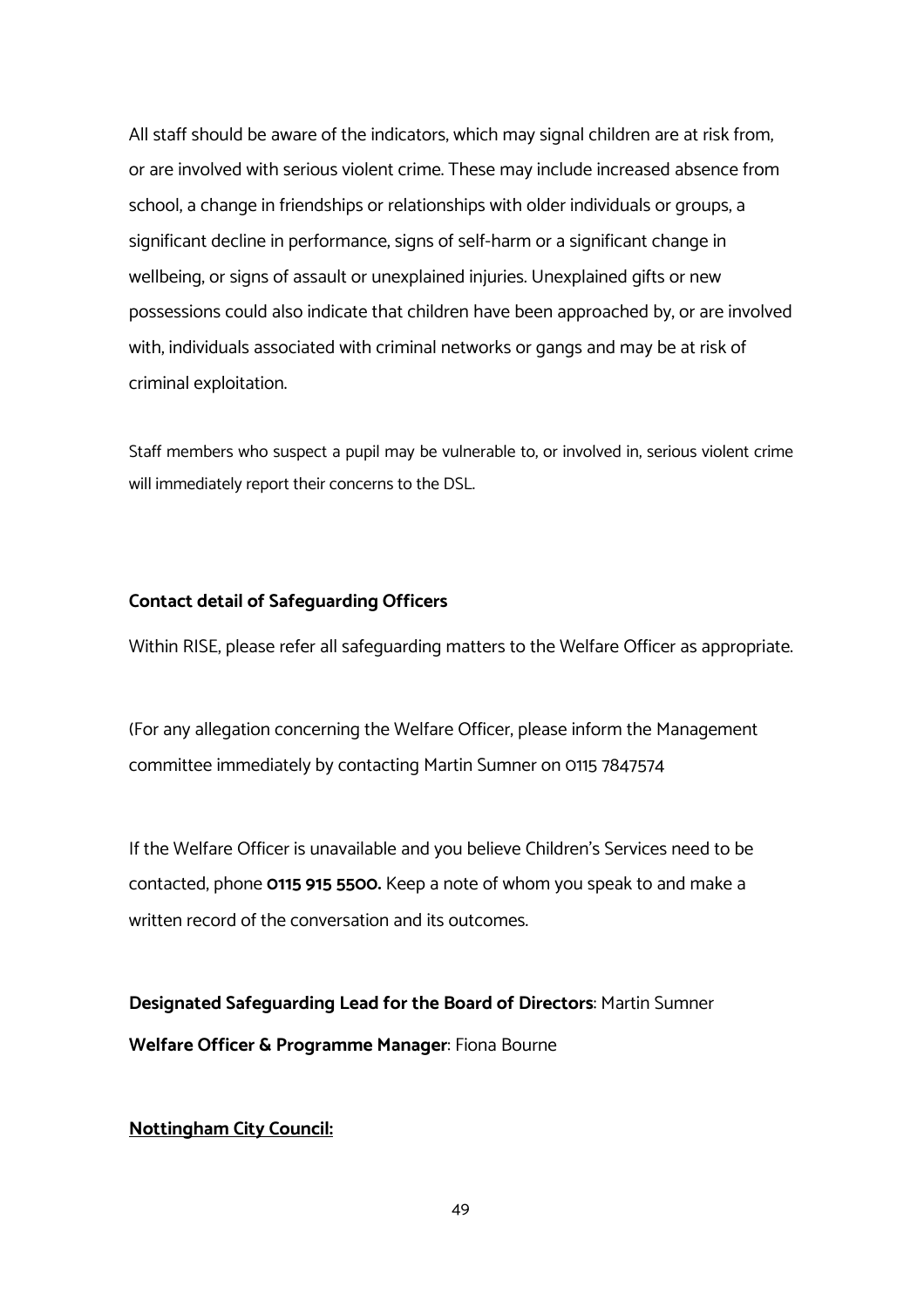**Children & Families Direct Team**: 0115 876 4800

**Local Authority Designated Officer:** Claire MacLean, 0115 8764762

# **Acronyms**

| <b>Acronym</b> | ⊾ Long τorm≀ | <b>Description</b> |
|----------------|--------------|--------------------|
|                |              |                    |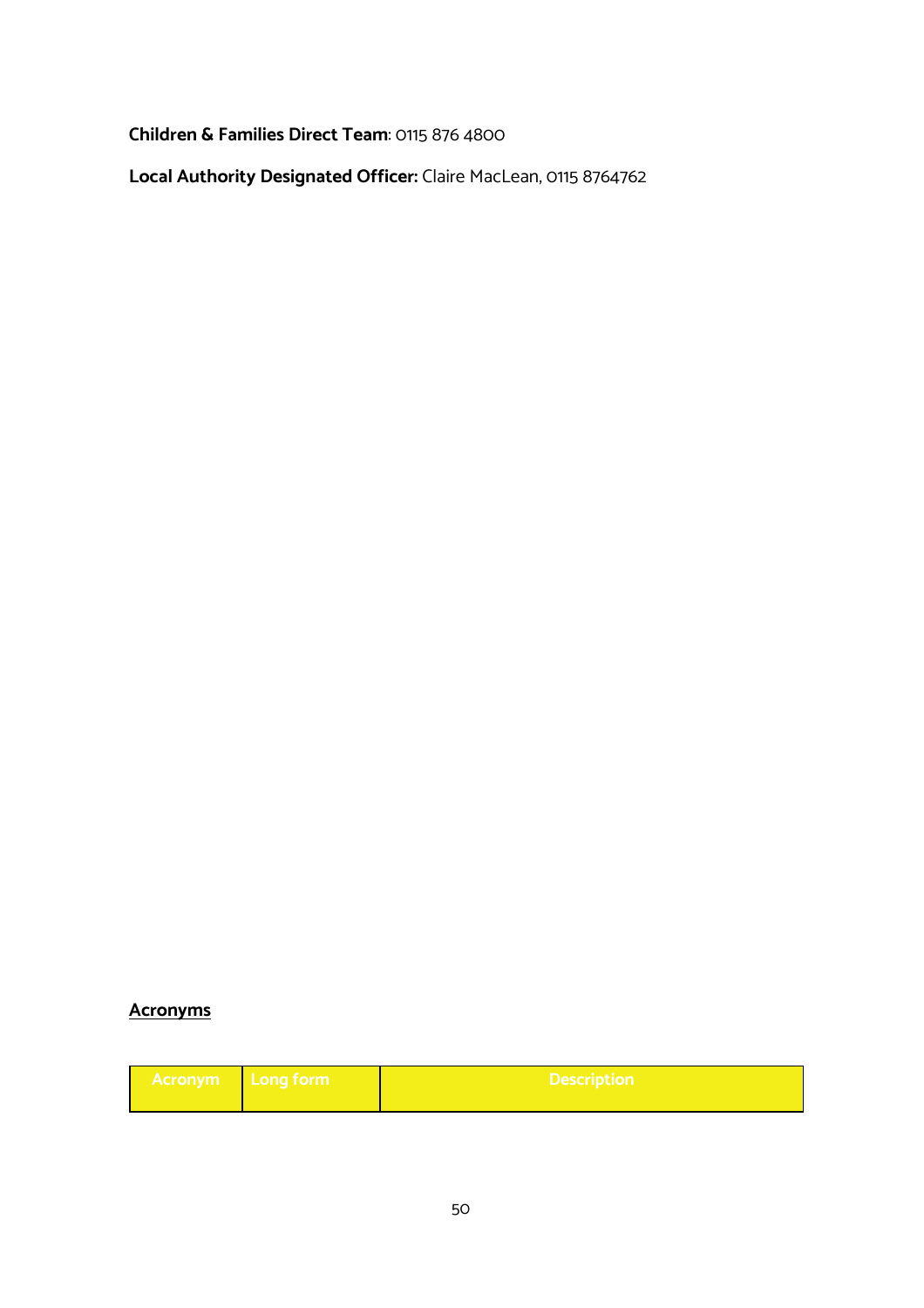|             |                 | A form of abuse where an individual or group takes         |
|-------------|-----------------|------------------------------------------------------------|
| <b>CCE</b>  |                 | advantage of an imbalance of power to coerce,              |
|             | Child criminal  | manipulate or deceive a child into taking part in criminal |
|             | exploitation    | activity in exchange for something the victim needs or     |
|             |                 | wants, for the financial advantage or other advantage of   |
|             |                 | the perpetrator or facilitator, and/or through violence or |
|             |                 | the threat                                                 |
|             |                 | of violence.                                               |
|             | Children's      | The branch of the local authority that deals with          |
| <b>CSCS</b> | social care     | children's social care.                                    |
|             | services        |                                                            |
|             |                 | A form of sexual abuse where an individual or group takes  |
|             |                 | advantage of an imbalance of power to coerce,              |
|             | Child sexual    | manipulate or deceive a child into sexual activity in      |
| <b>CSE</b>  | exploitation    | exchange for something the victim needs or wants, for      |
|             |                 | the financial advantage, increased status or other         |
|             |                 | advantage of the perpetrator or facilitator, and/or        |
|             |                 | through                                                    |
|             |                 | violence or the threat of violence.                        |
|             | Disclosure and  | The service that performs the statutory check of criminal  |
| <b>DBS</b>  | barring service | records for anyone working or                              |
|             |                 | volunteering in a school.                                  |
|             |                 | The national government body with responsibility for       |
|             | Department for  | children's services, policy and education, including early |
| <b>DfE</b>  | Education       | years, schools, higher and further education policy,       |
|             |                 | apprenticeships and wider skills                           |
|             |                 | in England.                                                |
|             | Data protection | The appointed person in school with responsibility for     |
| <b>DPO</b>  | officer         | overseeing data protection strategy and implementation     |
|             |                 | to ensure compliance with the UK                           |
|             |                 | GDPR and Data Protection Act.                              |
| <b>DSL</b>  | Designated      | A member of the senior leadership team who has             |
|             | safeguarding    | lead responsibility for safeguarding and child protection  |
|             | lead            | throughout the school.                                     |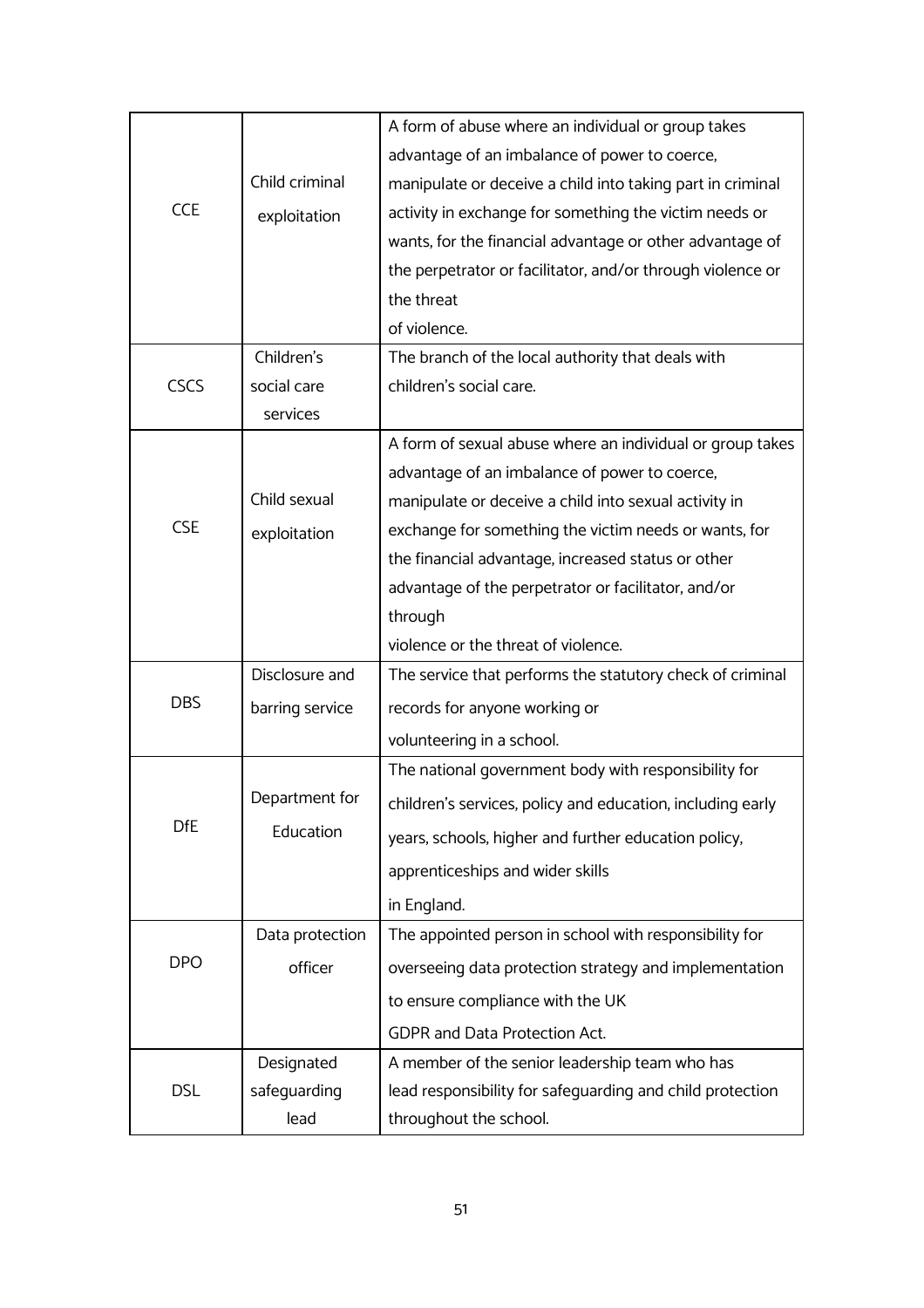|     | European      | The Member States of the European Union (EU) and three  |
|-----|---------------|---------------------------------------------------------|
| EEA | Economic Area | countries of the European Free Trade Association (EFTA) |
|     |               | (Iceland, Liechtenstein and                             |
|     |               | Norway, excluding Switzerland).                         |

# **Legal Framework**

Relevant legislation and statutory guidance including, but not limited to,the following: *Legislation*

- Children Act 1989
- Children Act 2004
- Safeguarding Vulnerable Groups Act 2006
- The Education (School Teachers' Appraisal) (England) Regulations 2012 (as amended)
- Sexual Offences Act 2003
- Female Genital Mutilation Act 2003 (as inserted by the Serious Crime Act 2015)
- Equality Act 2010
- Counter-Terrorism and Security Act 2015
- The UK General Data Protection Regulation (UK GDPR)
- Data Protection Act 2018
- Voyeurism (Offences) Act 2019
- Domestic Abuse Act 2021

# *Statutory guidance*